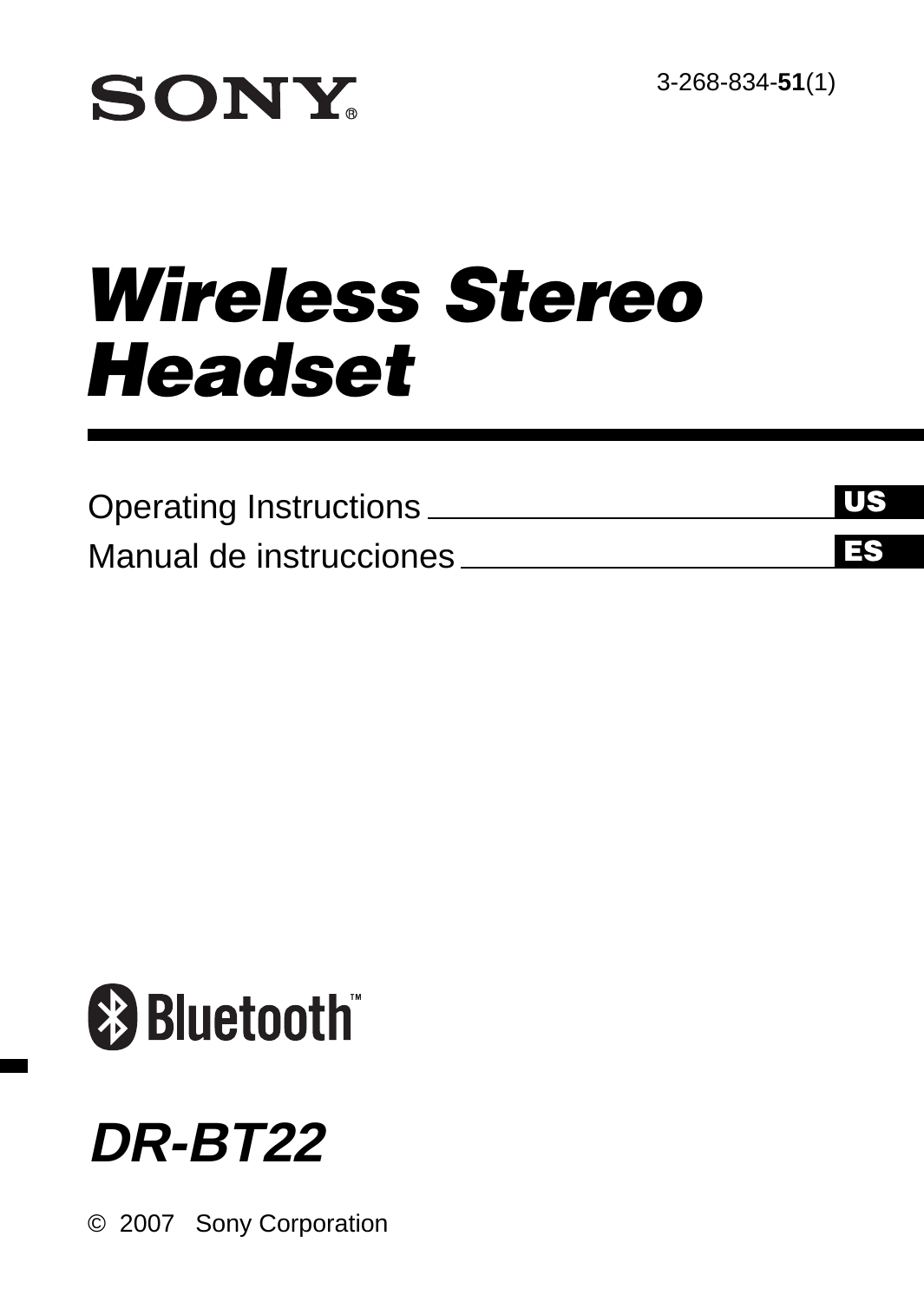## **WARNING**

**To reduce the risk of fire or electric shock, do not expose this apparatus to rain or moisture.**

#### **To reduce the risk of electrical shock, do not open the cabinet. Refer servicing to qualified personnel only.**

Do not install the appliance in a confined space, such as a bookcase or built-in cabinet.

To reduce the risk of fire, do not cover the ventilation of the apparatus with newspapers, tablecloths, curtains, etc. And do not place lighted candles on the apparatus.

To reduce the risk of fire or electric shock, do not place objects filled with liquids, such as vases, on the apparatus.

Connect the AC power adaptor to an easily accessible AC outlet. Should you notice an abnormality in the AC power adaptor, disconnect it from the AC outlet immediately.

Do not expose the battery to excessive heat such as direct sunlight, fire or the like.

Excessive sound pressure from headphones can cause hearing loss.

#### **For the customers in the USA Owner's Record**

The model number is located at the front of both housing and the serial number is located at the left of the headband. Record these numbers in the spaces provided below. Refer to them whenever you call upon your Sony dealer regarding this product.

Model No. DR-BT22 Serial No.

### **Information**

This device complies with Part 15 of FCC Rules and RSS-Gen of IC Rules. Operation is subject to the following two conditions: (1) this device may not cause interference, and (2) this device must accept any interference, including interference that may cause undesired operation of this device.

You are cautioned that any changes or modifications not expressly approved in this manual could void your authority to operate this equipment.

This equipment must not be co-located or operated in conjunction with any other antenna or transmitter.

This equipment complies with FCC/IC radiation exposure limits set forth for uncontrolled equipment and meets the FCC radio frequency (RF) Exposure Guidelines in Supplement C to OET65 and RSS-102 of the IC radio frequency (RF) Exposure rules. This equipment has very low levels of RF energy that it is deemed to comply without testing of specific absorption ratio (SAR).

The Bluetooth word mark and logos are owned by the Bluetooth SIG, Inc. and any use of such marks by Sony Corporation is under license.

Other trademarks and trade names are those of their respective owners.

MPEG Layer-3 audio coding technology and patents licensed from Fraunhofer IIS and Thomson.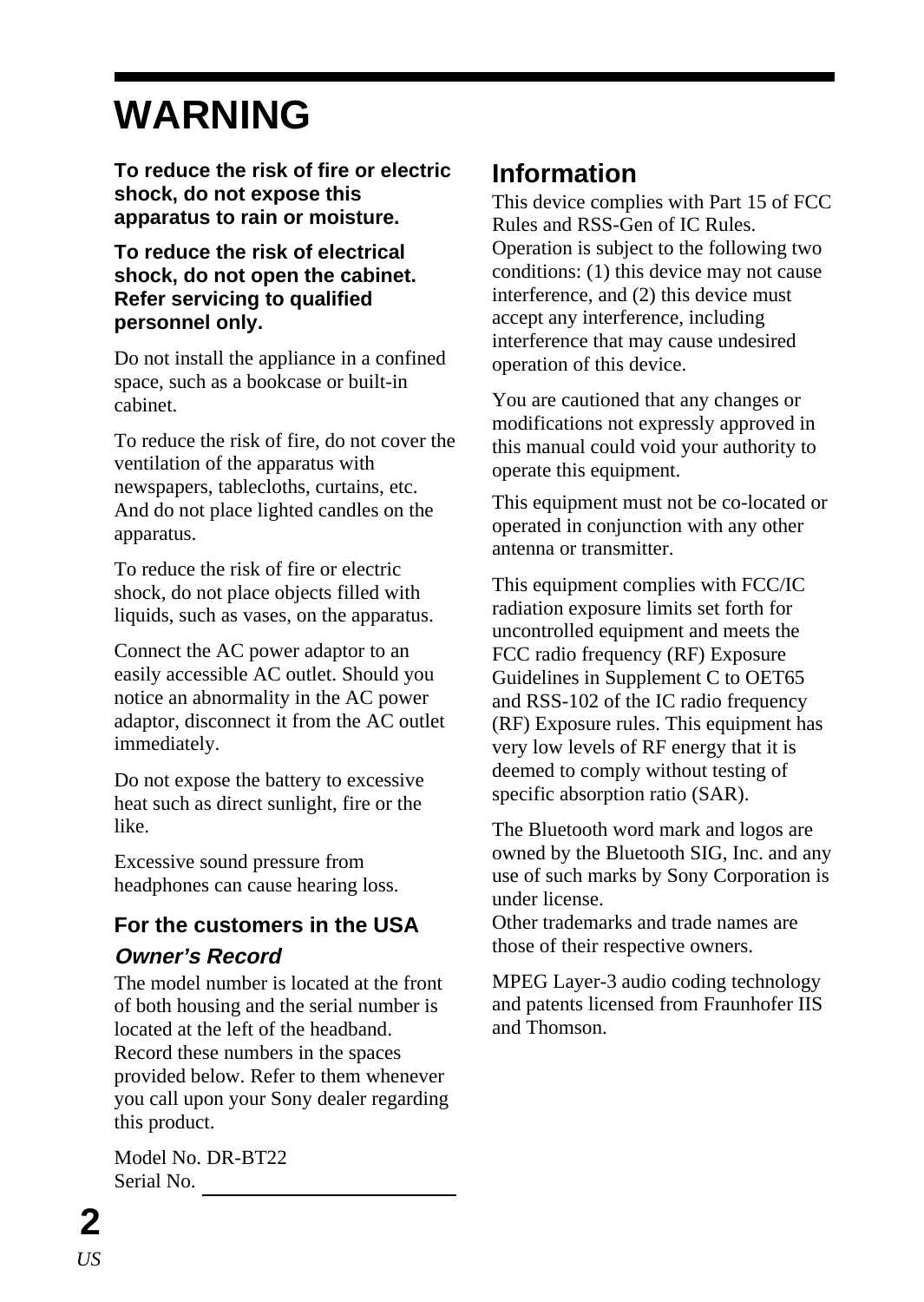#### **For the customers in the USA**

#### **RECYCLING LITHIUM-ION BATTERIES**

Lithium-Ion batteries are recyclable. You can help preserve our environment by returning your used

rechargeable batteries



to the collection and recycling location nearest you.

For more information regarding recycling of rechargeable batteries, call toll free 1-800-822-8837, or visit http://www.rbrc.org/

Caution: Do not handle damaged or leaking Lithium-Ion batteries.

#### **Informations**

Cet appareil est conforme à la section 15 de la réglementation FCC ainsi qu'à la RSS-Gen de la réglementation IC. Son utilisation est autorisée seulement aux conditions suivantes : (1) il ne doit pas produire de brouillage et (2) l'utilisateur du dispositif doit être prêt à accepter tout brouillage radioeléctrique reçu, même si ce brouillage est susceptible de compromettre le fonctionnement du dispositif.

Vous devez savoir que tout changement ou toute modification non expressément approuvé dans ce mode d'emploi risque d'annuler votre pouvoir d'utiliser cet appareil.

Cet équipement est conforme aux limitations concernant l'exposition aux radiations établies par la FCC/IC définies dans un environnement non contrôlé ainsi qu'aux directives relatives à l'exposition aux fréquences radio (RF) FCC du supplément C du bulletin OET65 et au règlement RSS- 102 relatif à l'exposition aux radiofréquences (RF) IC. Cet équipement présente des niveaux d'énergie RF très bas considérés comme conformes et ne nécessite pas de test du débit d'absorption spécifique (SAR).

### **Table Of Contents**

| What is Bluetooth wireless<br>technology?  4             |
|----------------------------------------------------------|
| Welcome!  5                                              |
| 3 steps to Bluetooth function  6                         |
| <b>Location and Function of</b><br>Parts7                |
| Folding and unfolding the                                |
| Charging the unit  9                                     |
| Pairing  11                                              |
| What is pairing?  11                                     |
| Procedures of pairing  11                                |
| Wearing the headset  13                                  |
| <b>Indications of Bluetooth</b><br>function  14          |
| Listening to music  15                                   |
| Controlling the audio device -                           |
| Calling  17                                              |
| Controlling the Bluetooth mobile<br>phone - HFP, HSP  19 |
| Calling while playing<br>back music  20                  |
| Disposing of the unit  21                                |
|                                                          |
| <b>Precautions  22</b>                                   |
|                                                          |
| Troubleshooting  24<br>Initializing the unit  26         |

### *US*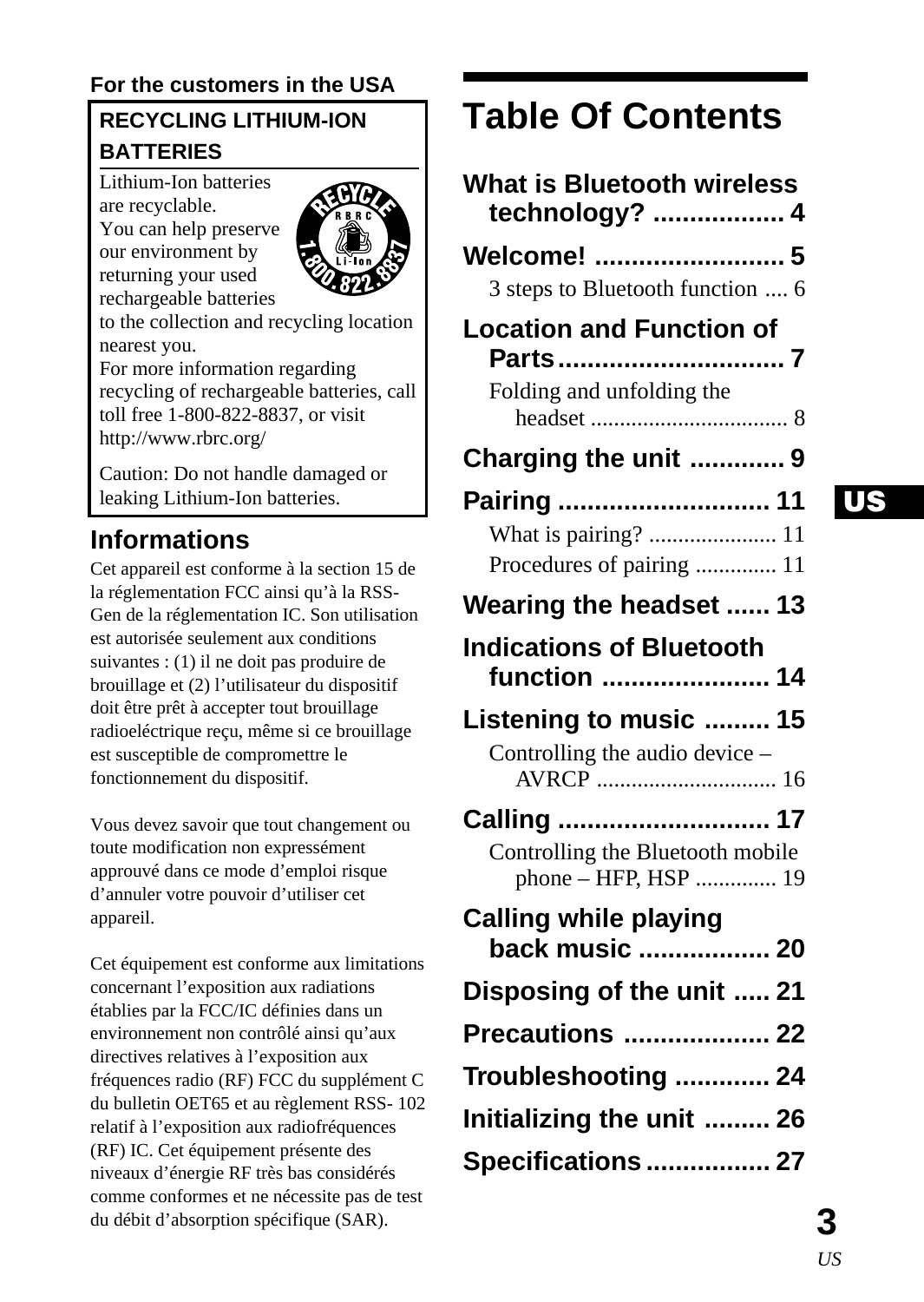## <span id="page-3-0"></span>**What is Bluetooth wireless technology?**

Bluetooth™ wireless technology is a short-range wireless technology that enables wireless data communication between digital devices, such as a computer or digital camera. Bluetooth wireless technology operates within a range of about 10 meters (about 30 feet). Connecting two devices as necessary is common, but some devices can be connected to multiple devices at the same time. You do not need to use a cable for connection, nor is it necessary for the devices to face one another, such is the case with infrared technology. For example, you can use such a device in a bag or pocket. Bluetooth standard is an international standard supported by thousands of companies all over the world, and employed by various companies worldwide.

### **Communication System and Compatible Bluetooth Profiles of this unit**

Profile is standardization of the function for each Bluetooth device specification. This unit supports the following Bluetooth version and profiles:

Communication System : Bluetooth Specification version 2.0

Compatible Bluetooth Profiles:

- A2DP (Advanced Audio Distribution Profile): Transmitting or receiving audio content of high-quality.
- AVRCP (Audio Video Remote Control Profile): Controlling A/V equipment; pausing, stopping, starting playback, volume control, etc.
- HSP (Headset Profile)\*: Talking on the phone/Operating the phone.
- HFP (Hands-free Profile)\*: Talking on the phone/Operating the phone by hands-free.
- \* When you use a Bluetooth mobile phone supported by both HFP (Handsfree Profile) and HSP (Headset Profile), set to HFP.

#### **Notes**

• To be able to use the Bluetooth function, the Bluetooth device to be connected requires the same profile as the unit's.

Note also that even if the same profile exists, devices may vary in function depending on their specifications.

• Due to the characteristic of Bluetooth wireless technology, the sound played on this unit is slightly delayed from the sound played on the Bluetooth device during talking on the telephone or listening to the music.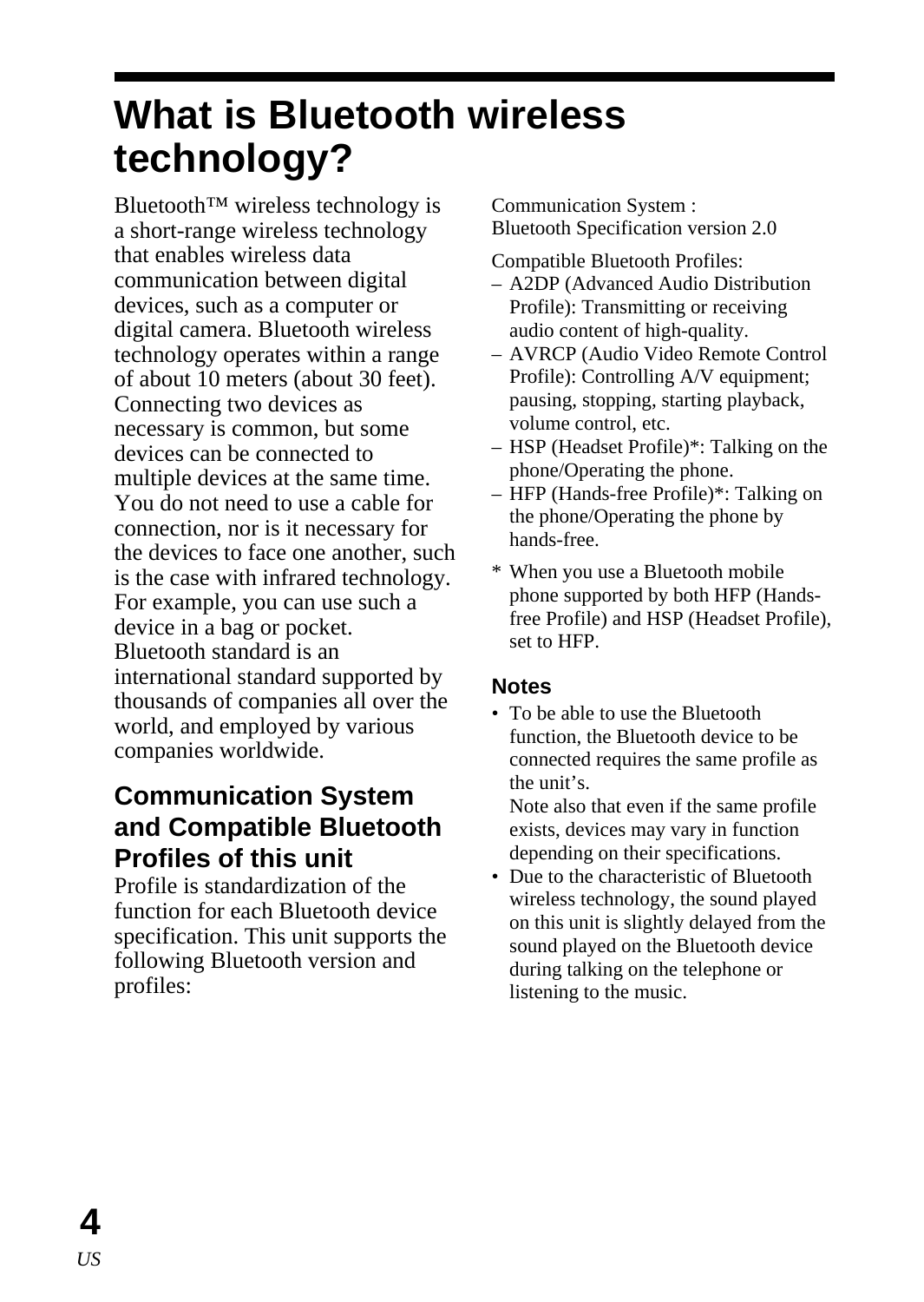## <span id="page-4-0"></span>**Welcome!**

Thank you for purchasing this Sony Wireless Stereo Headset. This unit uses Bluetooth wireless technology.

- Enjoy music wirelessly with Bluetooth music player such as Bluetooth mobile phone, Bluetooth digital music player, or digital music player connected to the Bluetooth transmitter.\*1
- Hands-free conversation can be enjoyed on your Bluetooth mobile phone without taking it out of your bag.\*<sup>2</sup>
- For convenience, you can remotely operate the basic functions of a Bluetooth music player (Play, Stop, etc.).\*3
- Useful rechargeable function.
- Convenient foldable type for easy carrying.

For details on Bluetooth wireless technology, see page 4.



- \*1 The connected Bluetooth device is required to support A2DP (Advanced Audio Distribution Profile).
- \*2 The connected Bluetooth device is required to support HSP (Headset Profile) or HFP (Hands-free Profile).
- \*3 The connected Bluetooth device is required to support AVRCP (Audio Video Remote Control Profile).

**5**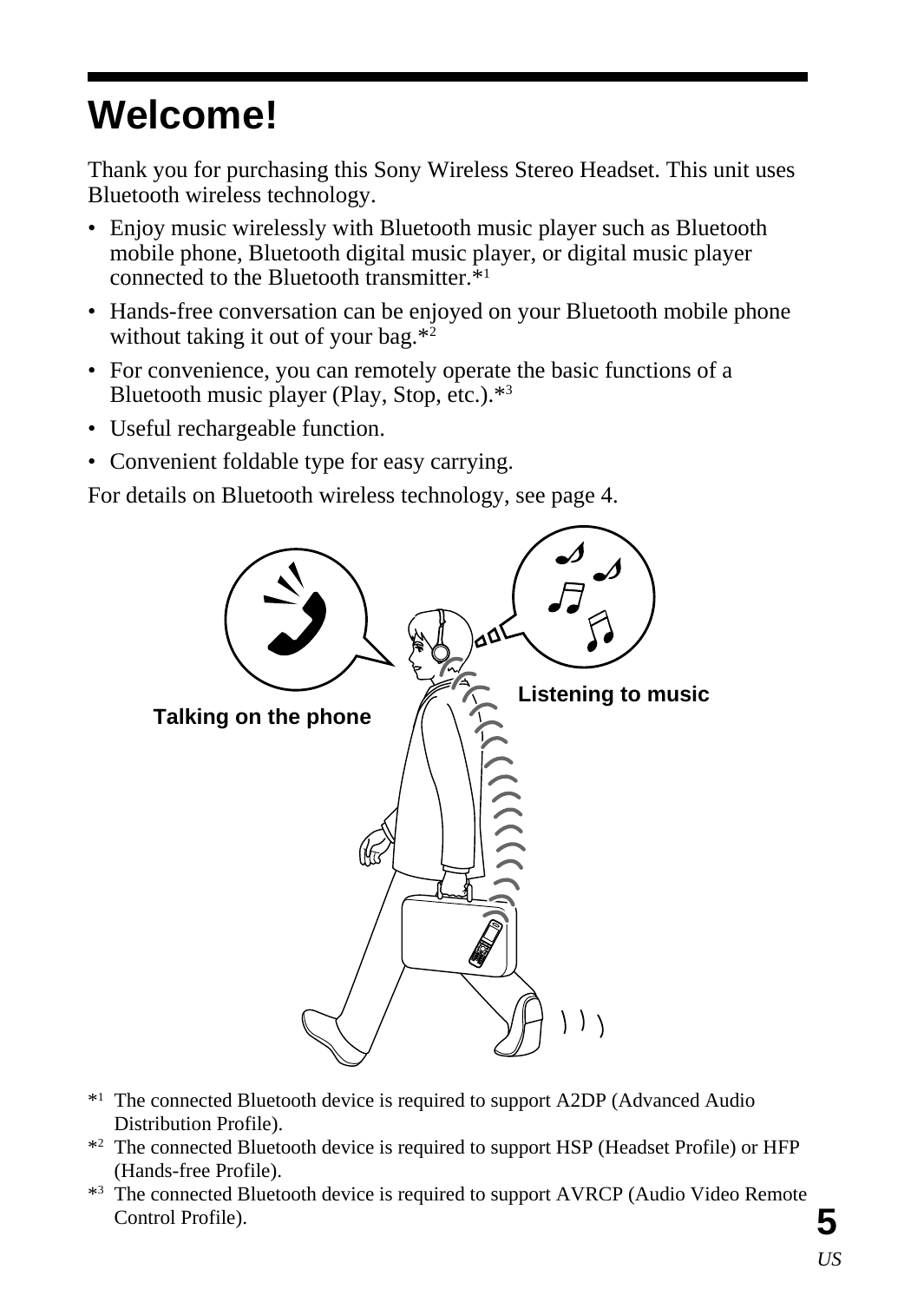### <span id="page-5-0"></span>**3 steps to Bluetooth function**

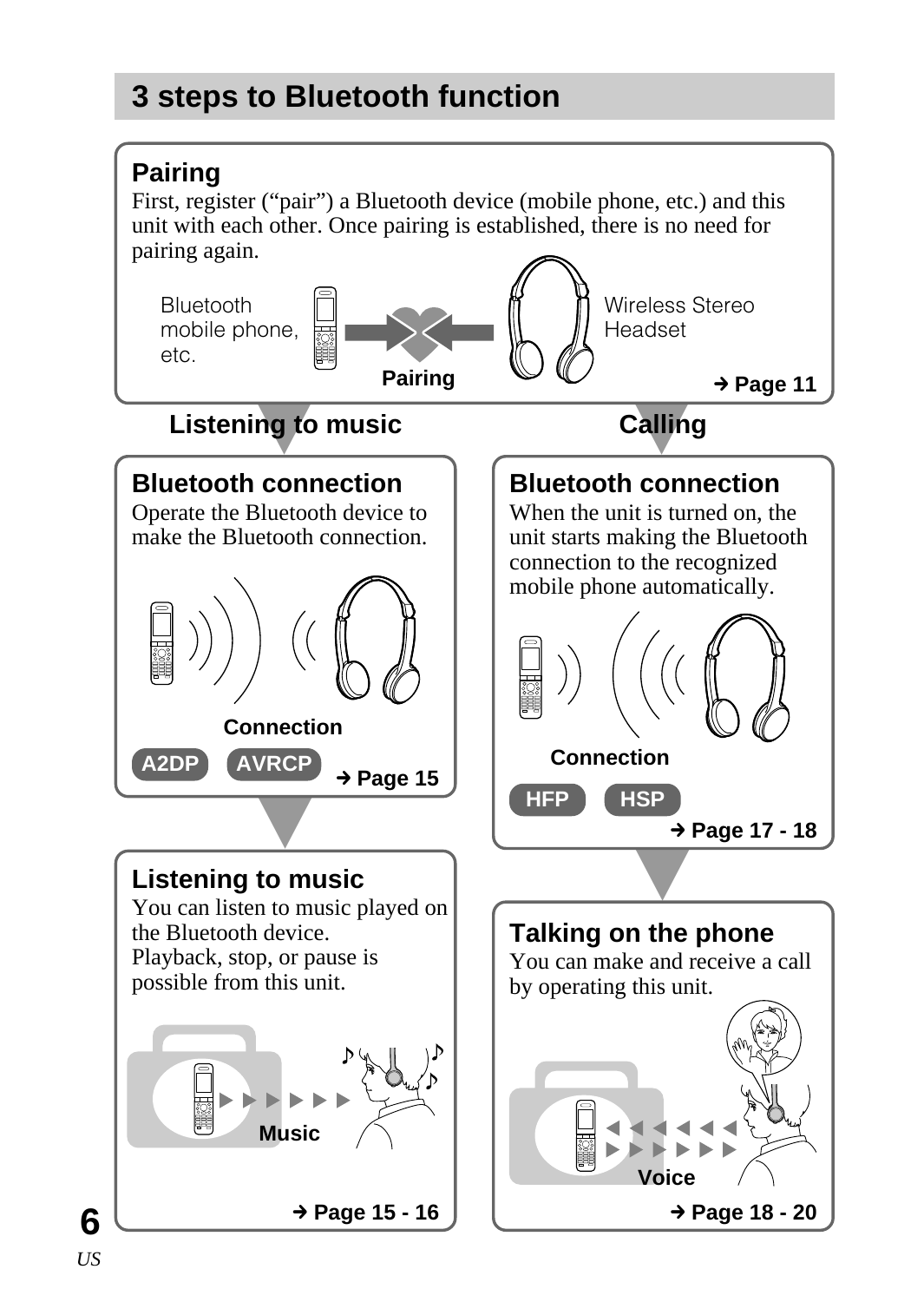## <span id="page-6-0"></span>**Location and Function of Parts**



- 1 R **(right) indication**
- 2 **Right (**R**) unit**
- 3 **Multi function button** Controls various call functions.
- 4 **POWER button**
- 5 **Microphone**
- 6 **RESET button**

Push this button when this unit does not operate properly. Pairing information is not deleted by this operation.

- 7 **VOL (volume) +\*⁄– buttons**
- 8 **Indicator (blue)** Indicates the communication status of the unit.

### 9 **Indicator (red)**

Indicates the power status of the unit.

0 **Jog switch**

Controls various functions when listening to music.

- $\overline{11}$  Ear pad
- qs **DC IN 3 V jack**
- qd **Left (**L**) unit**
- **14 C** (left) indication
- **15** Headband

\* This button has a tactile dot.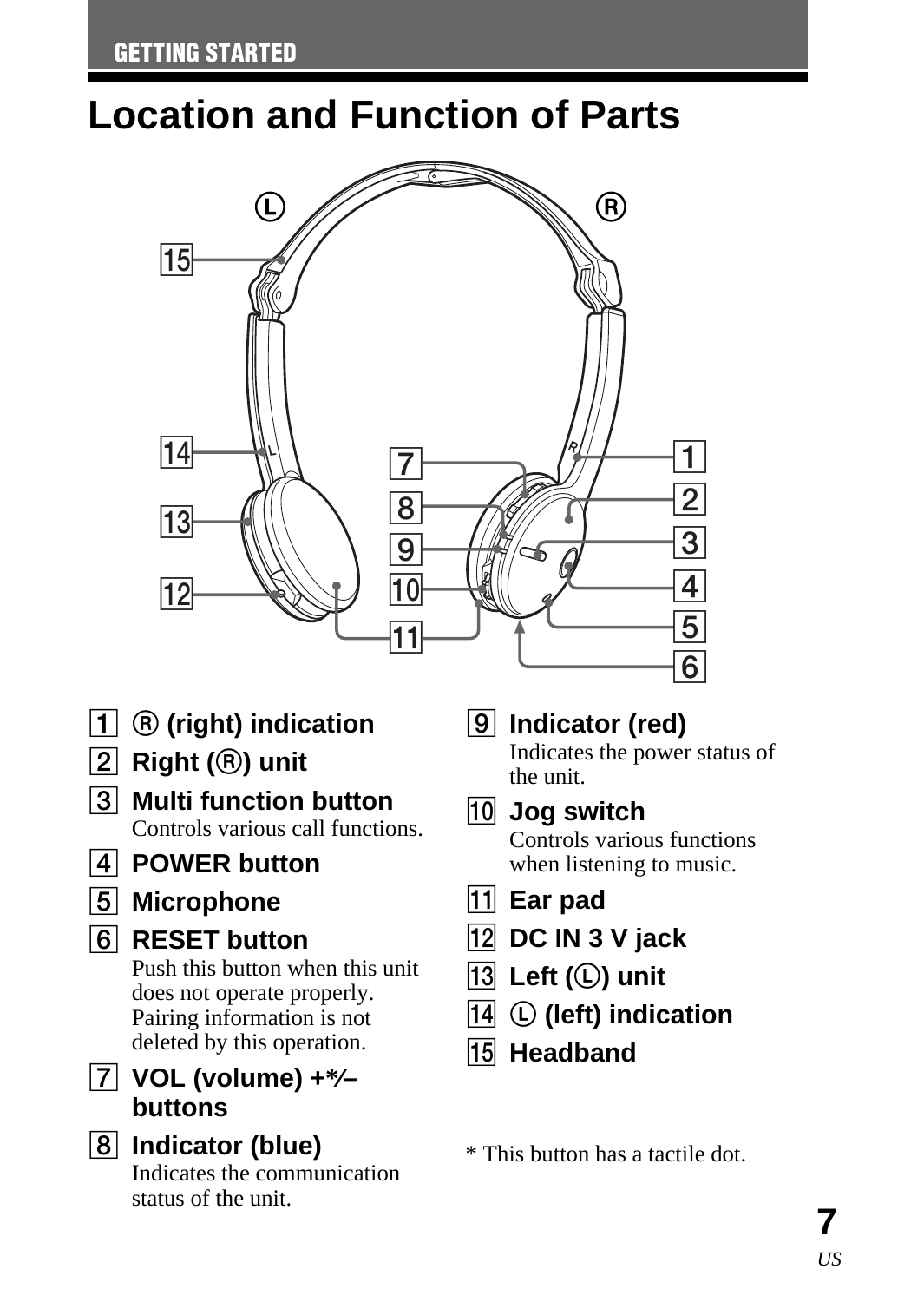### <span id="page-7-0"></span>**Folding and unfolding the headset**

### **Unfolding**

**1 Unfold the left unit of the headband as illustrated.**



**2 Expand the center part of the headband.**



**3 Unfold the right unit of the headband.**



#### **Notes**

• Do not pull open this way.



• Be careful not to hit your face or eyes with the top of the headband.

### **Folding**

**1 Hold near the foldable part with both hands and lift up the right unit to fold it as illustrated.**



**2 Close the center part of the headband.**



**3 Fold the left unit of the headband.**

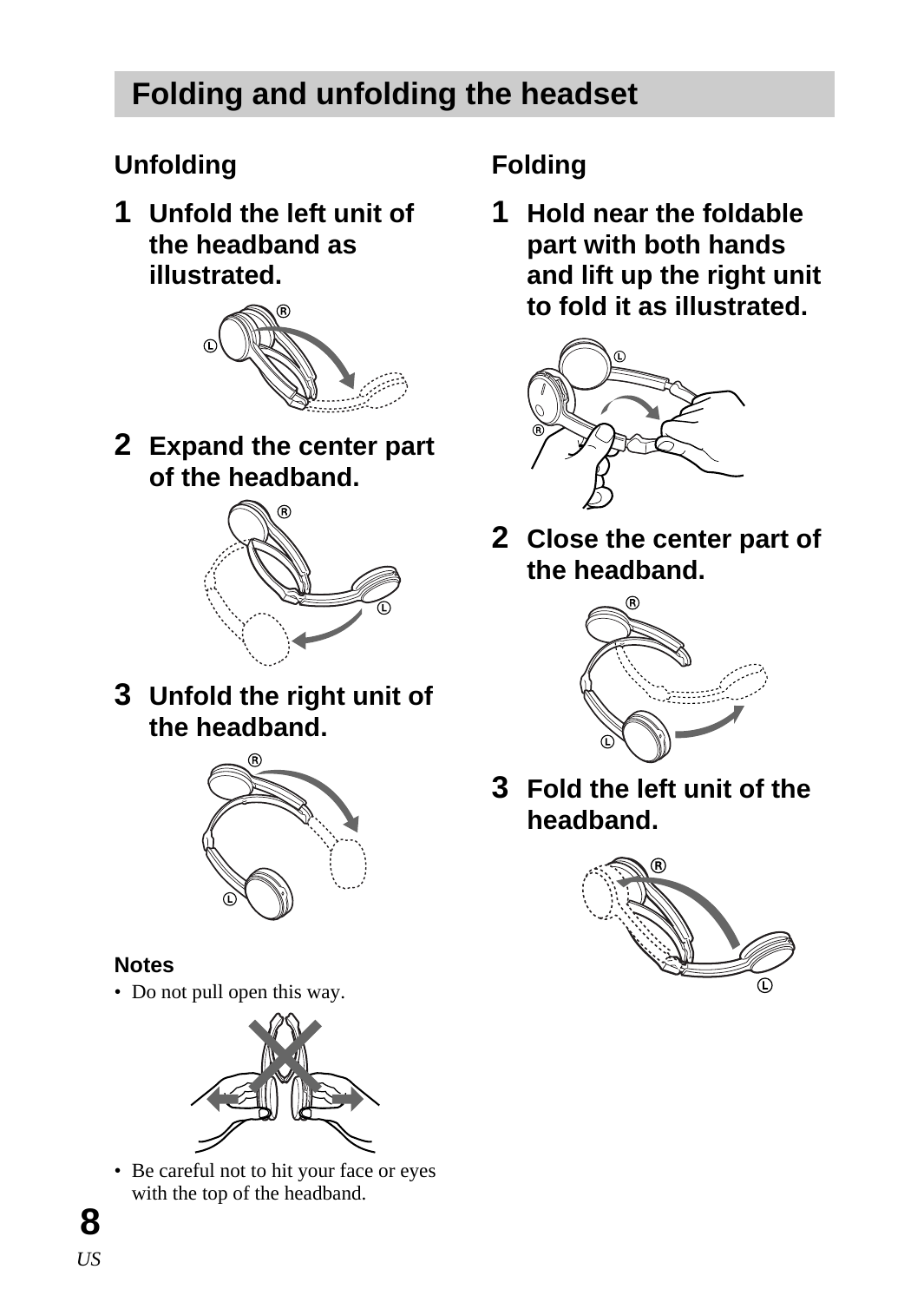## <span id="page-8-0"></span>**Charging the unit**

The unit contains a rechargeable Lithium-Ion battery, which should be charged before using for the first time.

**1 Connect the supplied AC power adaptor to the DC IN 3 V jack on the unit.**



When the AC power adaptor is connected to an AC outlet, charging starts.

#### **Tips**

- If the AC power adaptor is connected to an AC outlet while the unit is turned on, the unit will be turned off automatically.
- This unit cannot be turned on while charging.

**2 Make sure that indicator (red) lights up while charging.**



Charging is completed in about 3 hours\* and the indicator (red) goes off automatically.

\* Time required for empty battery to recharge.

### **Caution**

If this unit detects a problem while charging, the indicator (red) may turn off, although charging is not complete.

Check for the following causes:

- Ambient temperature exceeds the range of  $0^{\circ}C - 40^{\circ}C$  (32  $^{\circ}F -$ 104 °F).
- There is a problem with the battery.

In this case, charge again within the above-mentioned temperature range. If the problem persists, consult your nearest Sony dealer.

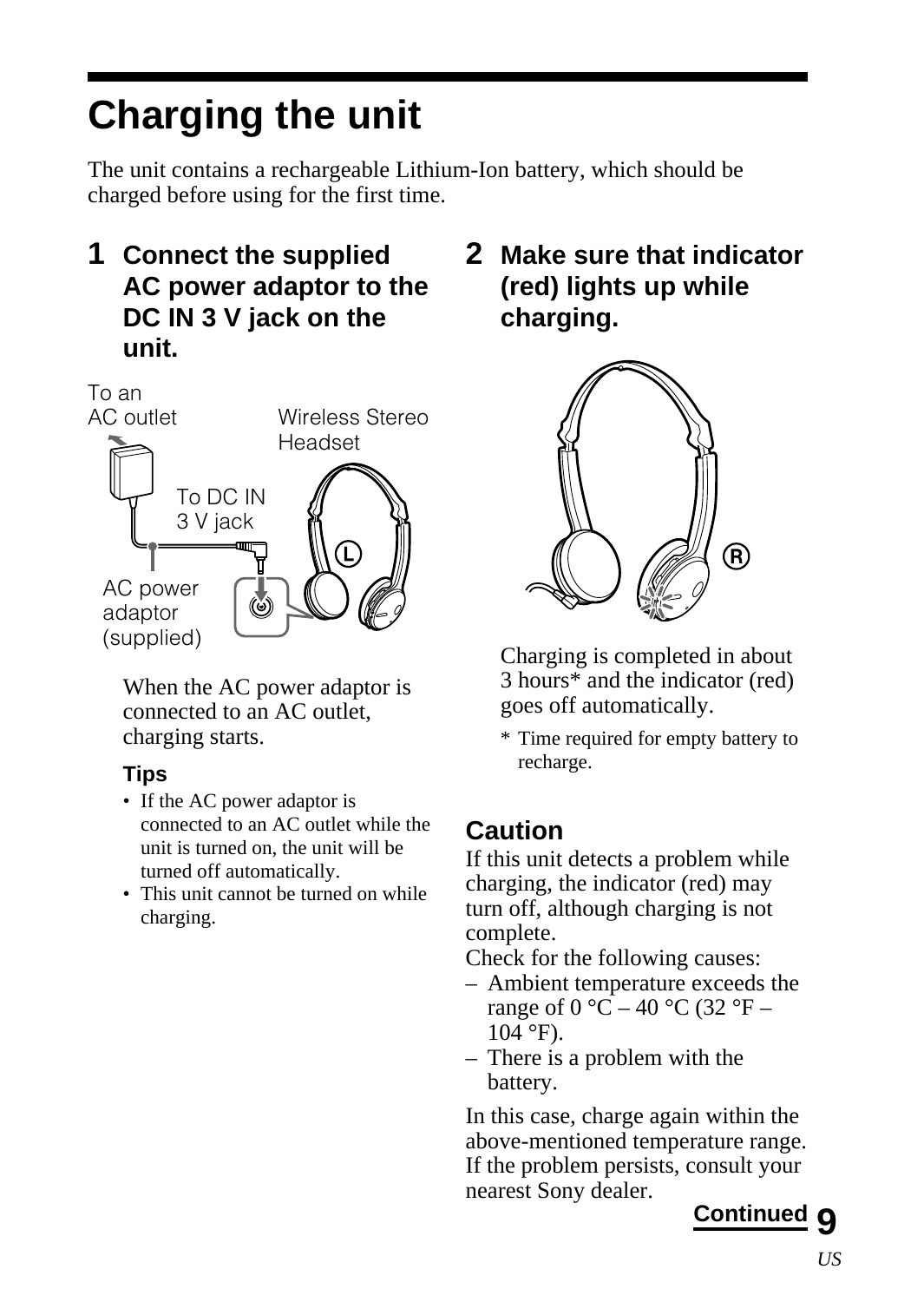#### **Notes**

- If the battery is not used for a long time. battery may be quickly depleted, however, after a few recharges, battery life will improve.
- If the life of the built-in rechargeable battery drops to half the normal length, the battery should be replaced. Consult your nearest Sony dealer for replacement of the rechargeable battery.
- Avoid exposure to temperature extremes, direct sunlight, moisture, sand, dust or mechanical shock. Never leave in a car parked in the sun.
- Use only the supplied AC power adaptor. Do not use any other AC power adaptor.

### **Usage hours**\*

| <b>Status</b>   | Approx.     |  |
|-----------------|-------------|--|
|                 | usage hours |  |
| Communication   | 11 hours    |  |
| time (including |             |  |
| music playback  |             |  |
| $time)$ (up to) |             |  |
| Standby time    | 100 hours   |  |
| (up to)         |             |  |

\* Time stated above may vary, depending on ambient temperature or conditions of use.

### **Checking the remaining battery**

When pressing the POWER button while the unit is turned on, the indicator (red) flashes. You can check the remaining battery by the number of times the indicator (red) flashes.

| Indicator (red) | <b>Status</b> |
|-----------------|---------------|
| 3 times         | Full          |
| 2 times         | Mid           |
| 1 time          | Low (needs to |
|                 | charge)       |

#### **Note**

You cannot check the remaining battery immediately after the unit is turned on, or while pairing.

#### **When the battery is almost empty**

The indicator (red) flashes slowly automatically.

When the battery becomes empty, a beep sounds and the unit will turn off automatically.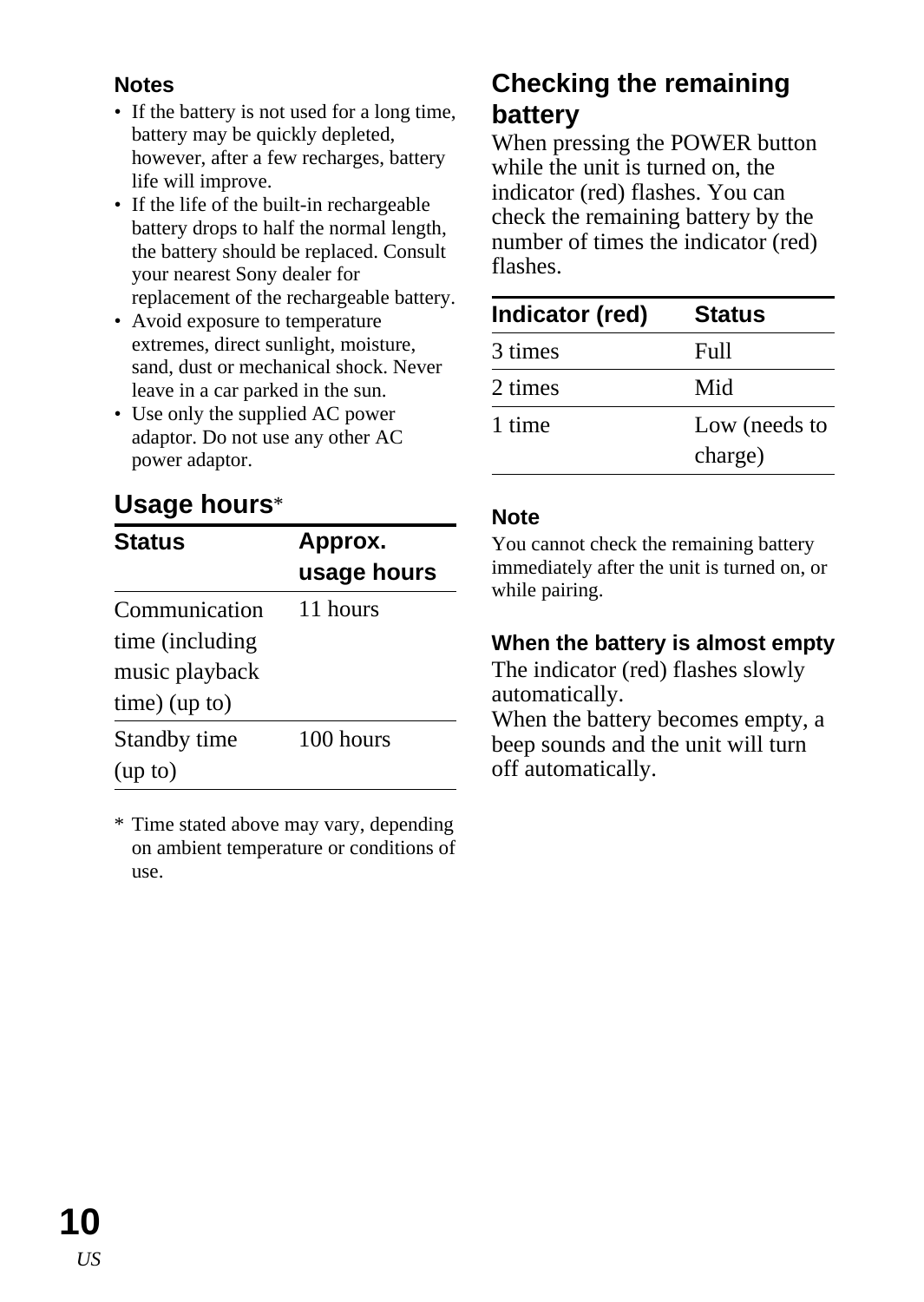## <span id="page-10-0"></span>**Pairing**

### **What is pairing?**

Bluetooth devices need to be "paired" with each other beforehand.

Once Bluetooth devices are paired, there is no need for pairing again, except in the following cases:

- Pairing information is deleted after repair, etc.
- This unit is paired with 9 or more devices.

This unit can be paired with up to 8 devices; if a new device is paired after 8 devices have been paired, the device whose latest connection time is the oldest among the 8 paired devices is replaced by the new one.

- When recognition of the unit by the device to be connected is deleted.
- This unit is initialized (page 26). All pairing information is deleted.

### **Procedures of pairing**

- **1 Place the Bluetooth device within 1 m (3 ft) of this unit.**
- **2 Press and hold the POWER button for 7 seconds or more to standby for pairing while the unit is turned off.**



#### **Notes**

- After about 3 seconds, power is turned on and the indicator (blue) and indicator (red) flash together twice. Keep the POWER button pressed without releasing. The indicator (blue) starts flashing. When both indicators start flashing together again, release the button. This unit enters into pairing mode.
- If pairing is not established within about 5 minutes, pairing mode will be cancelled and this unit will turn off. In this case, start over from step *1*.

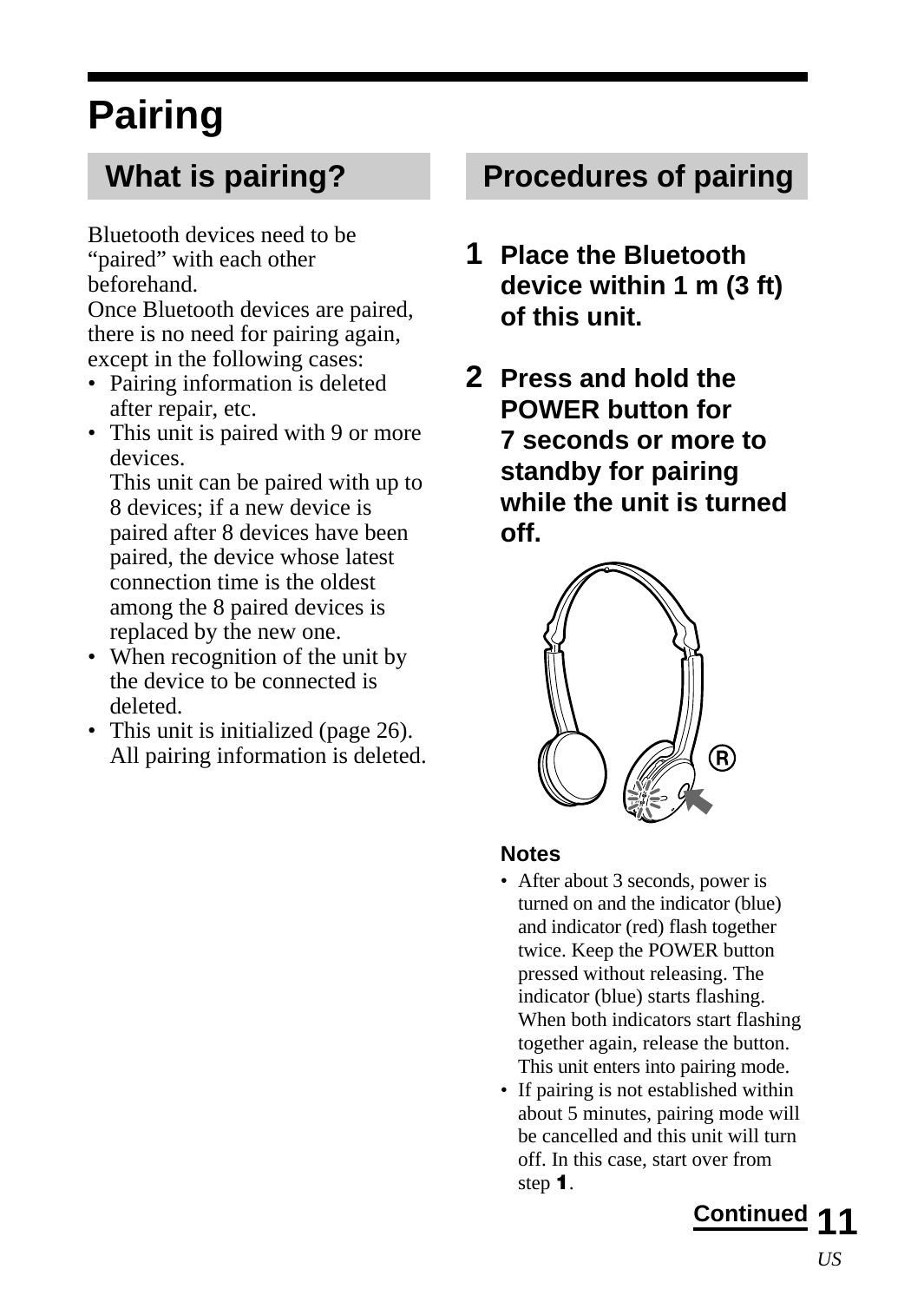### **3 Perform pairing procedure on the Bluetooth device to detect this unit.**

The list of detected devices appears on the display of the Bluetooth device. This unit is displayed as "DR-BT22." If "DR-BT22" is not displayed, repeat from step *1*.

#### **Notes**

- For details, refer to the operating instructions supplied with the Bluetooth device.
- When pairing with a Bluetooth device that cannot display a list of detected devices or that has no display, you may pair the device by setting both this unit and the Bluetooth device to pairing mode. At this time, if passcode is set besides "0000" on the Bluetooth device, pairing cannot be done with this unit.
- **4 Select "DR-BT22" on the display of the Bluetooth device.**
- **5 If Passcode**\* **input is required on the display of a Bluetooth device, input "0000."**

Pairing is complete when the indicator (blue) flashes slowly. The message standing for "Pairing complete" appears on the display of some Bluetooth devices.

\* Passcode may be called "Passkey," "PIN code," "PIN number," or "Password."

#### **6 Start the Bluetooth connection from the Bluetooth device.**

This unit memorizes the device as the last connected device. Some Bluetooth devices may connect with the unit automatically when pairing is complete.

#### **Tips**

- To pair with other Bluetooth devices, repeat steps *1* to *5* for each device.
- To delete all pairing information, see "Initializing the unit" (page 26).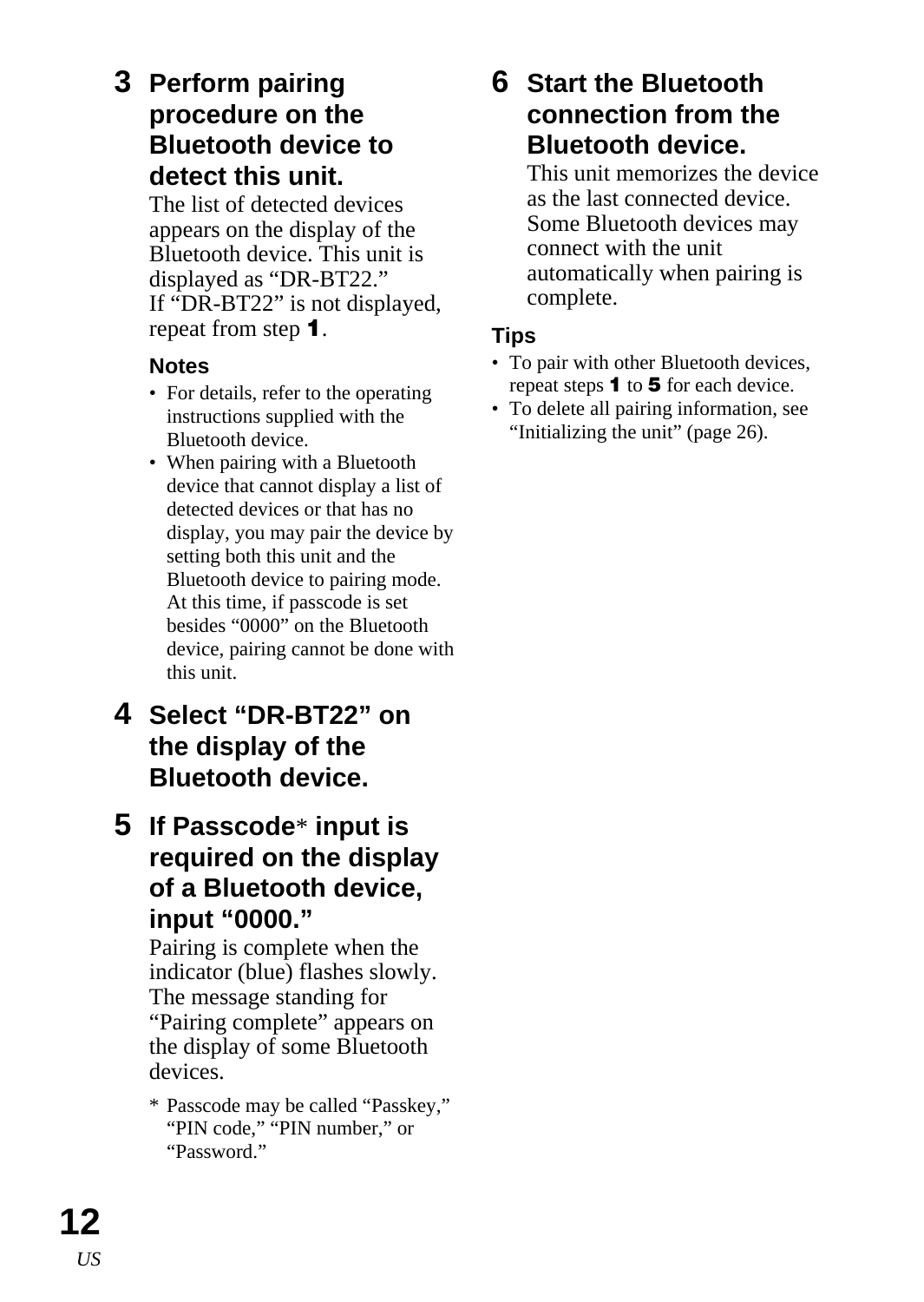## <span id="page-12-0"></span>**Wearing the headset**

**1 Unfold the headset according to the procedures on page 8, then extend the headset to adjust the length.**



**2 Put the unit with** L **indication on your left ear and** R **indication on your right ear, then place the headset over your head.**

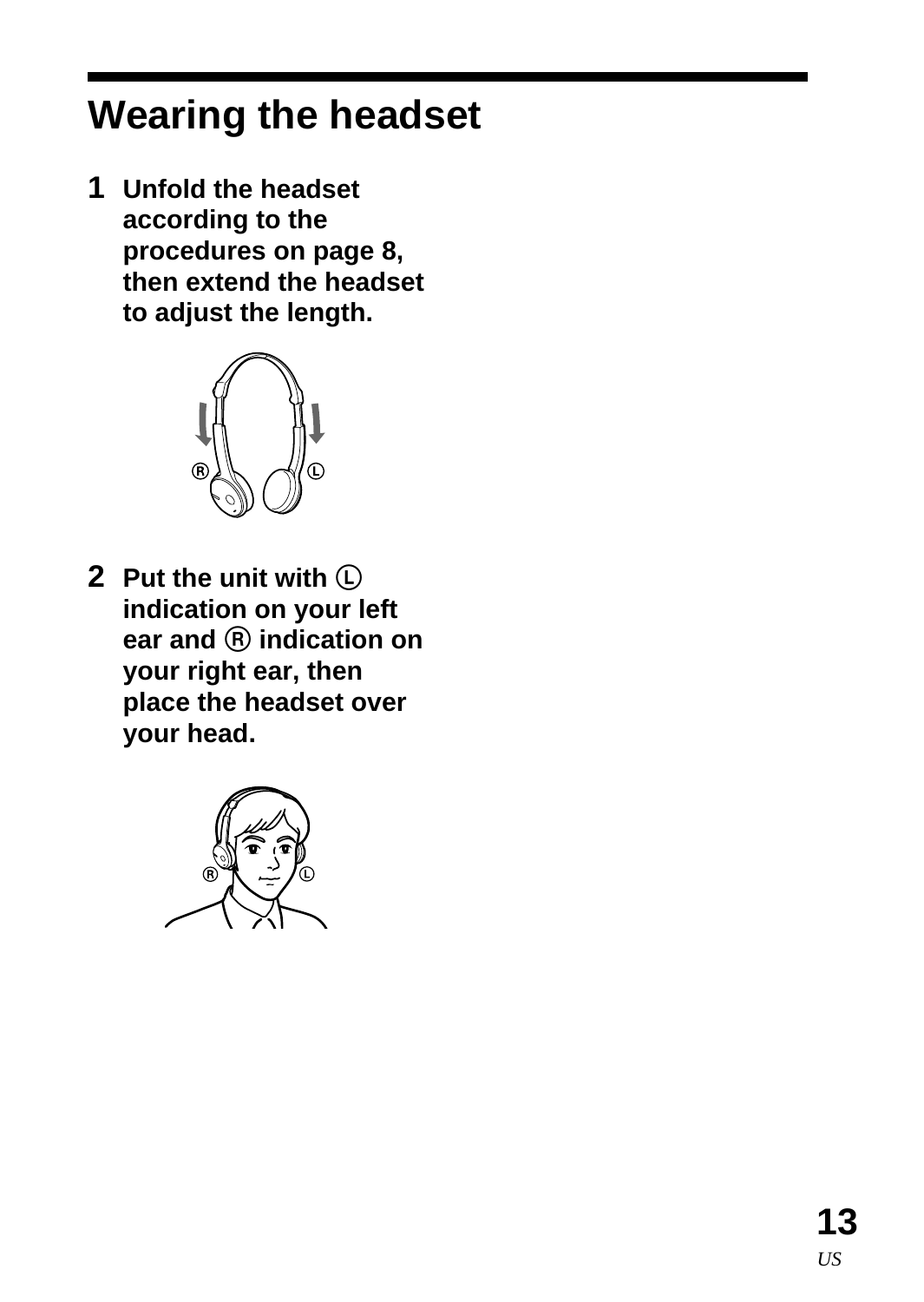## <span id="page-13-0"></span>**Indications of Bluetooth function**

**B** : Indicator (blue)

 $\overline{\mathsf{R}}$  : Indicator (red)

|            | <b>Status</b>                                  | <b>Flashing patterns</b>               |
|------------|------------------------------------------------|----------------------------------------|
| Pairing    | Searching                                      | B<br>R                                 |
| Connecting | Connectable                                    | B <br>$ \mathsf{R} $                   |
|            | Connecting                                     | $\vert$ B $\vert$<br>R                 |
| Connected  | HFP/HSP or A2DP                                | B                                      |
|            | HFP/HSP and A2DP                               | IBI<br>$ -$                            |
| Music      | Listening                                      | B<br>R                                 |
|            | Listening during standby<br>for telephone call | IBI<br>R                               |
|            | Incoming call                                  | B<br>$ \mathsf{R} $                    |
| Phone      | Talking                                        | B<br>$\vert$ R $\vert$                 |
|            | Calling while<br>playing back music            | $\boxed{\mathsf{B}}$<br>$ \mathsf{R} $ |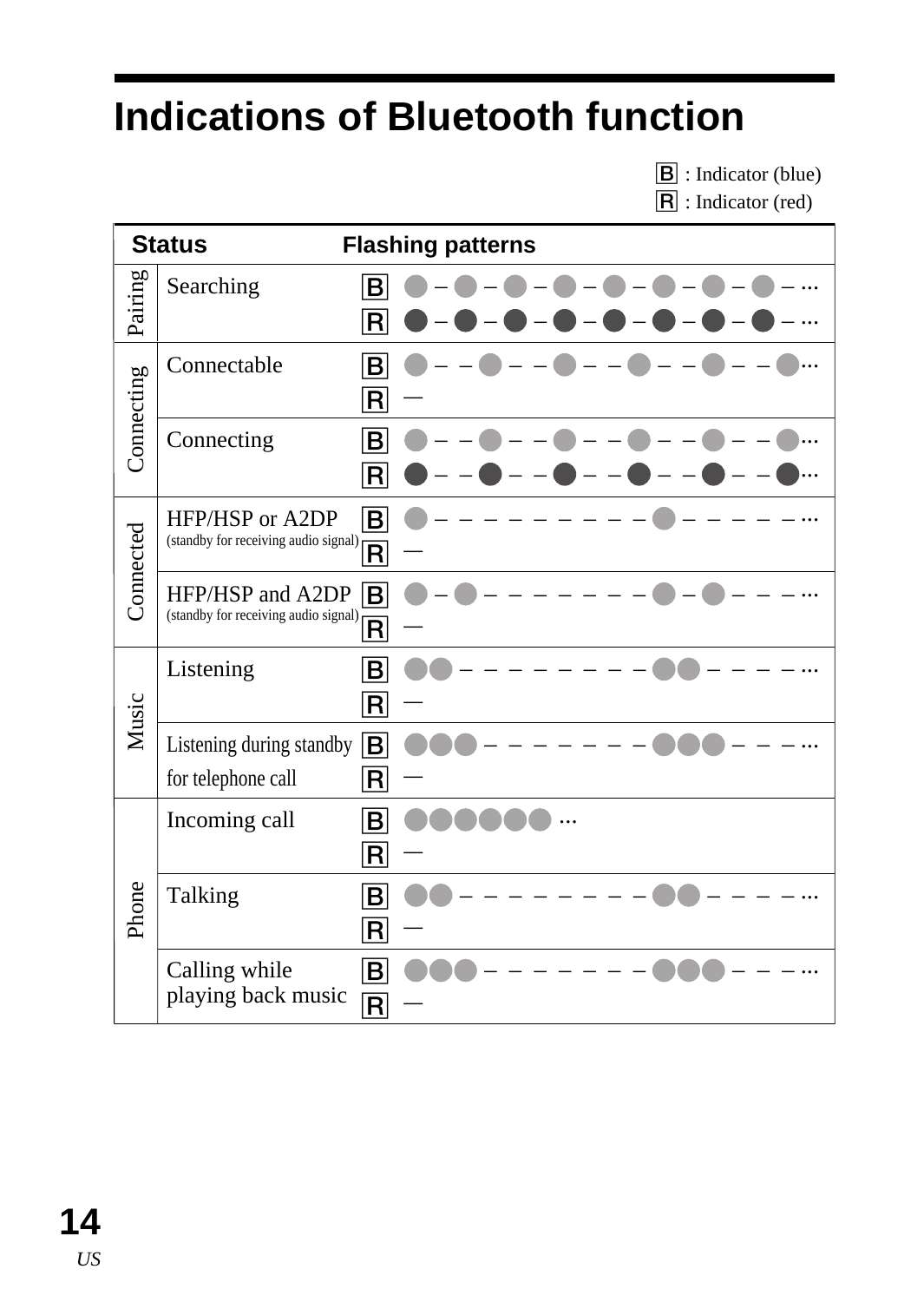## <span id="page-14-0"></span>**Listening to music**



Check the following before operating the unit.

- $-$  The Bluetooth device is turned on.
- Pairing of this unit and the Bluetooth device is complete.
- The Bluetooth device supports the transmitting music function (profile: A2DP\*).
- **1 Press and hold the POWER button for about 3 seconds while the unit is turned off.**

The indicator (blue) and indicator (red) flash together twice and the unit is turned on.

#### **Notes**

- Do not press and hold the POWER button for more than 7 seconds, otherwise pairing mode is entered.
- After the unit is turned on, the unit attempts to connect to the last connected Bluetooth device automatically with HFP or HSP.

When not calling with this unit, do not make the last connected Bluetooth device ready for HFP or HSP connection. To make or receive a call while playing back music, see page 20.

### **2 Make the Bluetooth connection (A2DP) from a Bluetooth device to this unit.**

Refer to the operating instructions supplied with the Bluetooth device on how to operate it.

### **3 Start playback on the Bluetooth device.**

#### **Tip**

Bluetooth connection of A2DP (Advanced Audio Distribution Profile) can also be operated with the jog switch from this unit to the Bluetooth device except when making a call on this unit.

#### **Notes**

- When you play music by connecting the unit to a Bluetooth device using HSP (Headset Profile), sound quality will not be high. For better sound, change the Bluetooth connection to A2DP by operating the Bluetooth device.
- If this unit is turned off while an A2DP Bluetooth connection is established, operate the unit again from step *1* to make the A2DP Bluetooth connection again.
- \* For detail on profiles, see page 4.

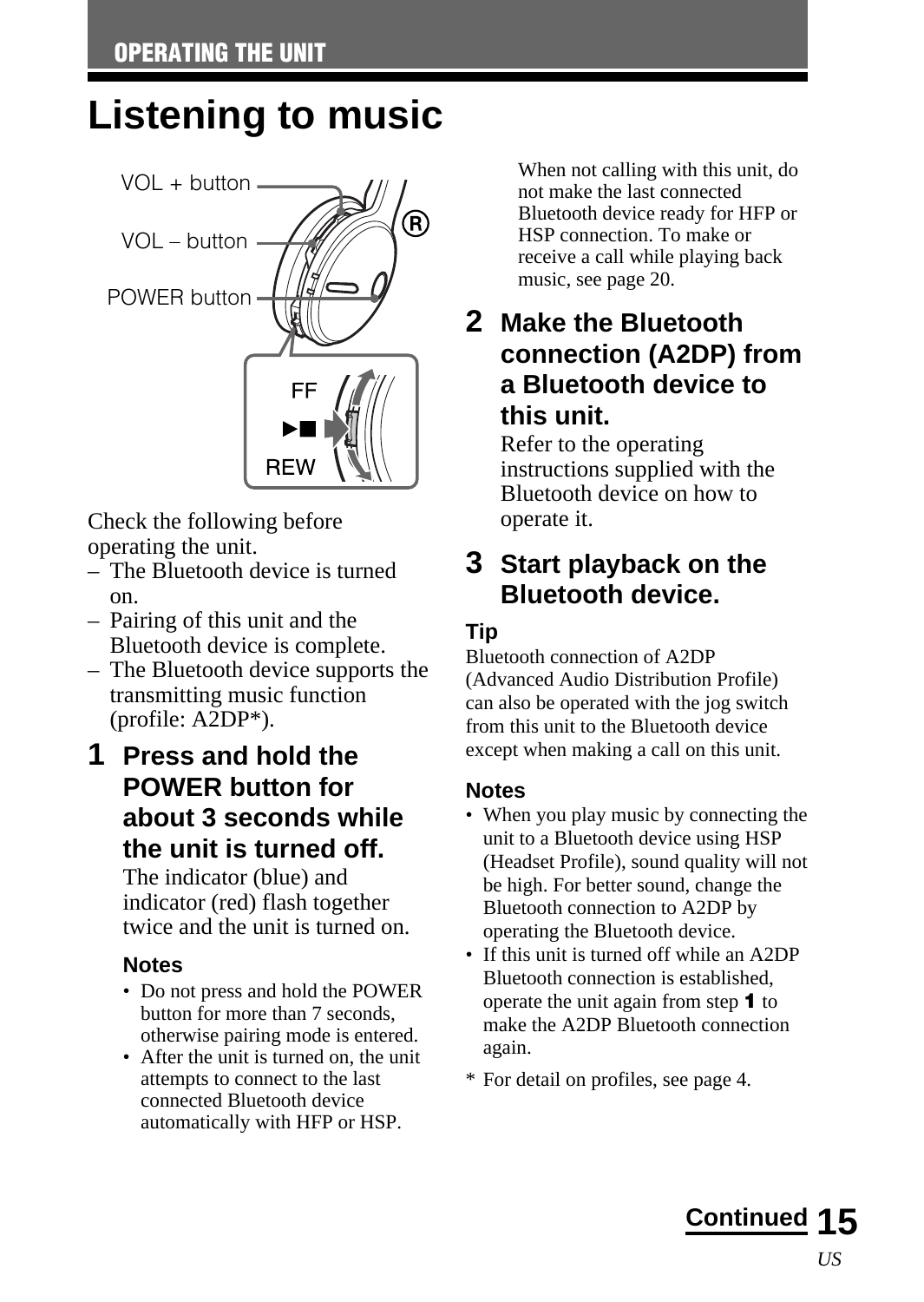### <span id="page-15-0"></span>**To adjust the volume**

Press the  $VOI + or = hutton while$ listening to the music.

#### **Tips**

- Depending on the connected device, it may be necessary to adjust the volume on the connected device as well.
- Volume for calling and listening to music can be adjusted independently. Even if you change the volume while calling, the volume for music playback does not change.

### **To stop use**

- **1 Terminate the Bluetooth connection by operating the Bluetooth device.**
- **2 Press and hold the POWER button for about 3 seconds.**

The indicator (blue) and indicator (red) light up together, and the unit turns off.

#### **Tip**

When you finish playing music, the Bluetooth connection may terminate automatically, depending on the Bluetooth device.

### **Controlling the audio device – AVRCP**

If the Bluetooth audio device connected with this unit supports AVRCP (Audio Video Remote Control Profile), you can control by using the unit buttons. Refer to the operating instructions supplied with the Bluetooth device on how to operate it.

#### **Note**

Operation of the Bluetooth connecting device by this unit will vary depending on its specification.

#### **Status: In stop or pause mode**

|                 | Short Press   Long Press |   |
|-----------------|--------------------------|---|
|                 |                          | ② |
| <b>FF / REW</b> | จ                        | ጉ |

- 1 Starts playback\*1
- $\overline{2}$  Stop
- 3 Skip to next/previous
- 4 Fast-forward/Fast-rewind\*2

#### **Status: In play mode**

|               | <b>Short Press Long Press</b> |    |
|---------------|-------------------------------|----|
|               | ග                             | 6) |
| <b>FF/REW</b> |                               | 8. |

- $(5)$  Pause<sup>\*1</sup>
- 6 Stop
- 7 Skip to next/previous
- 8 Fast-forward/Fast-rewind\*2
- \*1 You may need to press the button twice depending on the Bluetooth device.
- \*2 Some Bluetooth devices may not operate.

#### **Note**

You cannot adjust the volume of the Bluetooth device by the unit volume buttons.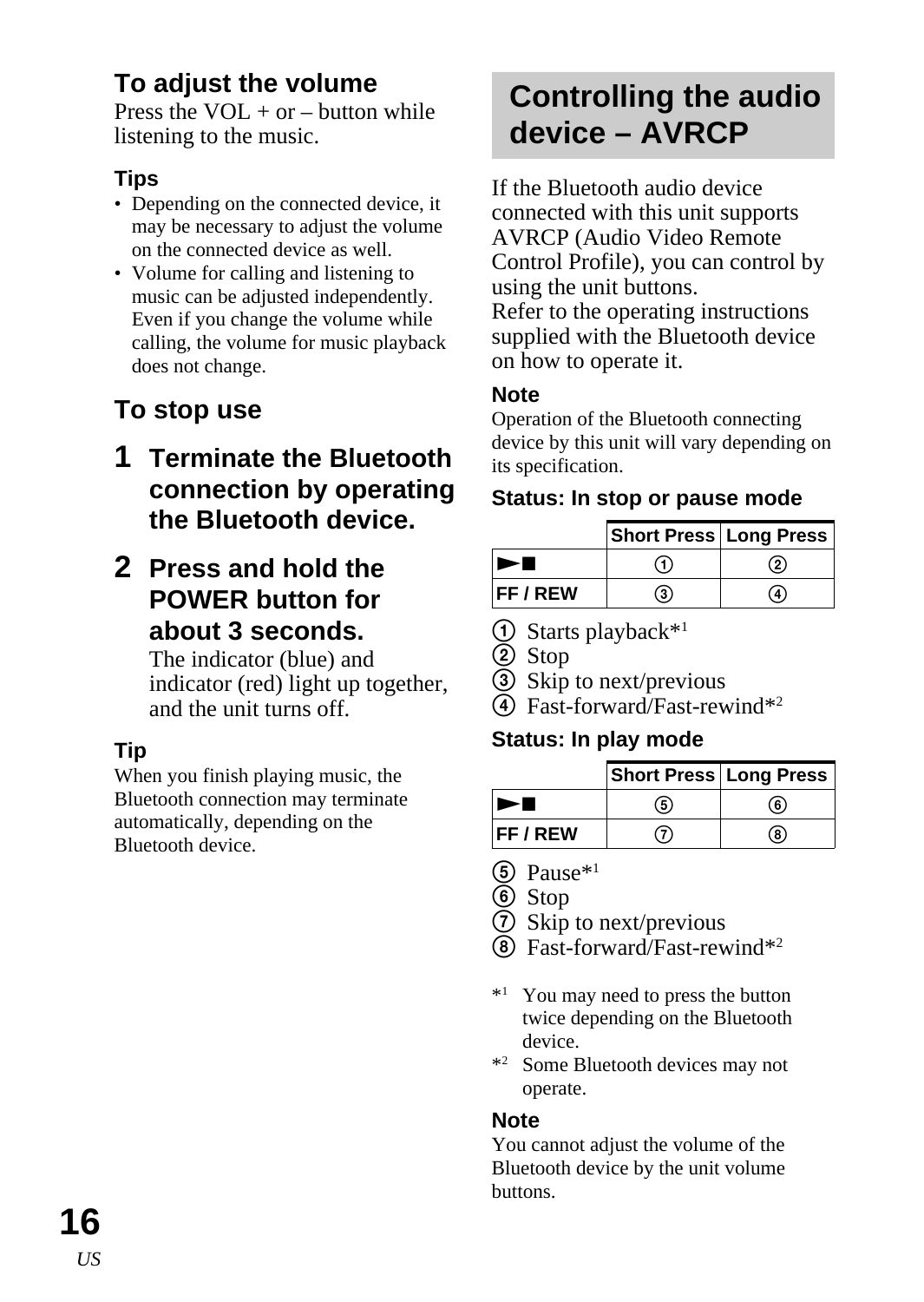## <span id="page-16-0"></span>**Calling**



Check the following before operating the unit.

- The Bluetooth function is active on the mobile phone.
- Pairing of this unit and the Bluetooth mobile phone is complete.
- **1 Press and hold the POWER button for about 3 seconds while the unit is turned off.**

The indicator (blue) and indicator (red) flash together twice, the unit turns on and then this unit tries to connect to the last Bluetooth mobile phone that was used.

#### **Note**

Do not press and hold the POWER button for more than 7 seconds, otherwise pairing mode is entered.

#### **Tip**

This unit will stop trying to connect to the Bluetooth mobile phone after 1 minute. In such a case, press the multi function button to try to connect again.

### **When this unit does not connect to a Bluetooth mobile phone automatically**

You can make a connection by operating Bluetooth mobile phone or by operating this unit to connect the last connected Bluetooth device.

### **A** To make a connection **by operating Bluetooth mobile phone**

**1 Make the Bluetooth connection (HFP or HSP\*) from the Bluetooth mobile phone to this unit.**

> Refer to the manual supplied with your Bluetooth mobile phone for operation details. The list of recognized devices appears on the display of the Bluetooth mobile phone. This unit is displayed as "DR-BT22."

When you use the Bluetooth mobile phone features both HFP (Hands-free Profile) and HSP (Headset Profile), set to HFP.

#### **Note**

When connecting to a Bluetooth mobile phone which is different from the last connected one, make the connection following the above procedure.

\* For details on profiles, see page 4.

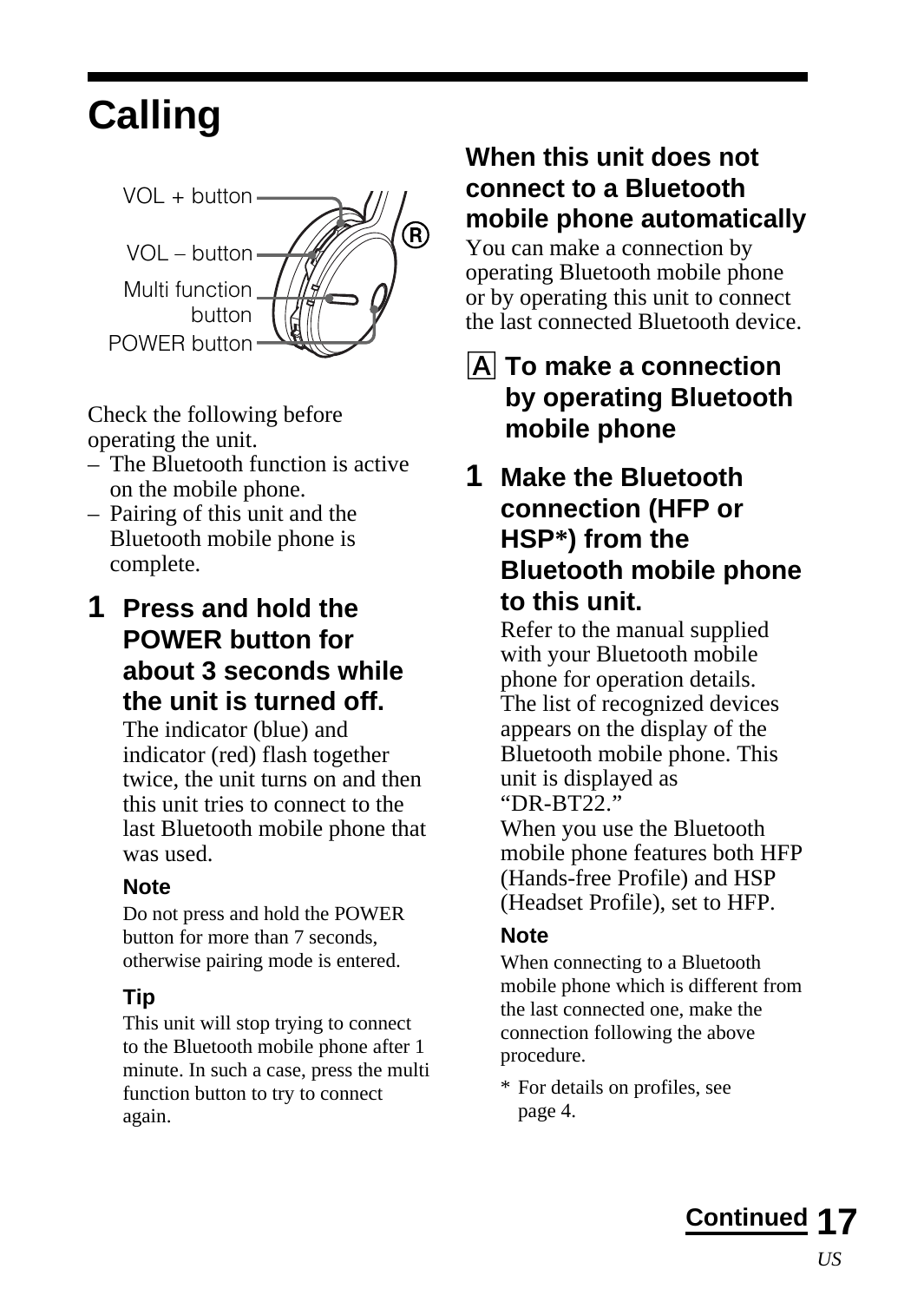**B** To make a connection **with the last connected Bluetooth device by operating this unit**

#### **1 Press the multi function button.**

The indicator (blue) and indicator (red) start flashing at the same time, and the unit performs the connection operation for about 5 seconds.

#### **Note**

When listening to music with this unit, a Bluetooth connection cannot be made with the multi function button.

### **To call**

### **1 Use the buttons on your mobile phone when making a call.**

If no dial tone is heard on this unit, press and hold the multi function button for about 2 seconds.

### **Tip**

You can call in the following way, depending on the Bluetooth mobile phone. Refer to the manual supplied with your mobile phone on operating details.

- When not communicating, you can call using the voice-dial function by pressing the multi function button.
- You can call the last dialed number by pressing the multi function button for about 2 seconds.

### **To receive a call**

When an incoming call arrives, a ring tone will be heard from the unit.

### **1 Press the multi function button on the unit.**

The ring tone differs in the following ways, depending on your mobile phone.

- ring tone set on the unit
- ring tone set on the mobile phone
- ring tone set on the mobile phone only for Bluetooth connection

#### **Note**

If you received a call by pressing the button on the Bluetooth mobile phone, some Bluetooth mobile phones may have handset use priority. In this case, set to talk with the unit by pressing and holding the multi function button for about 2 seconds, or by operating the Bluetooth mobile phone. For details, refer to the manual supplied with your Bluetooth mobile phone.

### **To adjust the volume**

Press the  $VOI + or = hutton$ .

#### **Tips**

- You cannot adjust the volume when not communicating.
- Volume for calling and listening to music can be adjusted independently. Even if you change the volume while playing back the music, the volume of a call does not change.

### **To terminate a call**

You can end a call by pressing the multi function button on the unit.

### **To stop use**

### **1 Terminate Bluetooth connection by the Bluetooth mobile phone.**

#### **2 Press and hold the POWER button for about 3 seconds to turn off the power.**

The indicator (blue) and indicator (red) light up together, and the unit turns off.

**18** *US*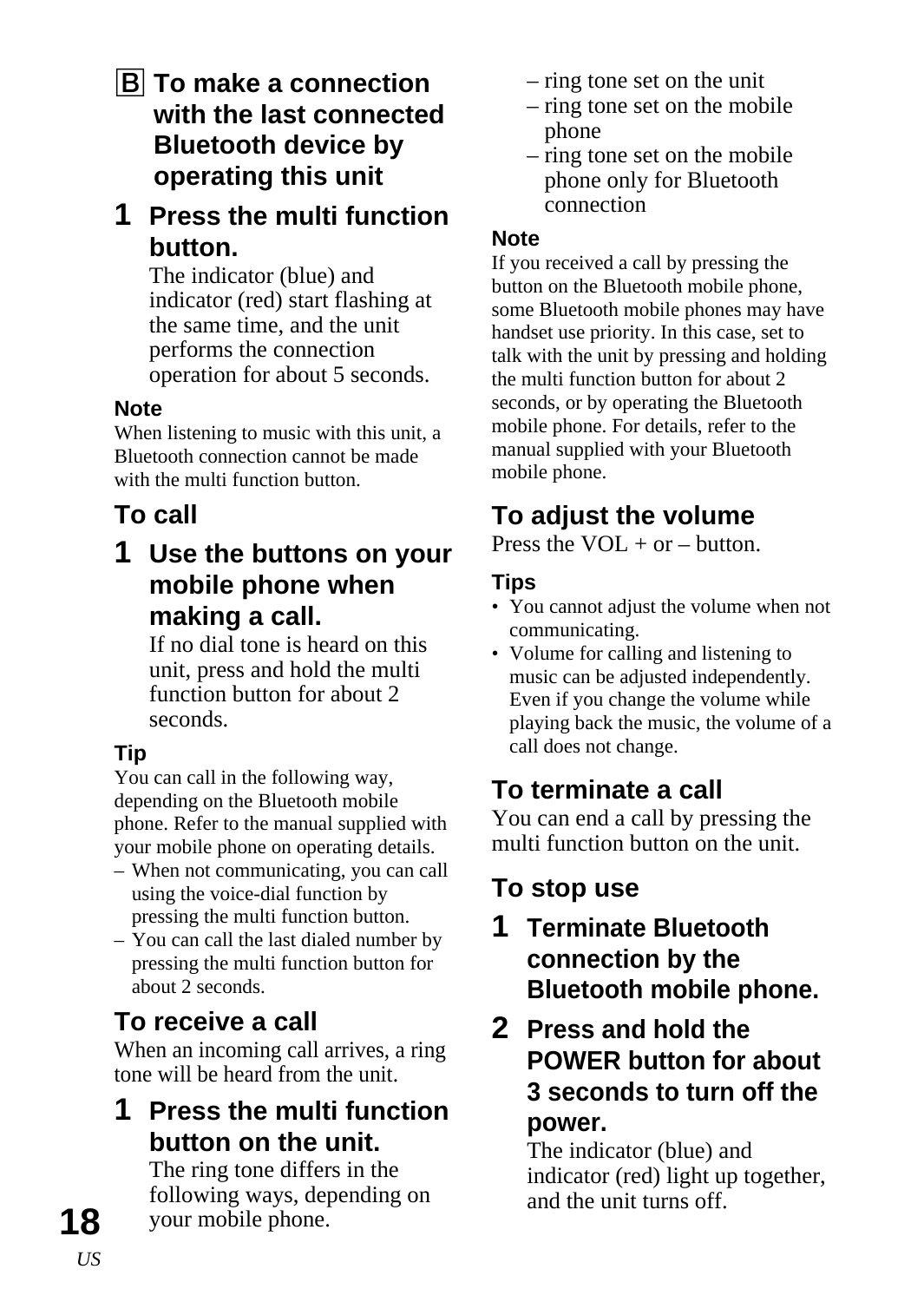### <span id="page-18-0"></span>**Controlling the Bluetooth mobile phone – HFP, HSP**

The operation of the buttons on this unit varies depending on your mobile phone.

HFP (Hands-free Profile) or HSP (Headset Profile) is used for Bluetooth mobile phone. Refer to the operating instructions supplied with your Bluetooth mobile phone on supported Bluetooth profiles or how to operate.

#### **HFP (Hands-free Profile)**

| <b>Status</b>        | <b>Multi function button</b>   |                       |
|----------------------|--------------------------------|-----------------------|
|                      | <b>Short Press</b>             | <b>Long Press</b>     |
| Standby              | <b>Start Voice</b><br>$Dial*1$ | Last number<br>redial |
| Voice Dial<br>active | Cancel Voice<br>$Dial*1$       |                       |
| Outgoing call        | End outgoing<br>call           |                       |
| Incoming call        | Answer                         | Reject                |
| During call          | End call                       | Change call<br>device |

#### **HSP (Headset Profile)**

| <b>Status</b> | Multi function button  |                                                                           |
|---------------|------------------------|---------------------------------------------------------------------------|
|               | <b>Short Press</b>     | <b>Long Press</b>                                                         |
| Standby       |                        | Dial*1                                                                    |
| Outgoing call | End outgoing<br>call*1 | End outgoing<br>call or change<br>call device to<br>headset <sup>*2</sup> |
| Incoming call | Answer                 |                                                                           |
| During call   | End call*3             | Change call<br>device to<br>headset                                       |

- \*1 Some functions may not be supported depending on the Bluetooth mobile phone. Refer to the operating instructions supplied with your mobile phone.
- \*<sup>2</sup> This may vary, depending on the Bluetooth mobile phone.
- \*3 Some functions may not be supported when calling using the Bluetooth mobile phone.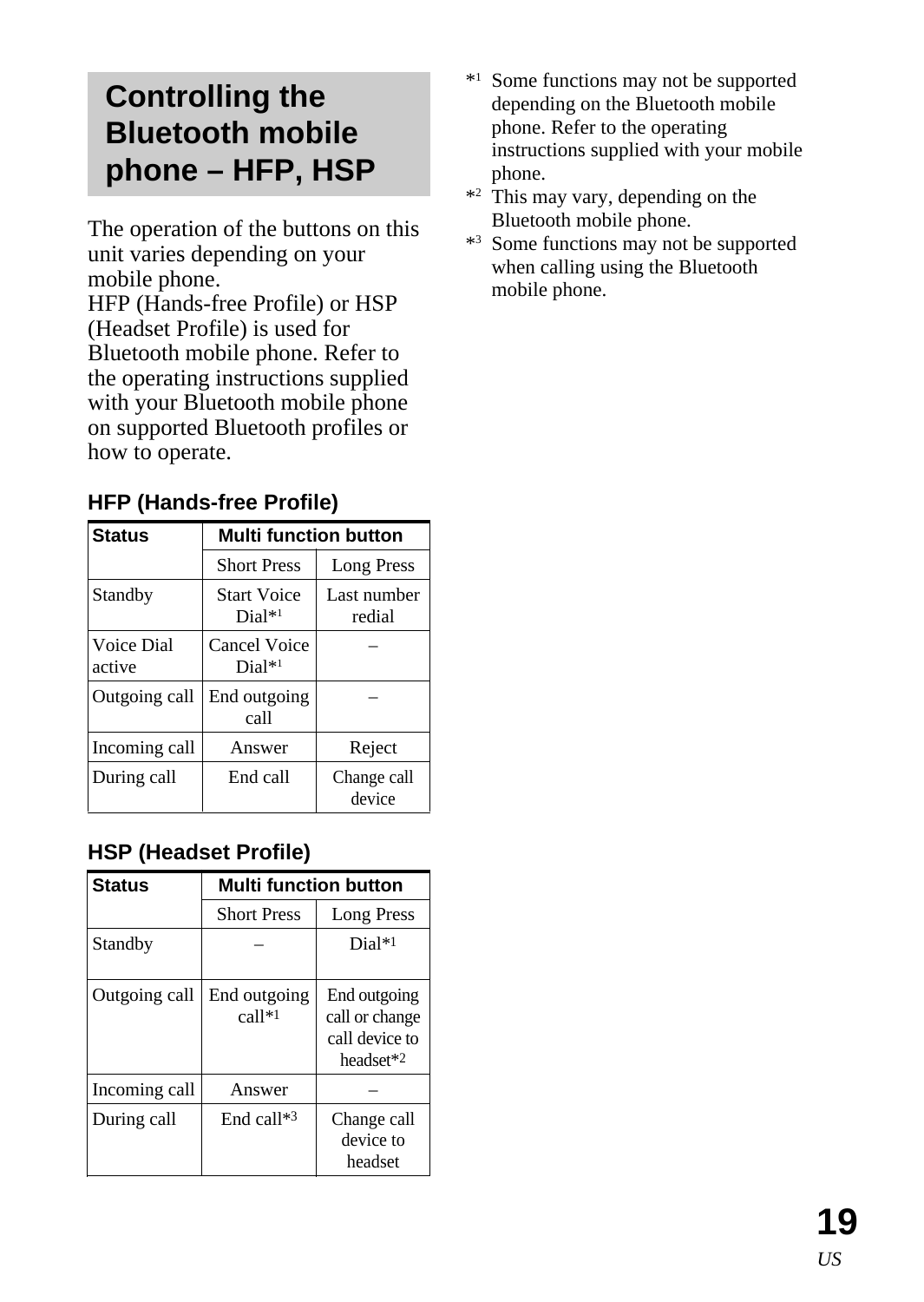## <span id="page-19-0"></span>**Calling while playing back music**

The Bluetooth connection using HFP or HSP as well as A2DP is necessary to make a call while playing back music.

For example, to make a call using a Bluetooth mobile phone while listening to music on a Bluetooth compatible music player, this unit needs to be connected to the mobile phone using HFP or HSP.

### **Make a Bluetooth connection between this unit and the device in use following the procedures outlined below.**

- **1 Make a Bluetooth connection between this unit and the mobile phone in use with HFP or HSP following the procedures outlined in "Calling" (see page 17).**
- **2 Operate the Bluetooth device (music player or mobile phone) used for playing the music to make a Bluetooth connection to this unit using A2DP.**

### **To make a call while playing back music**

**1 Press the multi function button while playing back music (page 19), or operate your Bluetooth mobile phone to make a telephone call.**

If no dial tone is heard on this unit, press and hold the multi function button for about 2 seconds.

### **To receive a call while playing back music**

When an incoming call arrives, the music pauses and the ring tone is heard from this unit.

### **1 Press the multi function button and talk.**

After finishing the call, press the multi function button. This unit is switched back to music playback.

### **When no ring tone is heard even if an incoming call arrives**

- **1 Stop music playback.**
- **2 When ringing, press the multi function button and talk.**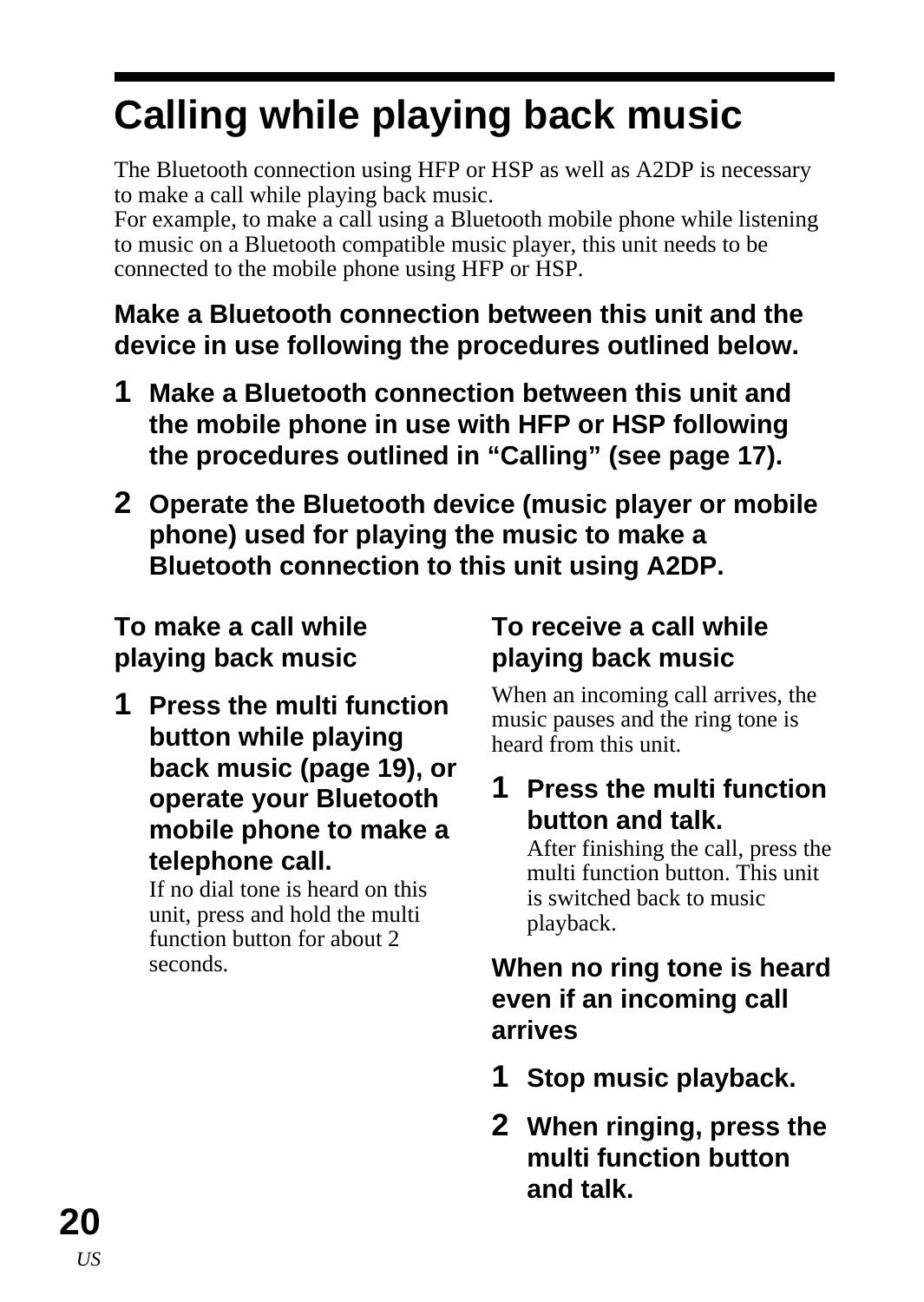## <span id="page-20-0"></span>**Disposing of the unit**

This unit has a Lithium-lon rechargeable battery built in the left unit. For environmental conservation, be sure to remove the built-in rechargeable battery from the unit before disposing, and dispose of the battery appropriately.

**1 Remove the ear pad on the left unit, and then detach the left unit.**

The unit is fixed with claws (3 places). As illustrated, insert an object such as flathead screwdriver into the gap and lift up the unit to detach it.



**2 Remove the screw which fixes the external cover.**



**3 Open the external cover and remove the inside circuit board.**

- 1 The external cover can be detached by hand.
- 2 The circuit board is fixed with claws (2 places). Push

the claws in the arrow direction as illustrated to remove the circuit board.

3 Lift the circuit board and detach.



**4 Pull out the connector and remove the rechargeable battery.**

> The rechargeable battery is fixed with adhesive tape. Insert an object such as flathead screwdriver and lift up the battery to remove it.

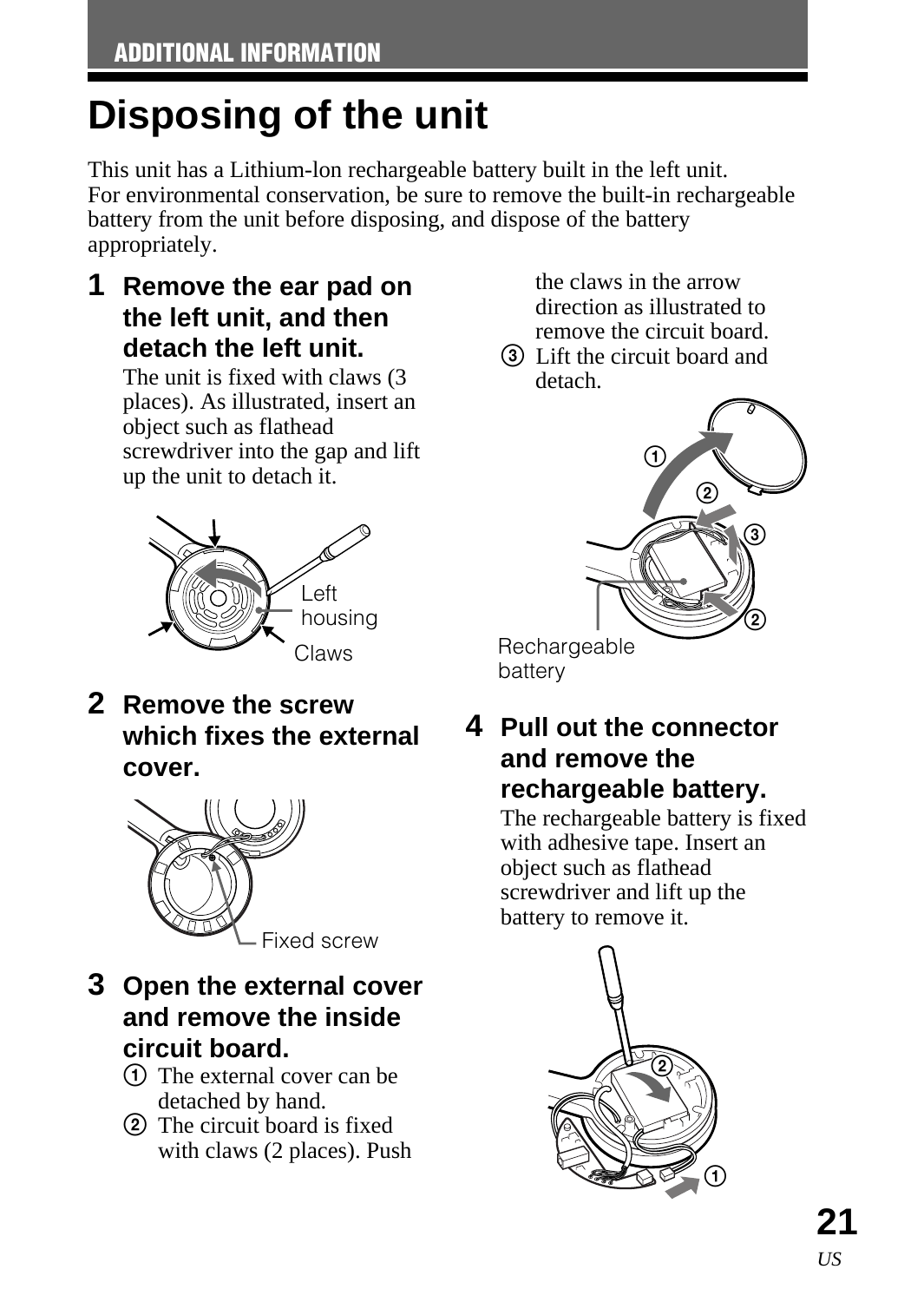## <span id="page-21-0"></span>**Precautions**

#### **On Bluetooth communication**

- Bluetooth wireless technology operates within a range of about 10 meters (about 30 feet). Maximum communication range may vary depending on obstacles (person, metal, wall, etc.) or electromagnetic environment.
- The aerial of this unit is built into the right unit as illustrated in the dotted line. The sensitivity of Bluetooth communication will improve by placing a connected Bluetooth device on your right side.

The communication distance shortens when the obstacles are between the aerial of the connected device and this unit.



- The following conditions may affect the sensitivity of Bluetooth communication.
	- There is an obstacle such as a person, metal, or wall between this unit and Bluetooth device.
	- A device using 2.4 GHz frequency, such as a wireless LAN device, cordless telephone, or microwave oven, is in use near this unit.
- Because Bluetooth devices and wireless LAN (IEEE802.11 $b/e$ ) use the same frequency, microwave interference may occur and resulting in communication speed deterioration, noise, or invalid connection if this unit is used near a wireless LAN device. In such as case, perform the following.
	- Use this unit at least 10 m (about 30 ft) away from the wireless LAN device.
- If this unit is used within 10 m (about 30 ft) of a wireless LAN device, turn off the wireless LAN device.
- Install this unit and Bluetooth device as near to each other as possible.
- Microwaves emitting from a Bluetooth device may affect the operation of electronic medical devices. Turn off this unit and other Bluetooth devices in the following locations, as it may cause an accident.
	- where inflammable gas is present, in a hospital, train, airplane, or a petrol station
	- near automatic doors or a fire alarm
- This unit supports security capabilities that comply with the Bluetooth standard to provide a secure connection when the Bluetooth wireless technology is used, but security may not be enough depending on the setting. Be careful when communicating using Bluetooth wireless technology.
- We do not take any responsibility for the leakage of information during Bluetooth communication.
- Connection with all Bluetooth devices cannot be guaranteed.
	- A device featuring Bluetooth function is required to conform to the Bluetooth standard specified by Bluetooth SIG, and be authenticated.
	- Even if the connected device conforms to the above mentioned Bluetooth standard, some devices may not be connected or work correctly, depending on the features or specifications of the device.
	- While talking on the phone hands free, noise may occur, depending on the device or communication environment.
- Depending on the device to be connected, it may require some time to start communication.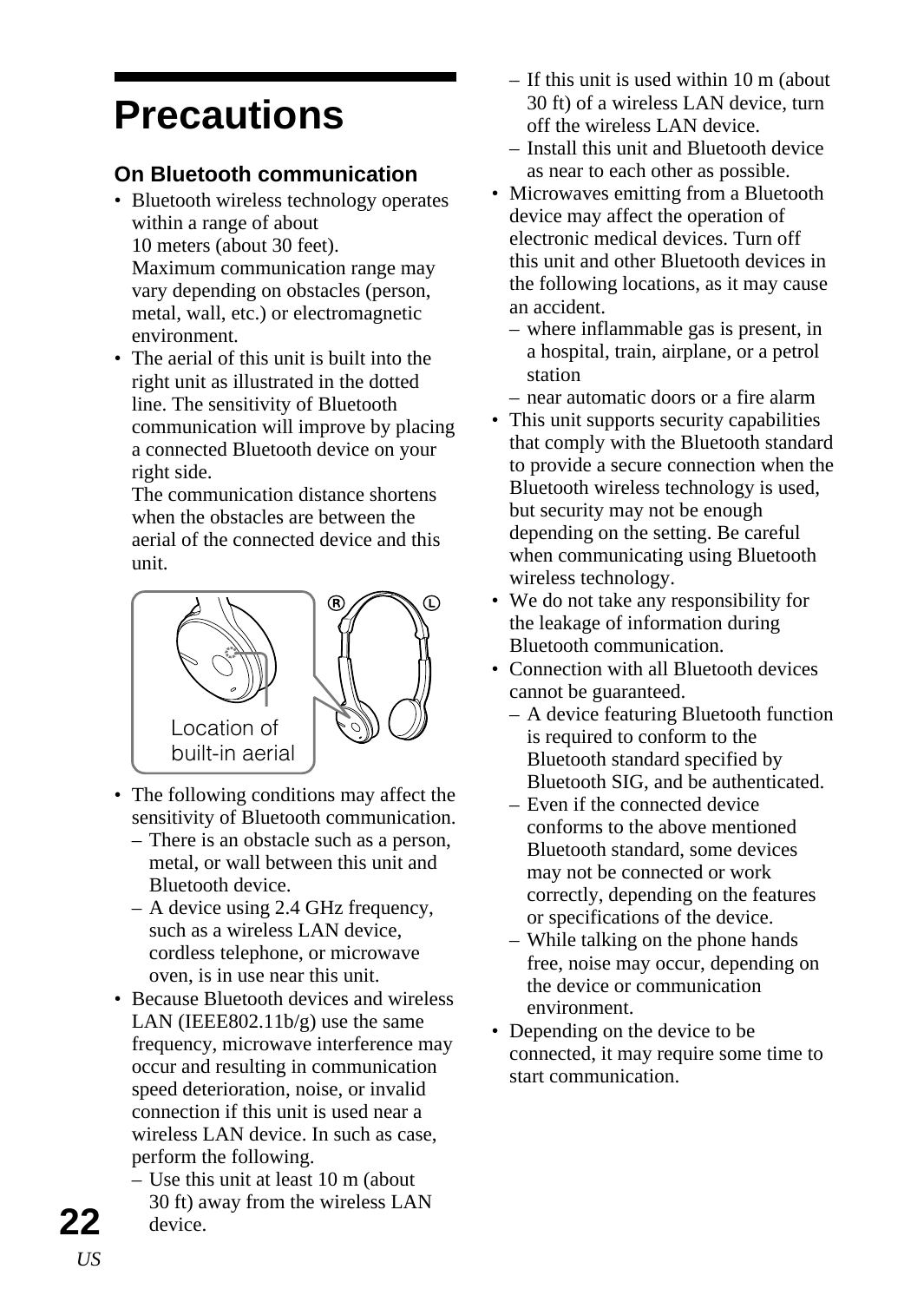#### **On the supplied AC power adaptor**

• Use the AC power adaptor supplied with this unit. Do not use any other AC power adaptor since it may cause the unit to malfunction.



Polarity of the plug

• If you are not going to use this unit for a long time, unplug the AC power adaptor from the AC outlet. To remove the AC power adaptor from the wall outlet, grasp the adaptor plug itself; never pull the cord.

#### **Others**

- Do not place this unit in a place exposed to humidity, dust, soot or steam, subject to direct sunlight, or in a car waiting at a traffic signal. It may cause a malfunction.
- Be careful not to pinch your fingers when folding the headset.
- Using the Bluetooth device may not function on mobile phones, depending on radio wave conditions and location where the equipment is being used.
- If you experience discomfort after using the Bluetooth device, stop using the Bluetooth device immediately. Should any problem persist, consult your nearest Sony dealer.
- Listening with this unit at high volume may affect your hearing. For traffic safety, do not use this unit while driving or cycling.
- Do not put weight or pressure on this unit as it may cause the unit to deform during long storage.
- The ear pads are consumable. They may deteriorate due to long-term storage or use. Replace with new ones if they are damaged.
- If you have any questions or problems concerning this unit that are not covered in this manual, please consult your nearest Sony dealer.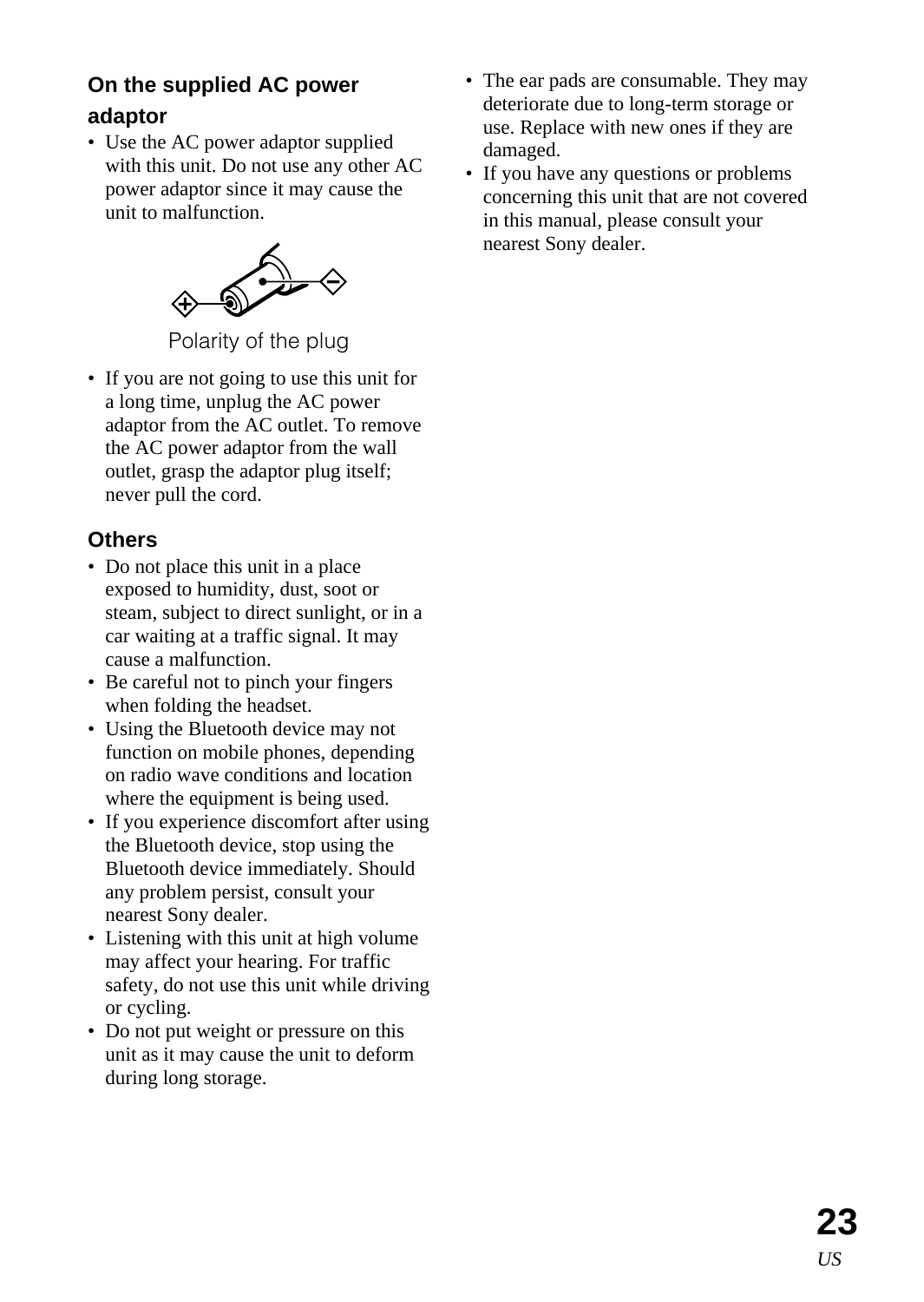## <span id="page-23-0"></span>**Troubleshooting**

If you run into any problems using this unit, use the following checklist and read the product support information on our website.

Should any problem persist, consult your nearest Sony dealer.

### **Common**

### **The unit is not turned on.**

- $\rightarrow$  Charge the battery of the unit.
- $\rightarrow$  The unit is not turned on while charging. Unplug the unit from AC power adaptor and then turn on the unit.

### **Pairing cannot be done.**

 $\rightarrow$  Bring this unit and the Bluetooth device closer together.

#### **Cannot make the Bluetooth connection.**

- $\rightarrow$  Check that this unit is turned on.
- $\rightarrow$  Check that the Bluetooth connecting device is turned on and the Bluetooth function is on.
- $\rightarrow$  Connection with the Bluetooth device may not be memorized on this unit. Make the Bluetooth connection from the Bluetooth device to this unit soon after pairing is complete.
- $\rightarrow$  This unit or Bluetooth connecting device is in sleep mode.
- $\rightarrow$  The Bluetooth connection is terminated. Make the Bluetooth connection again (when listening to music: see page 15, when calling: see page 17).

### **Distorted sound**

 $\rightarrow$  Ensure that this unit is not receiving interference from a wireless LAN, other 2.4 GHz wireless device, or microwave oven.

#### **The correspondence distance is short. (Sound skips.)**

 $\rightarrow$  If a device that generates electromagnetic radiation, such as a wireless LAN, other Bluetooth device(s), or a microwave oven is nearby, move away from such sources.

### **The unit does not operate properly.**

 $\rightarrow$  Reset the unit. Pairing information is not deleted by this operation. Insert a small pin, etc., into the hole, and push until you feel a click.



### **When listening to music**

### **No sound**

- $\rightarrow$  Check that both this unit and the Bluetooth device are turned on.
- **→** A2DP Bluetooth connection is not made between this unit and the Bluetooth device. Make an A2DP Bluetooth connection (page 15).
- $\rightarrow$  Check that music is being played back by the Bluetooth device.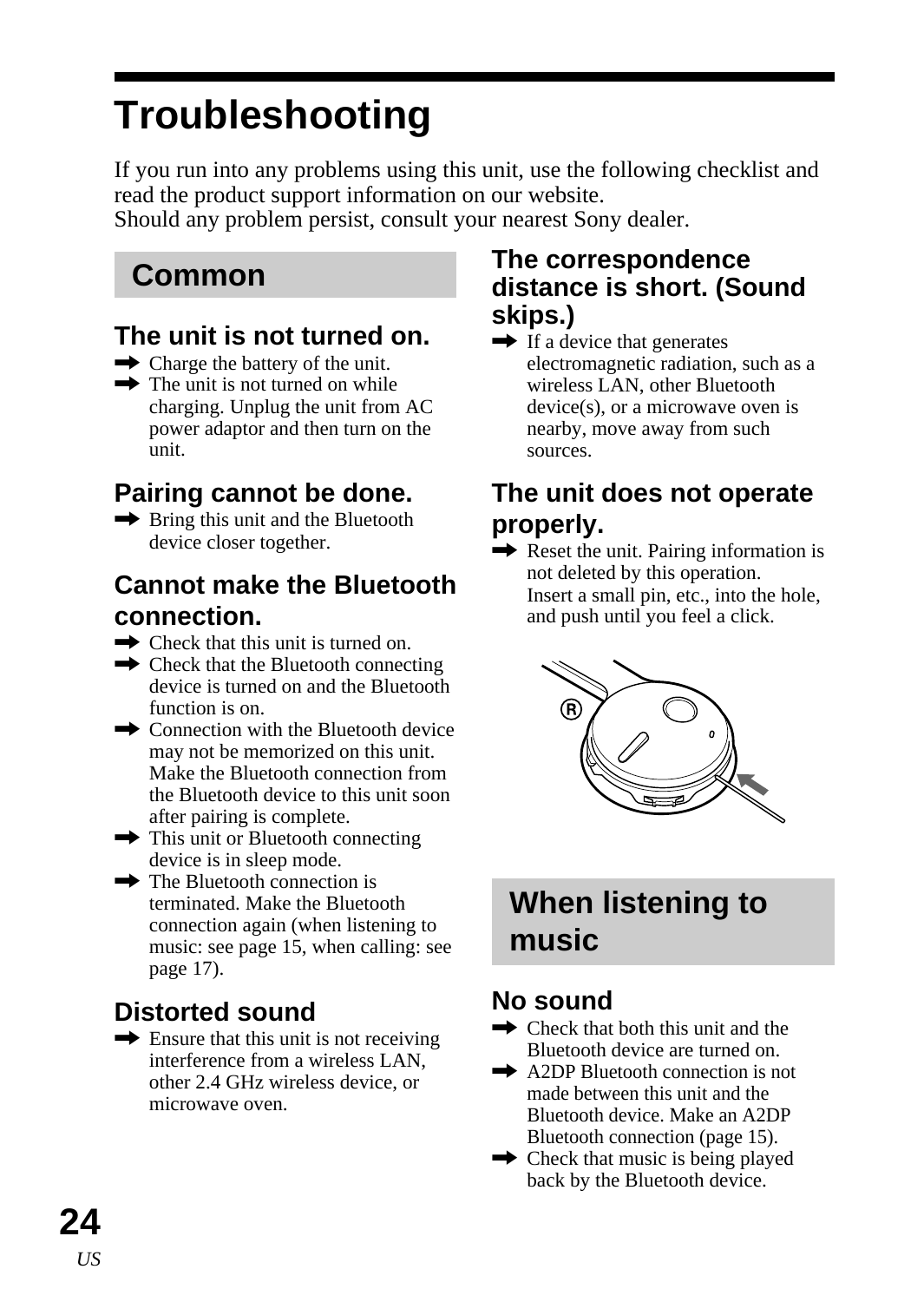- $\rightarrow$  Check that the volume of the unit is not set too low.
- $\rightarrow$  Turn up the volume on the connected device if necessary.
- $\rightarrow$  Pair this unit and Bluetooth device again (page 11).

### **Low sound level**

- $\rightarrow$  Turn up the volume of this unit.
- $\rightarrow$  Turn up the volume on the connected device if necessary.

### **Low sound quality**

 $\rightarrow$  Switch the Bluetooth connection to A2DP (Advanced Audio Distribution Profile) when HSP (Headset Profile) is set.

#### **Cannot make the Bluetooth connection from Bluetooth device to this unit.**

- $\rightarrow$  The Bluetooth device is not equipped with SCMS-T content protection\*. With the unit turned off, press and hold POWER and  $\blacktriangleright$  for about 7 seconds to deactivate the SCMS-T protection. The indicator (blue) flashes once.
	- \* The SCMS-T content protection method is one of the methods to protect the contents transmitted on the Bluetooth wireless technology. This unit can receive the contents protected by this method. Press and hold the POWER button and  $\blacktriangleright$ again for about 7 seconds to reactivate the SCMS-T content protection method on this unit. The indicator (blue) flashes twice.

### **Sound skips frequently during playback.**

 $\rightarrow$  Reception condition of this unit may have become unstable due to improper matching of the bit-rate setting for the music transmitted from the Bluetooth device and the environment in which this unit is used. \*1

Terminate A2DP Bluetooth connection by operating the Bluetooth device. While this unit is turned on, press and hold  $\blacktriangleright$  for about 7 seconds to lower the setting of receivable bit rate. \*2

- \*1 Bit rate is a numerical value which represents data transmission volume per second. The higher the bit rate, in general, the better quality the sound will be. This unit can receive high bit rate music but sound skipping may occur depending on the usage environment.
- \*2 When bit rate setting is completed, the indicator (blue) flashes once. The above operations may not reduce the sound skip depending on the usage environment. To reset to the original setting, press and hold  $\blacktriangleright$  again for about 7 seconds. The indicator (blue) flashes twice.

### **When calling**

### **The recipient's voice cannot be heard.**

- $\rightarrow$  Check that both this unit and the Bluetooth mobile phone are turned on.
- $\rightarrow$  Check the connection between this unit and the Bluetooth mobile phone. Make a Bluetooth connection (HFP or HSP) again (page 17).
- $\rightarrow$  Check that output of the Bluetooth mobile phone is set for this unit.
- $\rightarrow$  Check that the volume of the unit is not set too low.
- $\rightarrow$  Turn up the volume on the connected Bluetooth mobile phone if necessary.
- $\rightarrow$  If you are listening to music using this unit, stop playback, press the multi function button and talk.

### **Low sound from recipient**

- $\rightarrow$  Turn up the volume of this unit.
- $\rightarrow$  Turn up the volume on the connected Bluetooth mobile phone if necessary.

**25**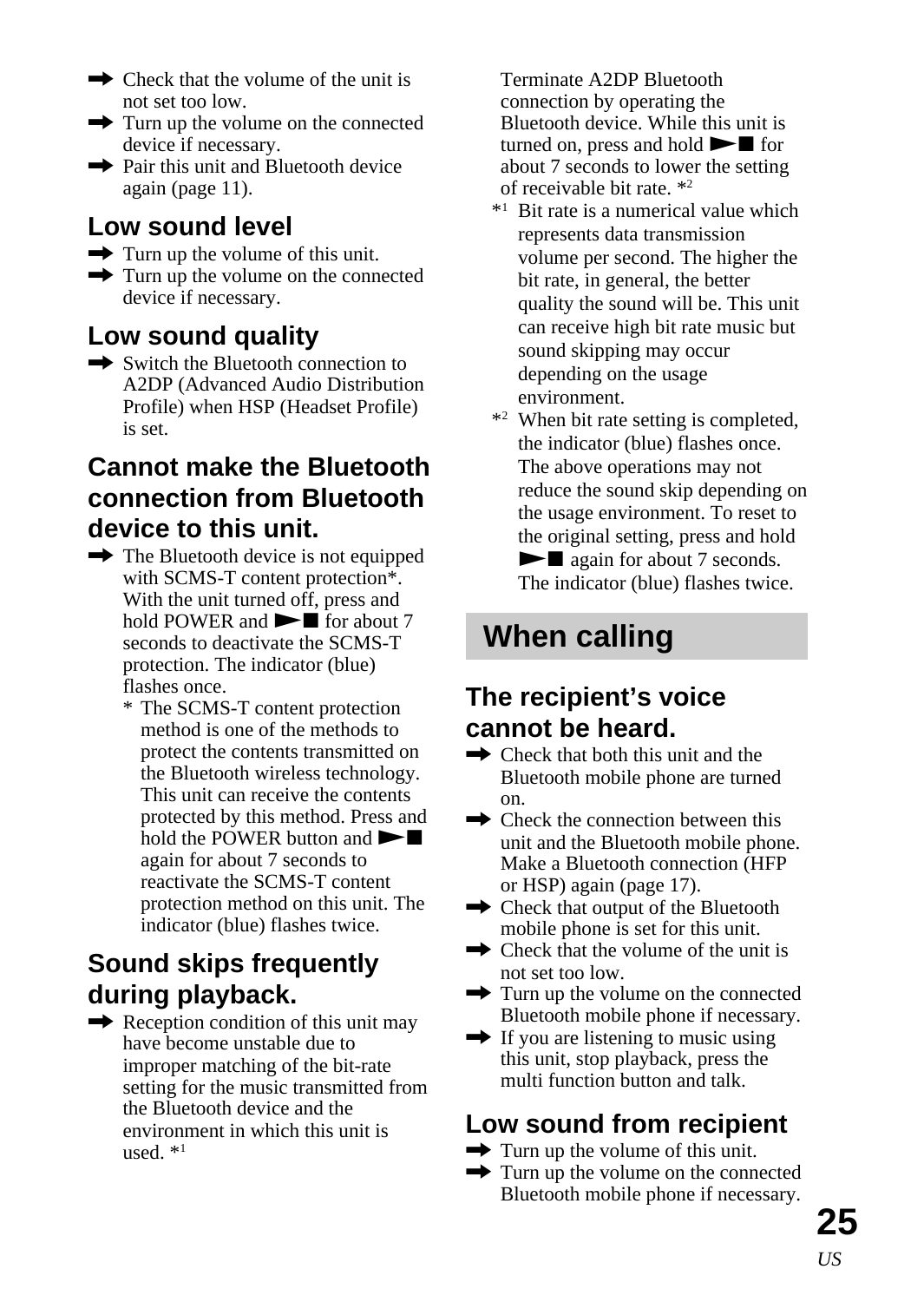## <span id="page-25-0"></span>**Initializing the unit**

You can reset this unit to its default (such as volume setting) and delete all pairing information.

- **1 If this unit is turned on, press and hold the POWER button for about 3 seconds to turn off this unit.**
- **2 Press and hold the POWER button and multi function button together for about 7 seconds.**

The indicator (blue) and indicator (red) flash together four times, and this unit is reset to the default setting. All pairing information is deleted.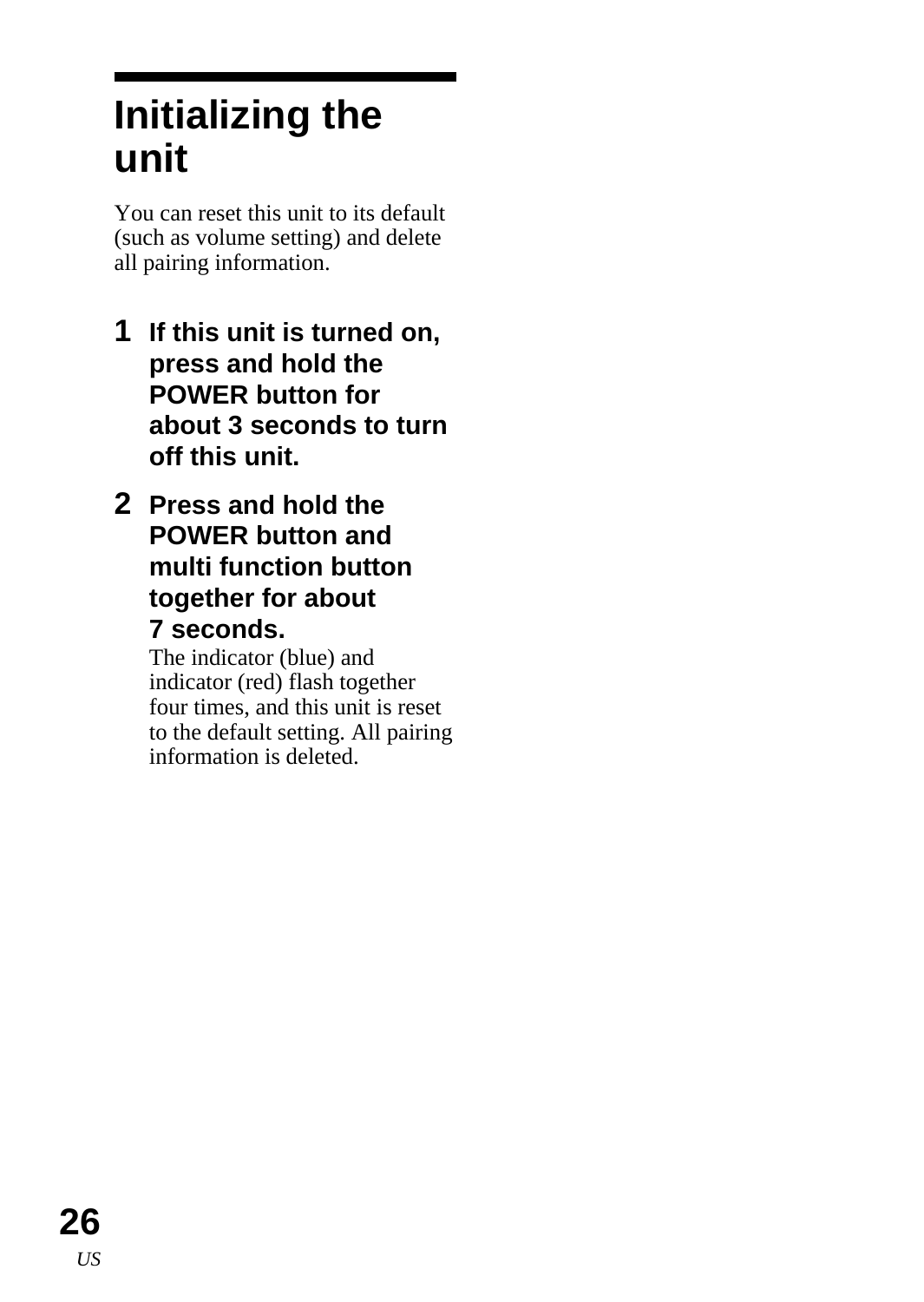## <span id="page-26-0"></span>**Specifications**

### **General**

**Communication System** Bluetooth Specification version 2.0

**Output** Bluetooth Specification Power Class 2

**Maximum communication range** Line of sight approx.  $10 \text{ m} (30 \text{ ft})$  \*1

**Frequency band** 2.4 GHz band (2.4000 GHz – 2.4835 GHz)

**Modulation method** FHSS

#### **Compatible Bluetooth Profiles**\*2

A2DP (Advanced Audio Distribution Profile) AVRCP (Audio Video Remote Control Profile) HSP (Headset Profile) HFP (Hands-free Profile)

**Supported Codecs**\*3 SBC\*4 , MP3

**Supported content protection method** SCMS-T

**Transmission range (A2DP)** 20 - 20,000 Hz (Sampling frequency 44.1 kHz)

#### **Supplied accessory**

AC power adaptor (1) Operating instructions (this book) (1)

- \*1 The actual range will vary depending on factors such as obstacles between devices, magnetic fields around a microwave oven, static electricity, reception sensitivity, aerial's performance, operating system, software application, etc.
- \*2 Bluetooth standard profiles indicate the purpose of Bluetooth communication between devices.
- \*3 Codec: Audio signal compression and conversion format
- \*4 Subband Codec

### **Headset**

**Power source** DC 3.7 V: Built-in lithium-ion rechargeable battery

**Mass** Approx. 78 g (2.8 oz)

#### **Receiver**

**Type** Open air, dynamic

**Driver unit** 30 mm dome type

**Reproduction frequency range** 14 – 24,000 Hz

#### **Microphone**

**Type** Omni directional, electret condenser

**Effective frequency range** 100 – 4,000 Hz

Design and specifications are subject to change without notice.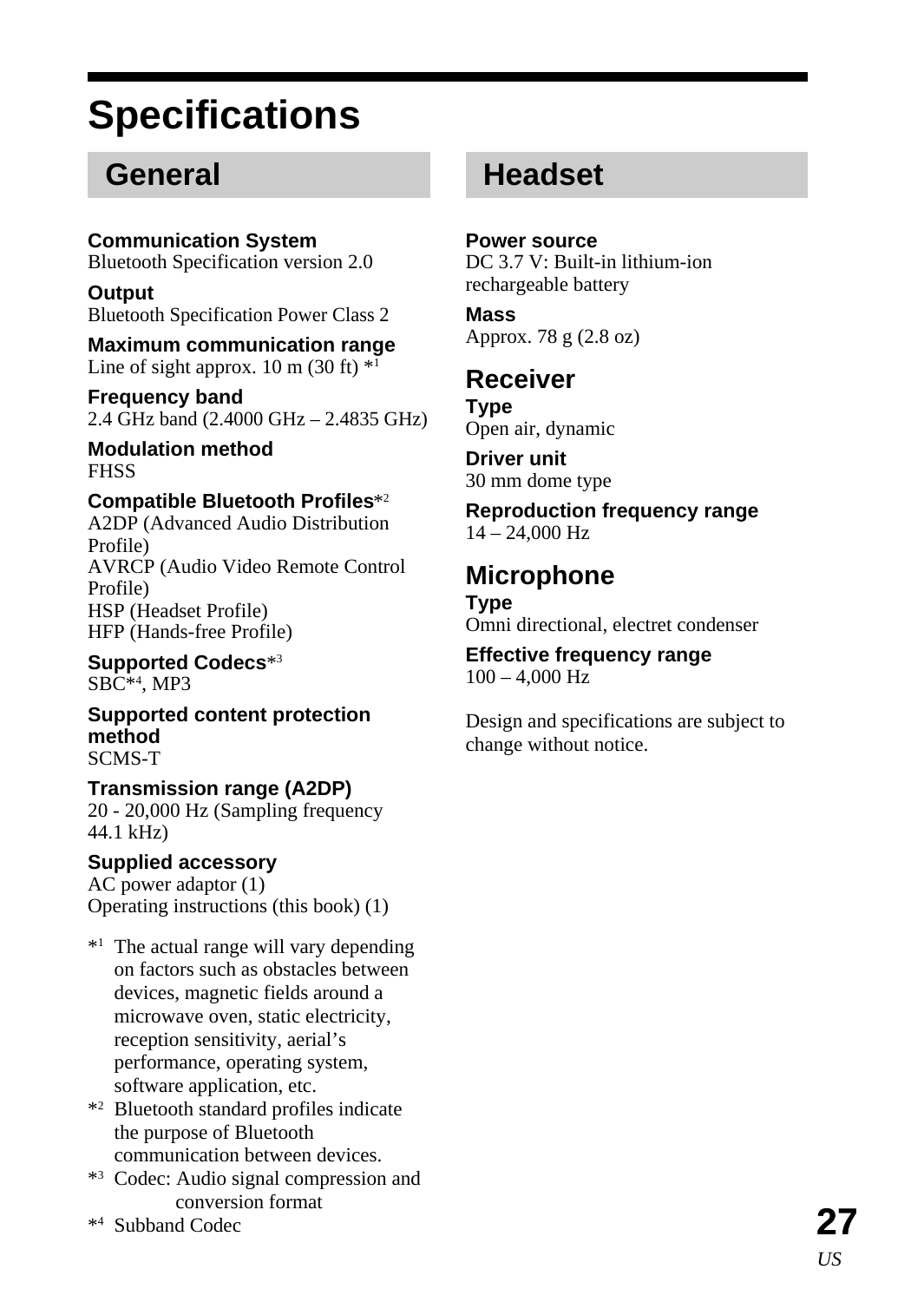## **ADVERTENCIA**

**Para reducir el riesgo de incendios o electrocución, no exponga el aparato a la lluvia ni a la humedad.**

**Para evitar descargas eléctricas, no abra la unidad. En caso de avería, solicite los servicios de personal cualificado.**

No sitúe el aparato en un espacio cerrado, como una estantería o un armario empotrado.

Para reducir el riesgo de incendios, no cubra la ventilación del aparato con periódicos, manteles, cortinas, etc. ni coloque velas encendidas encima del mismo.

Para reducir el riesgo de incendio o sacudida eléctrica, no ponga objetos que contengan líquido, tal como floreros, encima del aparato.

Conecte el adaptador de alimentación de ca a una toma de ca de fácil acceso. Si percibe alguna anormalidad en el adaptador de alimentación de ca, desconéctelo inmediatamente de la toma de ca.

No exponga la pila a fuentes de calor excesivo como luz solar directa, fuego o similar.

Una presión acústica excesiva de los auriculares puede provocar pérdidas auditivas.

#### **Información**

Se le advierte de que la realización de cambios o modificaciones no aprobados explícitamente en este manual pueden anular su autoridad para utilizar este equipo.

El equipo no debe colocarse ni utilizarse junto con ninguna otra antena o transmisor.

La marca de la palabra Bluetooth y sus logotipos son propiedad de Bluetooth SIG, Inc. y cualquier uso de los mismos por parte de Sony Corporation se realiza bajo licencia.

Las demás marcas y nombres comerciales pertenecen a sus respectivos propietarios.

Tecnología de codificación de audio MPEG Layer-3 y patentes bajo licencia de Fraunhofer IIS y Thomson.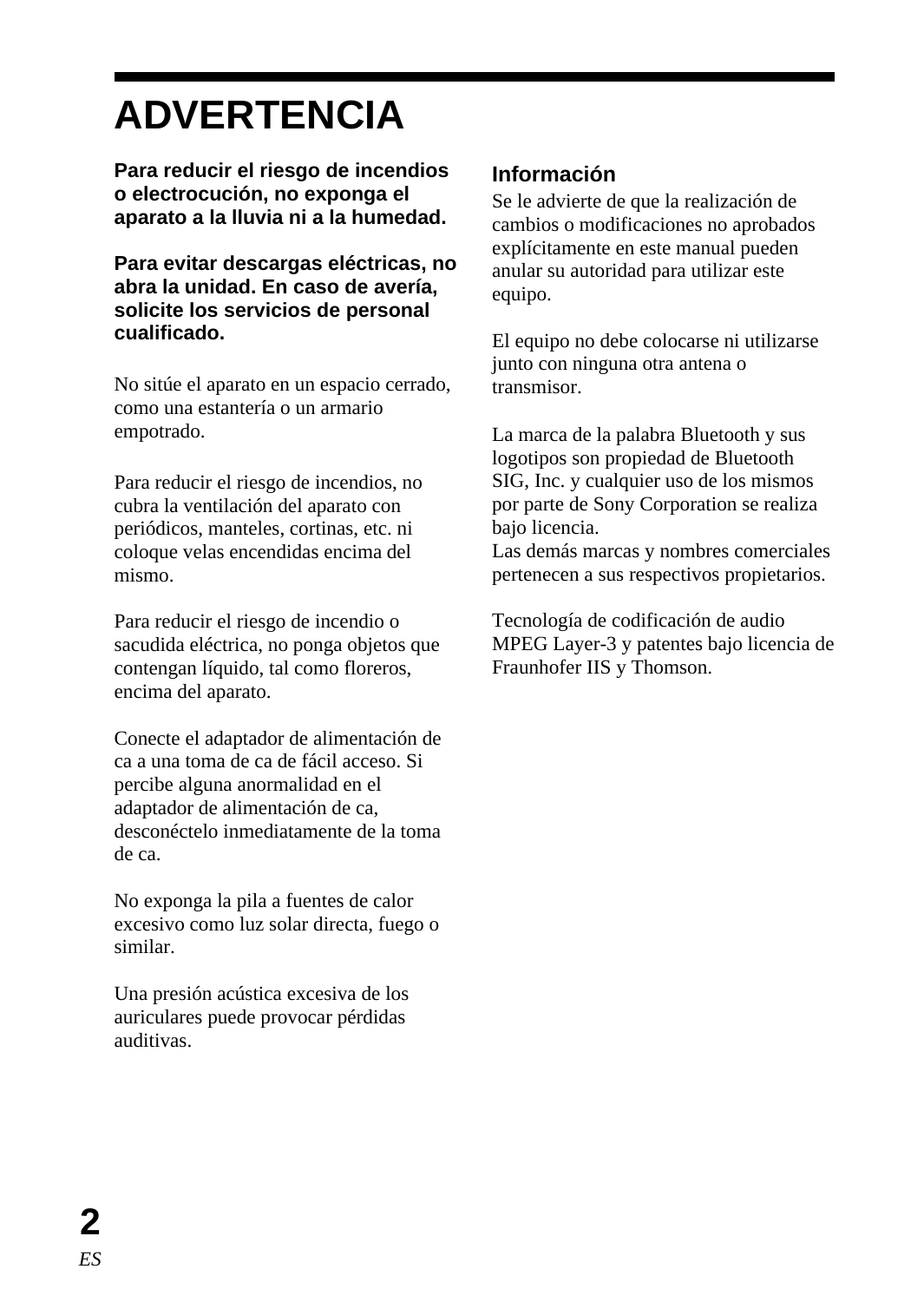#### **Para clientes de los EE UU**

### **RECYCLADO DE BATERIAS DE IONES DE LITIO**

ብገብ

Las baterías de iones de litio son reciclables. Usted podrá ayudar a conservar el medio ambiente devolviendo las baterías usadas al punto de reciclaje mas cercano. Para más información sobre el reciclado de baterías, llame al número gratuito 1-800-822-8837, o visite http://www.rbrc.org/

Precaución: No utilice baterías de iones de litio dañadas o con fugas.

## **Índice**

| ¿Qué es la tecnología<br>inalámbrica<br>Bluetooth?  4               |  |
|---------------------------------------------------------------------|--|
| Bienvenido  5                                                       |  |
| Funcionamiento del dispositivo<br>Bluetooth en sólo 3 pasos  6      |  |
| Ubicación y función de los                                          |  |
| componentes  7                                                      |  |
| Plegado y desplegado de los                                         |  |
| Carga de la unidad  9                                               |  |
| Emparejamiento  11                                                  |  |
| ¿Qué es el emparejamiento?  11                                      |  |
| Procedimientos de                                                   |  |
| emparejamiento  11                                                  |  |
| Utilización de los                                                  |  |
| auriculares  13                                                     |  |
| Indicaciones de la función<br>Bluetooth  14                         |  |
| Escuchar música  15                                                 |  |
| Control de audio del dispositivo                                    |  |
| Realización de<br>Ilamadas  17                                      |  |
| Control del teléfono móvil<br>Bluetooth - HFP y HSP  19             |  |
| Realización de llamadas<br>durante la reproducción<br>de música  20 |  |
| Desecho de la unidad  21                                            |  |
| <b>Precauciones  22</b>                                             |  |
| Solución de problemas  24                                           |  |
| Inicialización de la<br>unidad  26                                  |  |
|                                                                     |  |
| Especificaciones  27 3                                              |  |

#### ES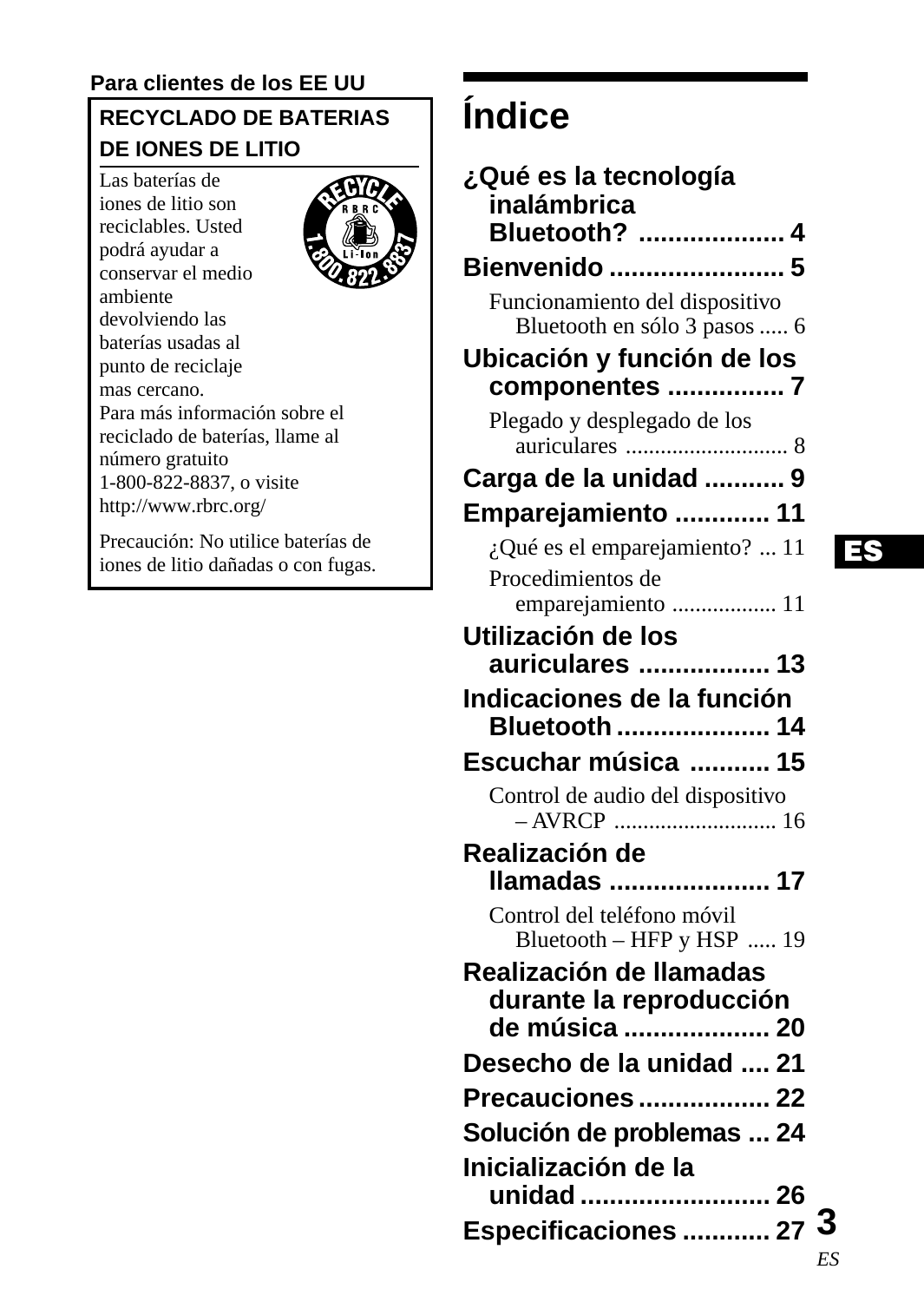## <span id="page-29-0"></span>**¿Qué es la tecnología inalámbrica Bluetooth?**

Bluetooth™ es una tecnología inalámbrica de corto alcance que permite la comunicación inalámbrica de datos entre dispositivos digitales como, por ejemplo, un ordenador o una cámara digital. La tecnología inalámbrica Bluetooth funciona en un rango de aproximadamente 10 metros. Lo habitual es conectar dos dispositivos, pero algunos dispositivos admiten la conexión a varios dispositivos a la vez. No es necesario utilizar un cable para realizar la conexión, ni tampoco es necesario encarar los dispositivos entre sí, como sucede con la tecnología de infrarrojos. Por ejemplo, puede utilizar los dispositivos en una bolsa o en un bolsillo. El estándar Bluetooth es una convención internacional reconocida y utilizada por miles de empresas de todo el mundo.

#### **Sistema de comunicación y perfiles Bluetooth compatibles de la unidad**

Un perfil es una estandarización de la función para cada especificación del dispositivo Bluetooth. Esta unidad es compatible con el perfil y la versión Bluetooth siguientes:

Sistema de comunicación: Especificación Bluetooth versión 2.0 Perfiles Bluetooth compatibles:

- A2DP (Advanced Audio Distribution Profile): Transmisión o recepción de contenido de audio de alta calidad.
- AVRCP (Audio Video Remote Control Profile): Control del equipo de A/V; pausa, detención, inicio de la reproducción, control de volumen, etc.
- HSP (Headset Profile)\*: Hablar por teléfono/funcionamiento del teléfono.
- HFP (Hands-free Profile)\*: Hablar por el teléfono/Uso del teléfono mediante la función de manos libres.
- \* Cuando utilice un teléfono móvil Bluetooth compatible con las funciones HFP (Hands-free Profile) y HSP (Headset Profile), ajústelo en HFP.

#### **Notas**

• Para poder utilizar la función Bluetooth, el dispositivo Bluetooth que desea conectar debe tener el mismo perfil que la unidad.

Tenga en cuenta también que aunque exista el mismo perfil, el funcionamiento de los dispositivos puede variar dependiendo de las especificaciones de estos.

• Debido a las características de la tecnología inalámbrica Bluetooth, el sonido que se reproduce en esta unidad sufre un ligero retardo respecto al sonido que se reproduce en el dispositivo Bluetooth cuando se habla por teléfono o se escucha música.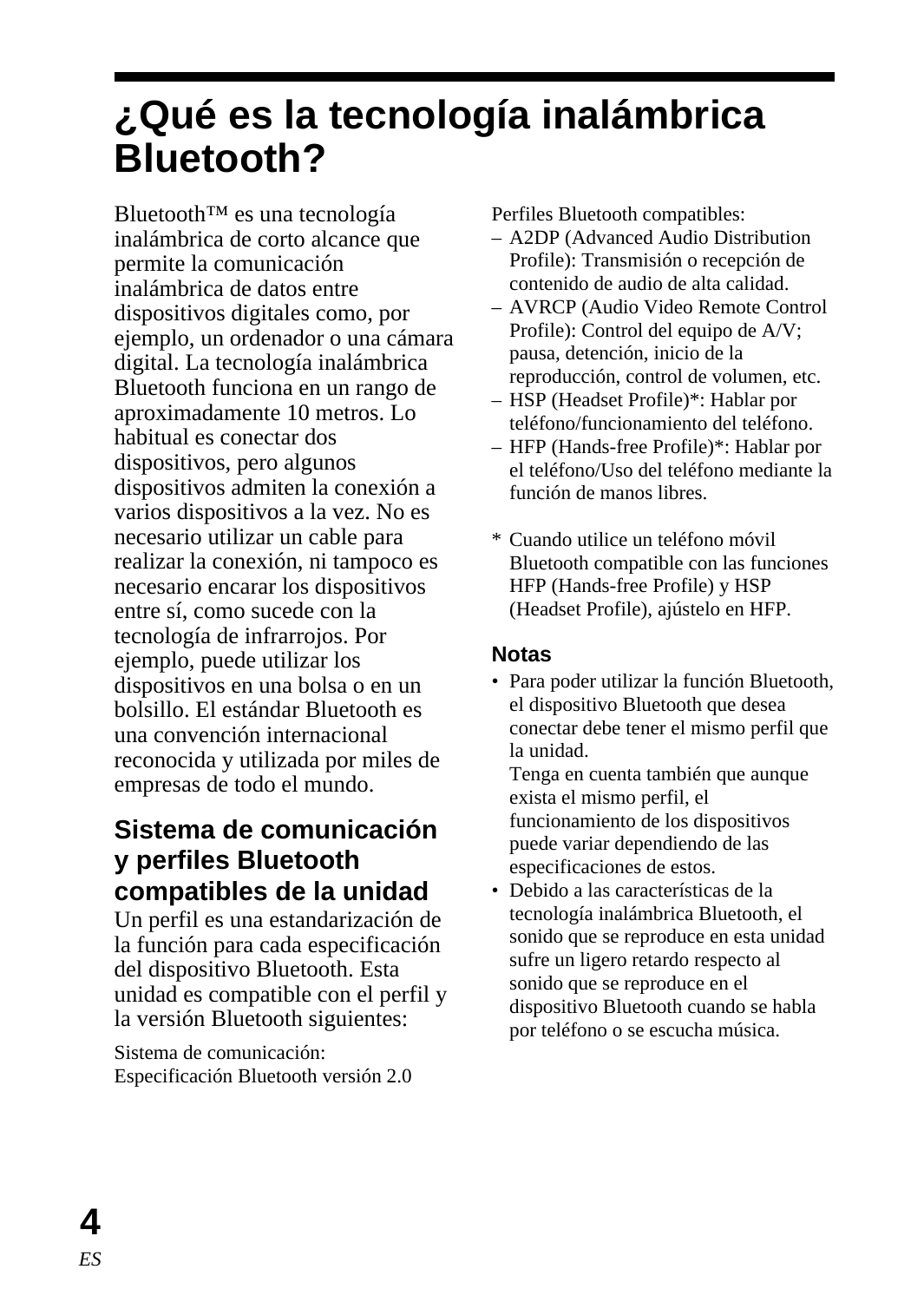## <span id="page-30-0"></span>**Bienvenido**

Gracias por adquirir los auriculares estéreo inalámbricos de Sony. Esta unidad utiliza la tecnología inalámbrica Bluetooth.

- Disfrute de música sin cables con un reproductor de música Bluetooth, como un teléfono móvil Bluetooth, un reproductor de música digital Bluetooth o un reproductor de música digital conectado al transmisor Bluetooth.\*1
- Puede disfrutar de una conversación de manos libres con su móvil Bluetooth sin sacarlo del bolso o maletín.\*2
- Para su comodidad, puede controlar las funciones básicas de un reproductor de música Bluetooth (reproducción, detención, etc.) de manera remota.\*3
- Práctica función de recarga.
- Cómodo diseño plegable fácil de transportar.

Para obtener más información sobre la tecnología inalámbrica Bluetooth, consulte la página 4.



- \*1 El dispositivo Bluetooth conectado debe ser compatible con el perfil A2DP (Advanced Audio Distribution Profile).
- \*2 El dispositivo Bluetooth conectado debe ser compatible con el perfil HSP (Headset Profile) o HFP (Hands-free Profile).
- \*3 El dispositivo Bluetooth conectado debe ser compatible con el perfil AVRCP (Audio Video Remote Control Profile).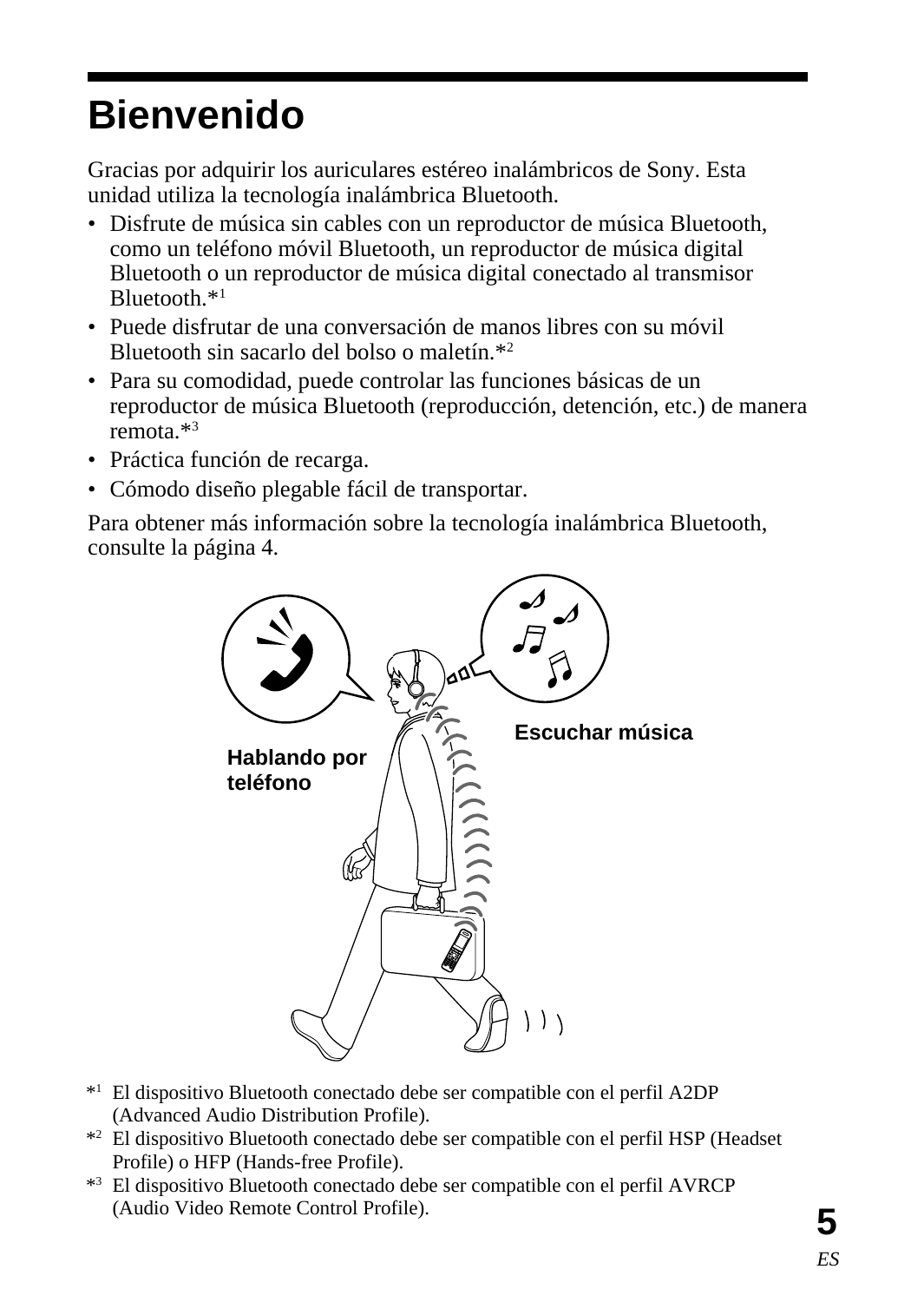### **Funcionamiento del dispositivo Bluetooth en sólo 3 pasos**

<span id="page-31-0"></span>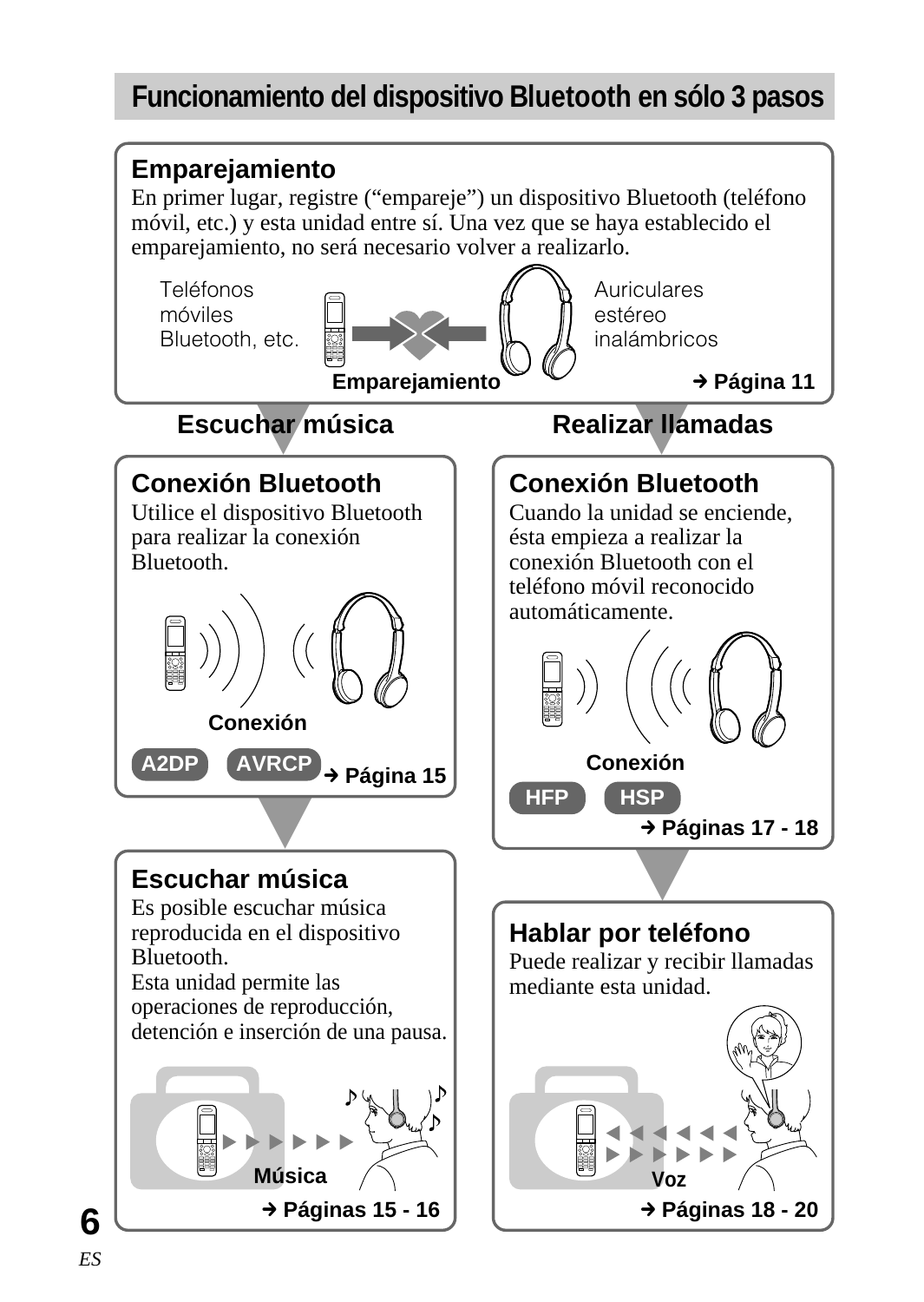## <span id="page-32-0"></span>**Ubicación y función de los componentes**



- 1 **Indicación** R **(derecha)**
- 2 **Unidad derecha (**R**)**
- 3 **Botón multifunción**

Controla varias funciones de llamada.

- 4 **Botón POWER**
- 5 **Micrófono**
- 6 **Botón RESET**

Pulse este botón si la unidad no funciona correctamente. Al realizar esta operación, la información del emparejamiento no se elimina.

- 7 **Botónes VOL (volumen) +\*⁄–**
- 8 **Indicador (azul)**

Indica el estado de la comunicación de la unidad. 9 **Indicador (rojo)**

Indica el estado de la alimentación de la unidad.

0 **Interruptor de desplazamiento**

> Controla varias funciones cuando se escucha música.

- qa **Almohadilla para las orejas**
- qs **Toma DC IN 3 V**
- **13** Unidad izquierda (**C**)
- **14** Indicación  $\Omega$ **(izquierda)**
- qg **Diadema**

\* Este botón tiene un punto táctil.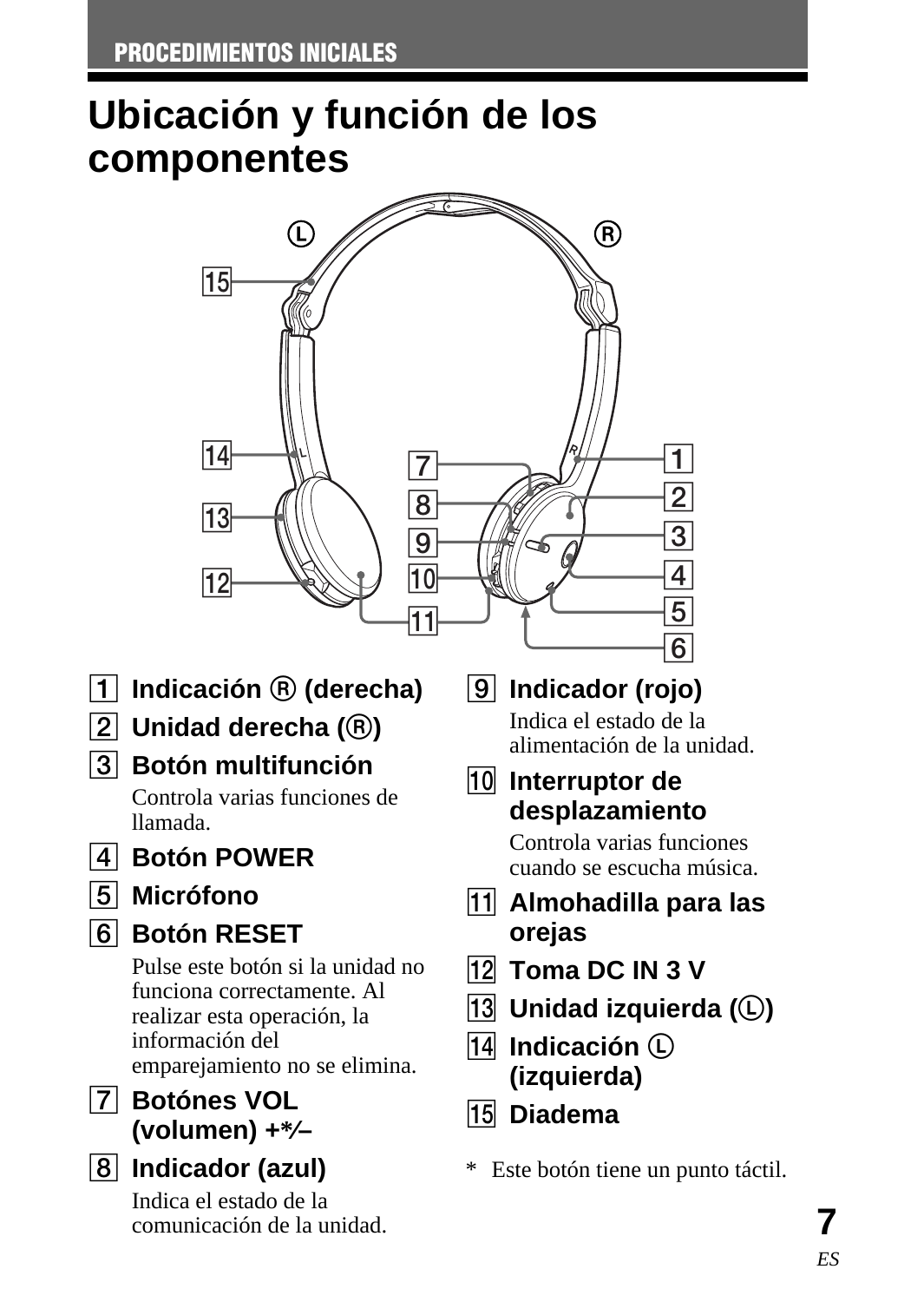### <span id="page-33-0"></span>**Plegado y desplegado de los auriculares**

### **Desplegado**

**1 Despliegue la unidad izquierda de la diadema como se muestra en la ilustración.**



**2 Extienda la parte central de la diadema.**



**3 Despliegue la unidad derecha de la diadema.**



#### **Notas**

• No la abra de esta forma.



• Tenga cuidado de no golpearse la cara o los ojos con la parte superior de la diadema.

### **Plegado**

**1 Sujete la parte plegable con ambas manos y levante la unidad derecha para doblarla como se muestra en la ilustración.**



**2 Cierre la parte central de la diadema.**



**3 Pliegue la unidad izquierda de la diadema.**

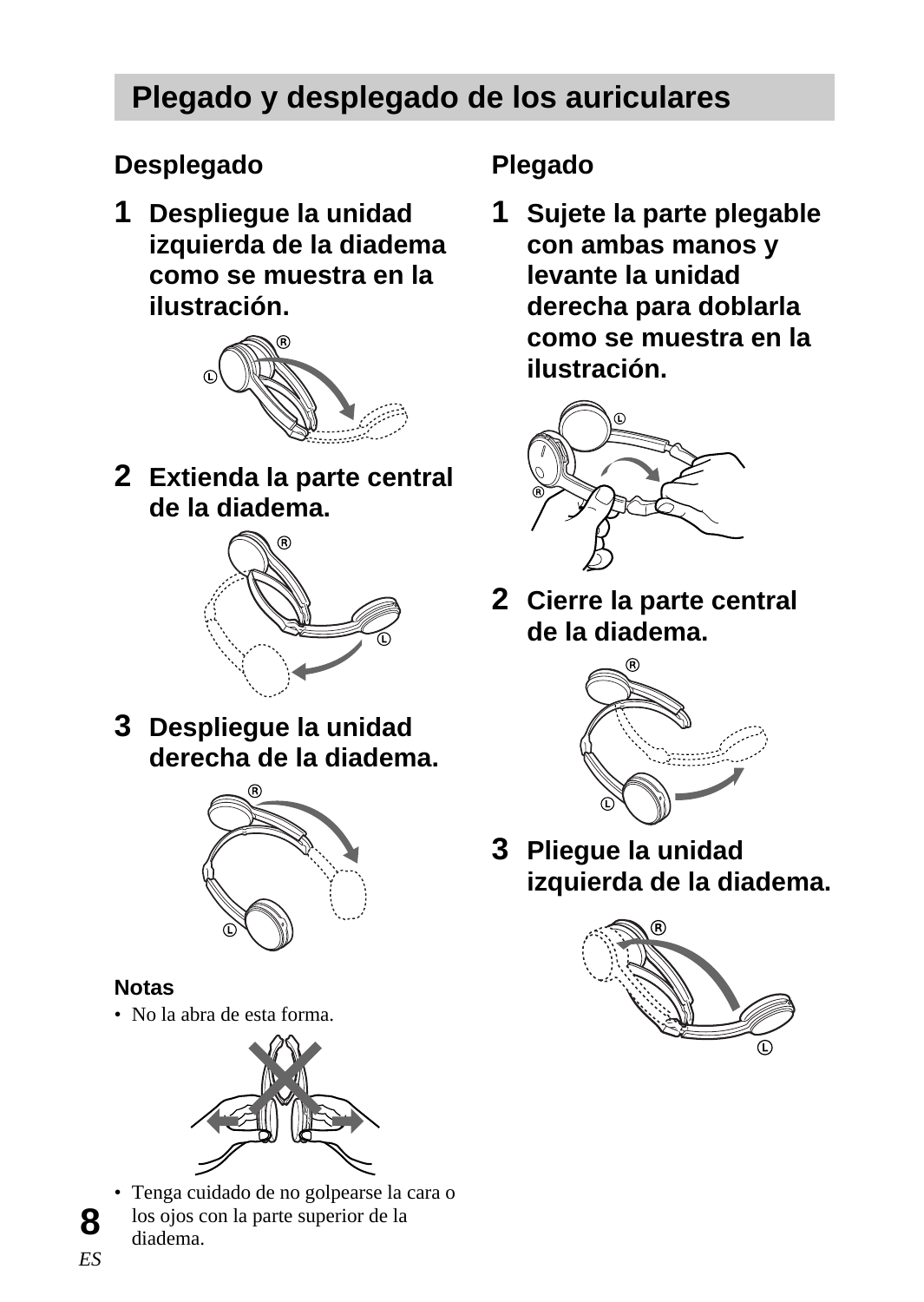## <span id="page-34-0"></span>**Carga de la unidad**

La unidad contiene una batería de iones de litio recargable, que se debe cargar antes de utilizarla por primera vez.

**1 Conecte el adaptador de alimentación de ca suministrado a la toma DC IN 3 V de esta unidad.**



La carga comienza al conectar el adaptador de alimentación de ca a una toma de corriente de ca.

#### **Sugerencias**

- Si el adaptador de alimentación de ca está conectado a una toma de ca mientras la unidad está encendida, ésta se apagará automáticamente.
- Esta unidad no puede encenderse mientras se está cargando.

**2 Asegúrese de que el indicador (rojo) se ilumina durante el proceso de carga.**



La carga se completa transcurridas aproximadamente 3 horas\* y el indicador (rojo) se apaga automáticamente.

\* Tiempo necesario para volver a cargar una batería agotada.

### **Precaución**

Si la unidad detecta un problema durante la carga, es posible que el indicador (rojo) se apague aunque no haya finalizado la carga. Compruebe si se debe a las causas siguientes:

- La temperatura ambiental excede la gama entre los 0 °C y los  $40 °C$ .
- La batería tiene un problema.

En este caso, cárguela de nuevo entre las temperaturas indicadas anteriormente.

Si el problema persiste, póngase en contacto con el distribuidor Sony más cercano.

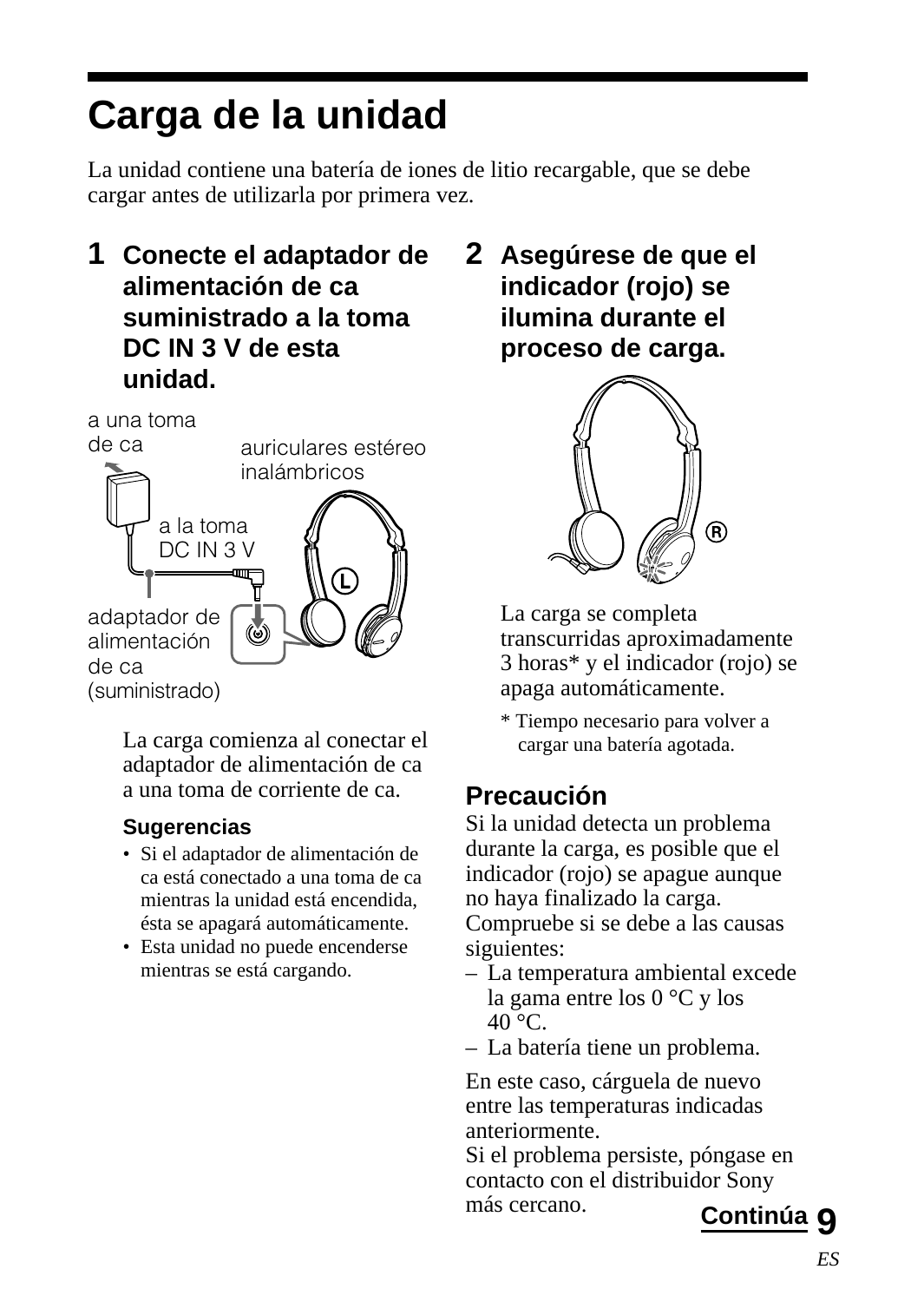#### **Notas**

- Si no se utiliza la batería durante un período de tiempo prolongado, es posible que la carga se agote rápidamente. Sin embargo, después de varias recargas, aumentará la duración.
- Si la vida útil de la batería recargable incorporada disminuye hasta la mitad de la duración normal, la batería deberá reemplazarse. Para reemplazar la batería recargable, póngase en contacto con el distribuidor Sony más cercano.
- Evite la exposición de la unidad a temperaturas extremas, la luz solar directa, la humedad, la arena, el polvo o los golpes. No la deje nunca en un automóvil estacionado al sol.
- Utilice únicamente el adaptador de alimentación de ca suministrado. No utilice ningún otro adaptador de alimentación de ca.

### **Duración**\*

| <b>Estado</b>       | <b>Duración</b><br>aproximada |
|---------------------|-------------------------------|
| Tiempo de           | 11 horas                      |
| comunicación        |                               |
| (incluido el tiempo |                               |
| de reproducción de  |                               |
| música) (máximo)    |                               |
| Tiempo en           | 100 horas                     |
| espera              |                               |
| (máximo)            |                               |

\* Estos tiempos pueden variar según la temperatura ambiente o las condiciones de uso.

### **Comprobación de la batería restante**

Si pulsa el botón POWER mientras la unidad está encendida, el indicador (rojo) parpadeará. Puede comprobar la batería restante mediante el número de veces que parpadea el indicador (rojo).

| Indicador (rojo) | Estado     |
|------------------|------------|
| 3 veces          | Completa   |
| 2 veces          | Media      |
| 1 yez            | Baja (debe |
|                  | cargarla)  |

#### **Nota**

No puede comprobar la carga restante inmediatamente después de encender la unidad o durante el emparejamiento.

#### **Cuando la batería está prácticamente agotada**

El indicador (rojo) parpadea lentamente de forma automática. Cuando la batería se agota por completo, suena un pitido y la unidad se apaga automáticamente.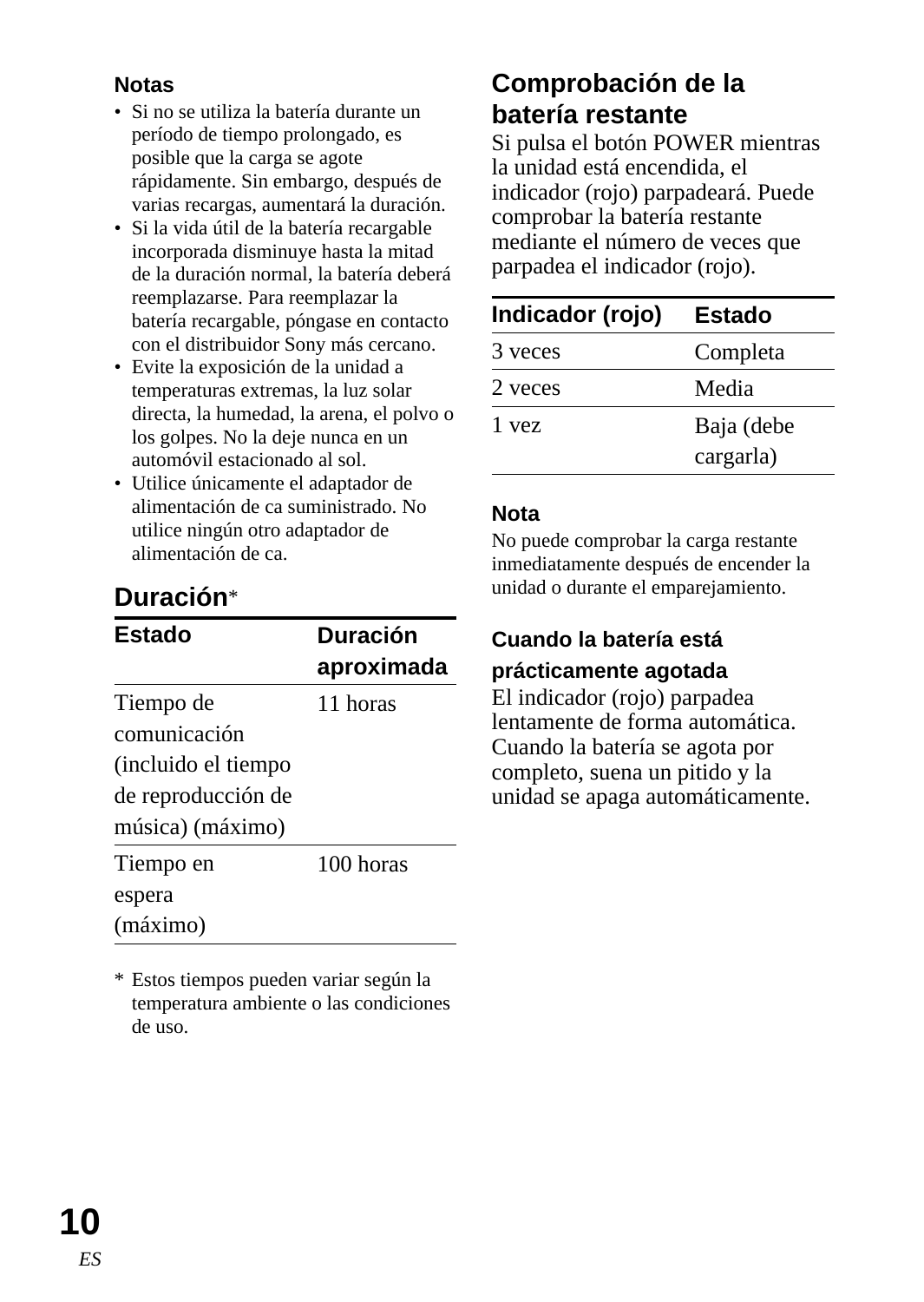## <span id="page-36-0"></span>**Emparejamiento**

### **¿Qué es el emparejamiento?**

Los dispositivos Bluetooth deben "emparejarse" previamente entre sí. Una vez que los dispositivos Bluetooth se han emparejado, no es necesario volver a hacerlo excepto en los casos siguientes:

- La información de emparejamiento se elimina tras una reparación, etc.
- La unidad está emparejada con 9 dispositivos o más. Esta unidad se puede emparejar hasta con 8 dispositivos; si se empareja un noveno dispositivo, éste reemplazará al más antiguo de los 8 restantes.
- Cuando se elimina el reconocimiento de la unidad en el dispositivo que desea conectar.
- Se ha inicializado esta unidad (página 26).

Se elimina toda la información de emparejamiento.

### **Procedimientos de emparejamiento**

- **1 Coloque el dispositivo Bluetooth a menos de 1 metro de esta unidad.**
- **2 Mantenga pulsado el botón POWER durante más de 7 segundos para poner en espera el emparejamiento mientras la unidad se desconecta.**



#### **Notas**

• Transcurridos 3 segundos, la alimentación se enciende y los indicadores (azul) y (rojo) parpadean juntos dos veces. Mantenga pulsado el botón POWER. El indicador (azul) empieza a parpadear. Cuando ambos indicadores comiencen a parpadear juntos, suelte el botón. La unidad pasa al modo de emparejamiento.

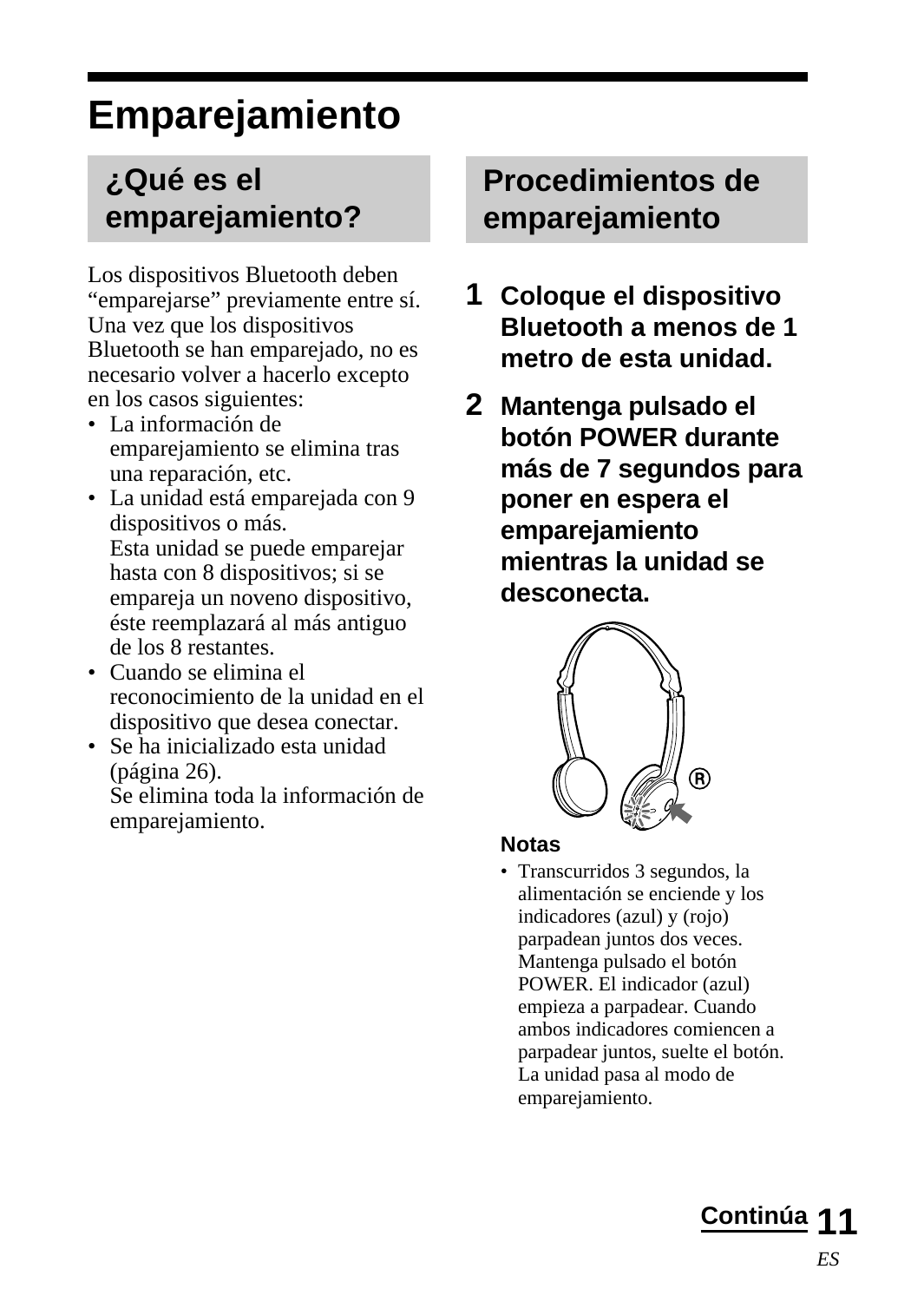• Si el emparejamiento no se ha establecido en unos 5 minutos, el modo de emparejamiento se cancelará y la unidad se apagará. En tal caso, vuelva a comenzar desde el paso 1.

### **3 Realice el procedimiento de emparejamiento en el dispositivo Bluetooth para que detecte esta unidad.**

La lista de los dispositivos detectados aparecerá en la pantalla del dispositivo Bluetooth. Esta unidad se muestra como "DR-BT22". Si no aparece "DR-BT22", repita el procedimiento desde el paso 1.

#### **Notas**

- Para obtener más información, consulte el manual de instrucciones que se suministra junto con el dispositivo Bluetooth.
- Cuando realice el emparejamiento con un dispositivo Bluetooth que no pueda mostrar una lista de dispositivos detectados o no disponga de pantalla, puede emparejar el dispositivo mediante el ajuste de la unidad y del dispositivo Bluetooth en modo de emparejamiento. En este momento, si la clave de acceso no está ajustada en "0000" en el dispositivo Bluetooth, no es posible emparejar la unidad.

### **4 Seleccione "DR-BT22" en la pantalla del dispositivo Bluetooth.**

### **5 Si se solicita la introducción de una contraseña\* en la pantalla del dispositivo Bluetooth, introduzca "0000".**

El emparejamiento finaliza cuando el indicador (azul) parpadea lentamente. En la pantalla de algunos dispositivos Bluetooth aparece un mensaje que indica "emparejamiento finalizado".

\* La contraseña puede denominarse "clave de acceso", "código PIN", "número PIN" o "código de acceso".

#### **6 Inicie la conexión Bluetooth desde el dispositivo Bluetooth.**

La unidad memoriza este dispositivo como el último al que se ha conectado. Es posible que algunos dispositivos Bluetooth se conecten automáticamente a esta unidad al finalizar el emparejamiento.

#### **Sugerencias**

- Para realizar un emparejamiento con otros dispositivos Bluetooth, repita los pasos del 1 al 5 para cada dispositivo.
- Para eliminar toda la información de emparejamiento, consulte "Inicialización de la unidad" (página 26).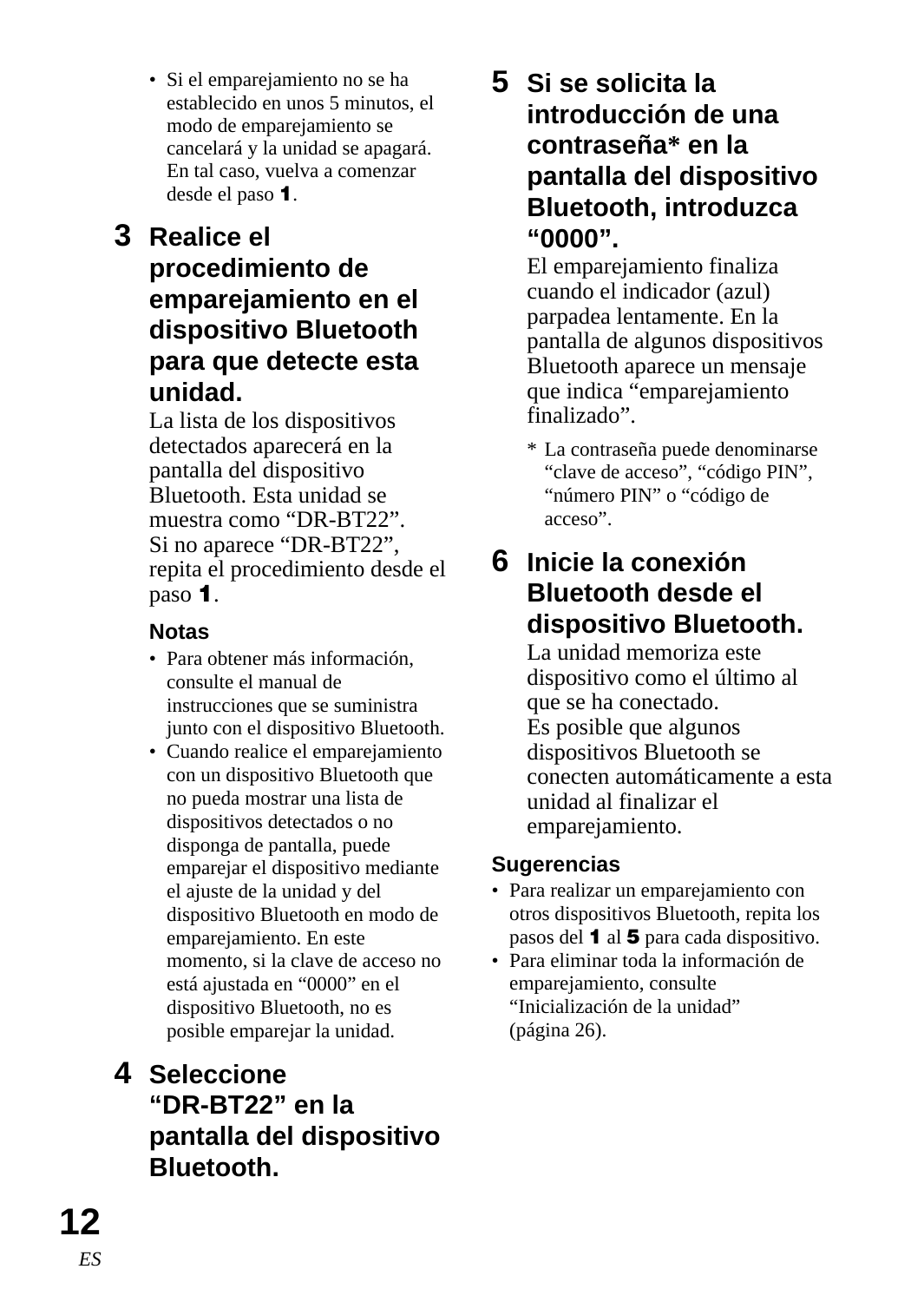## <span id="page-38-0"></span>**Utilización de los auriculares**

**1 Despliegue los auriculares siguiendo el procedimiento descrito en la página 8 y, a continuación, extienda los auriculares para ajustar la longitud.**



**2 Coloque la unidad con la marca** L **en la oreja izquierda y la unidad con la marca** R **en la oreja derecha y, a continuación, póngase los auriculares en la cabeza.**

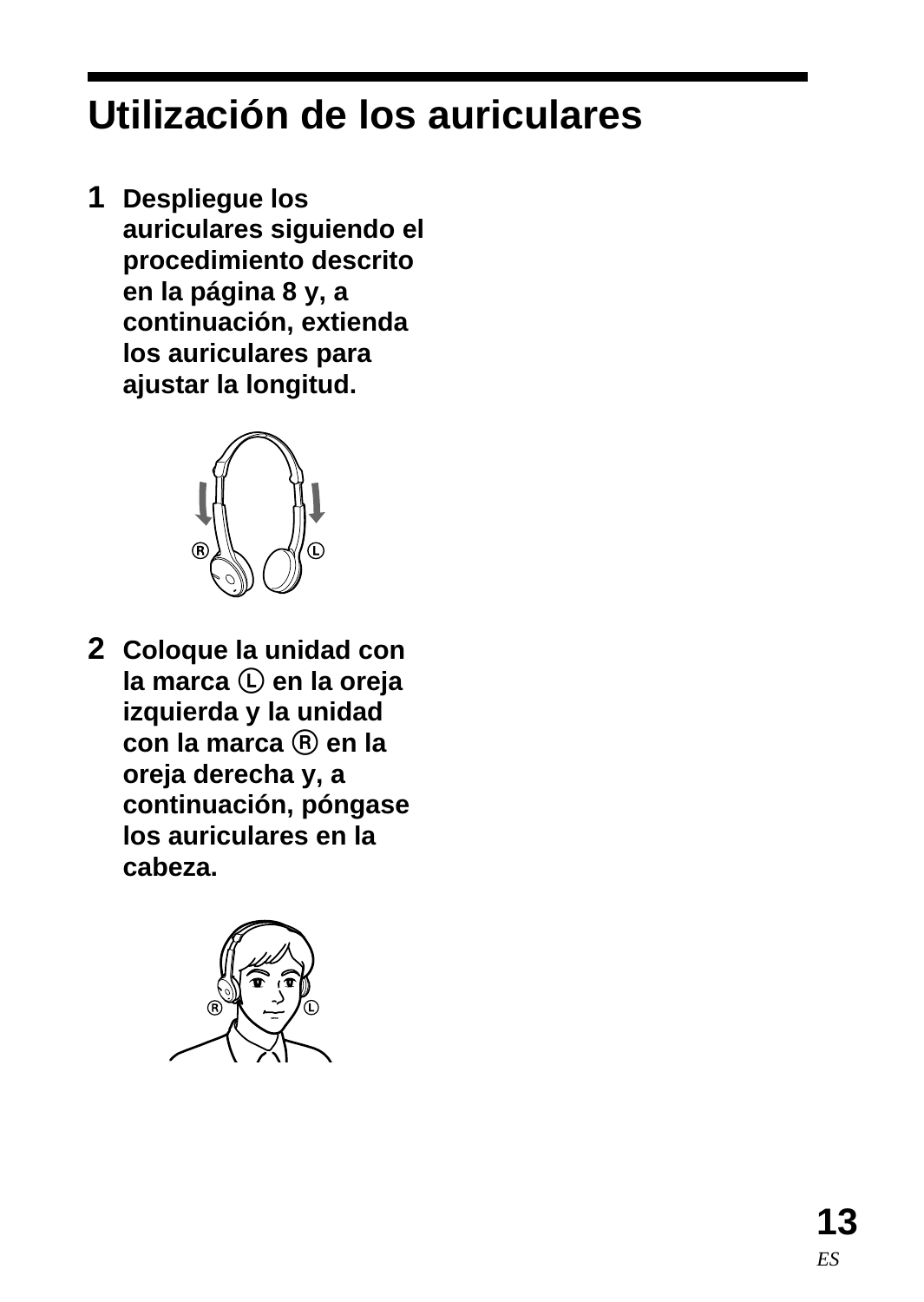## <span id="page-39-0"></span>**Indicaciones de la función Bluetooth**

B : Indicador (azul)

R : Indicador (rojo)

| Estado               |                                                                   | Patrones de parpadeo                               |
|----------------------|-------------------------------------------------------------------|----------------------------------------------------|
| Emparejamiento       | Búsqueda                                                          | B<br>R                                             |
| Conexión             | Conexiones<br>disponibles                                         | $\boxed{\mathsf{B}}$<br>R                          |
|                      | En proceso de<br>conexión                                         | в<br>R                                             |
| Conexión establecida | HFP/HSP o A2DP<br>(en espera para recibir señal de<br>audio)      | $\overline{\mathsf{B}}$<br>$\overline{\mathsf{R}}$ |
|                      | HFP/HSP y A2DP<br>(en espera para recibir señal de<br>audio)      | $\overline{\mathsf{B}}$<br>R                       |
| Música               | Escucha                                                           | ΙBΙ<br>$\boxed{\mathsf{R}}$                        |
|                      | Escucha durante tiempo<br>de espera para llamada de R<br>teléfono | B                                                  |
| Teléfono             | Llamada entrante                                                  | B<br>R                                             |
|                      | Conversación                                                      | B<br>R                                             |
|                      | Realización de<br>llamadas durante la<br>reproducción de música   | $\overline{\mathbf{B}}$<br>$\overline{\mathsf{R}}$ |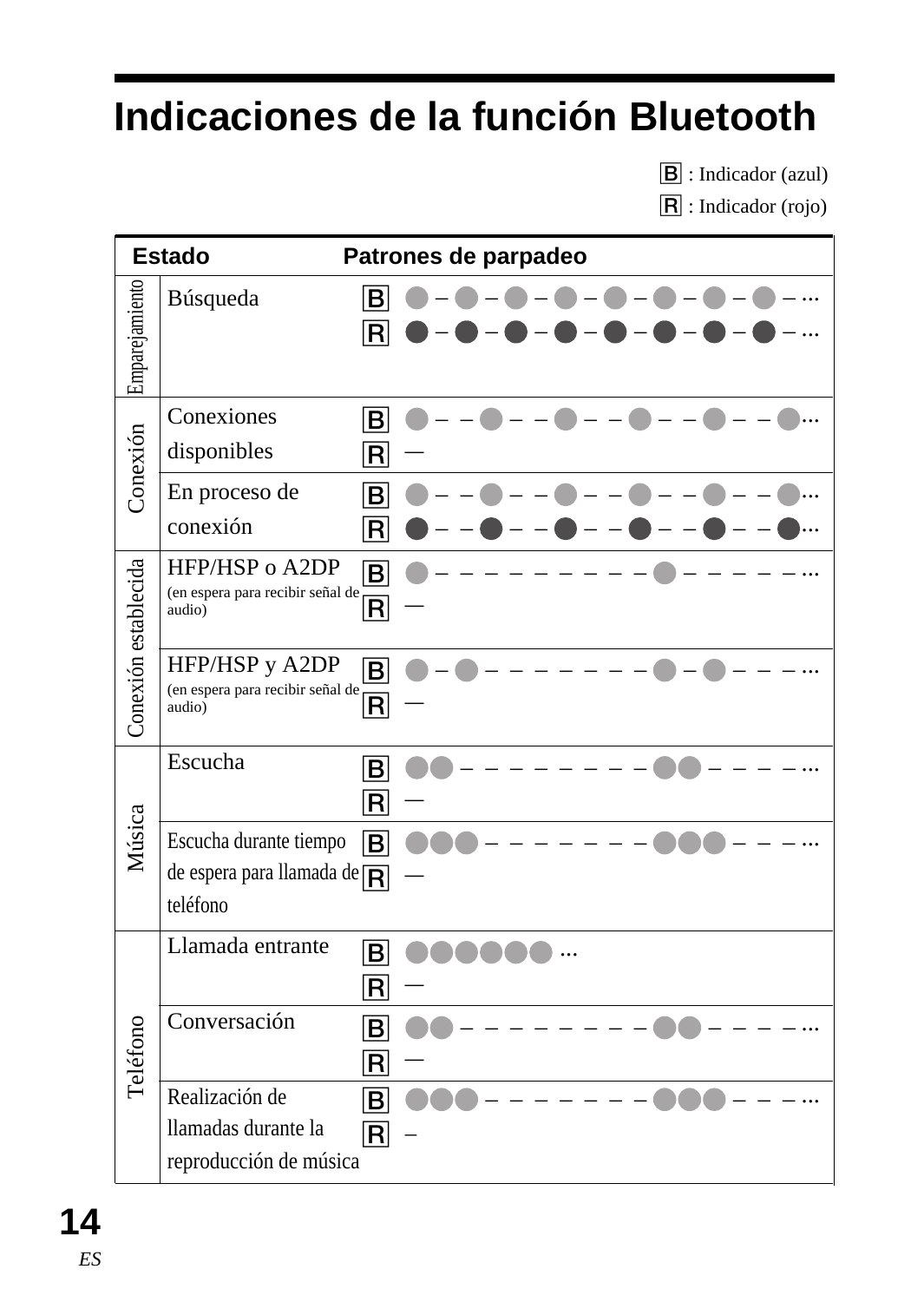## <span id="page-40-0"></span>**Escuchar música**



Antes utilizar la unidad, compruebe los puntos siguientes.

- El dispositivo Bluetooth está encendido.
- Ha finalizado el emparejamiento de esta unidad y el dispositivo Bluetooth.
- El dispositivo Bluetooth admite la función de transmisión de música (perfil: A2DP\*).
- **1 Con la unidad apagada, mantenga pulsado el botón POWER durante aproximadamente 3 segundos.**

Los indicadores (azul) y (rojo) parpadean dos veces juntos y la unidad se enciende.

#### **Notas**

- No debe mantener pulsado el botón POWER durante más de 7 segundos, en ese caso, la unidad pasará al modo de emparejamiento.
- Una vez activada la unidad, ésta intenta conectarse automáticamente al último dispositivo Bluetooth al que se conectó con HFP o HSP. Cuando no realice llamadas con la unidad, no deje el último

dispositivo Bluetooth conectado preparado para realizar una conexión HFP o HSP. Para realizar o recibir llamadas mientras escucha música, consulte la página 20.

### **2 Realice la conexión Bluetooth (A2DP) desde un dispositivo Bluetooth a esta unidad.**

Consulte el manual de instrucciones suministrado con el dispositivo Bluetooth para saber como realizarla.

### **3 Inicie la reproducción del dispositivo Bluetooth.**

#### **Sugerencia**

La conexión Bluetooth de A2DP (Advanced Audio Distribution Profile) también se puede realizar utilizando el selector de desplazamiento de esta unidad al dispositivo Bluetooth excepto cuando se haga una llamada a dicha unidad.

#### **Notas**

- Cuando reproduzca música mediante la conexión de la unidad a un dispositivo Bluetooth con HSP (Headset Profile), la calidad del sonido no será alta. Para una mejor calidad de sonido, cambie la conexión Bluetooth a A2DP utilizando el dispositivo Bluetooth.
- Si se apaga la unidad cuando se ha establecido una conexión Bluetooth A2DP, vuelva a ponerla en funcionamiento desde el paso 1 para realizar de nuevo la conexión Bluetooth A2DP.
- \* Para obtener más información sobre los perfiles, consulte la página 4.

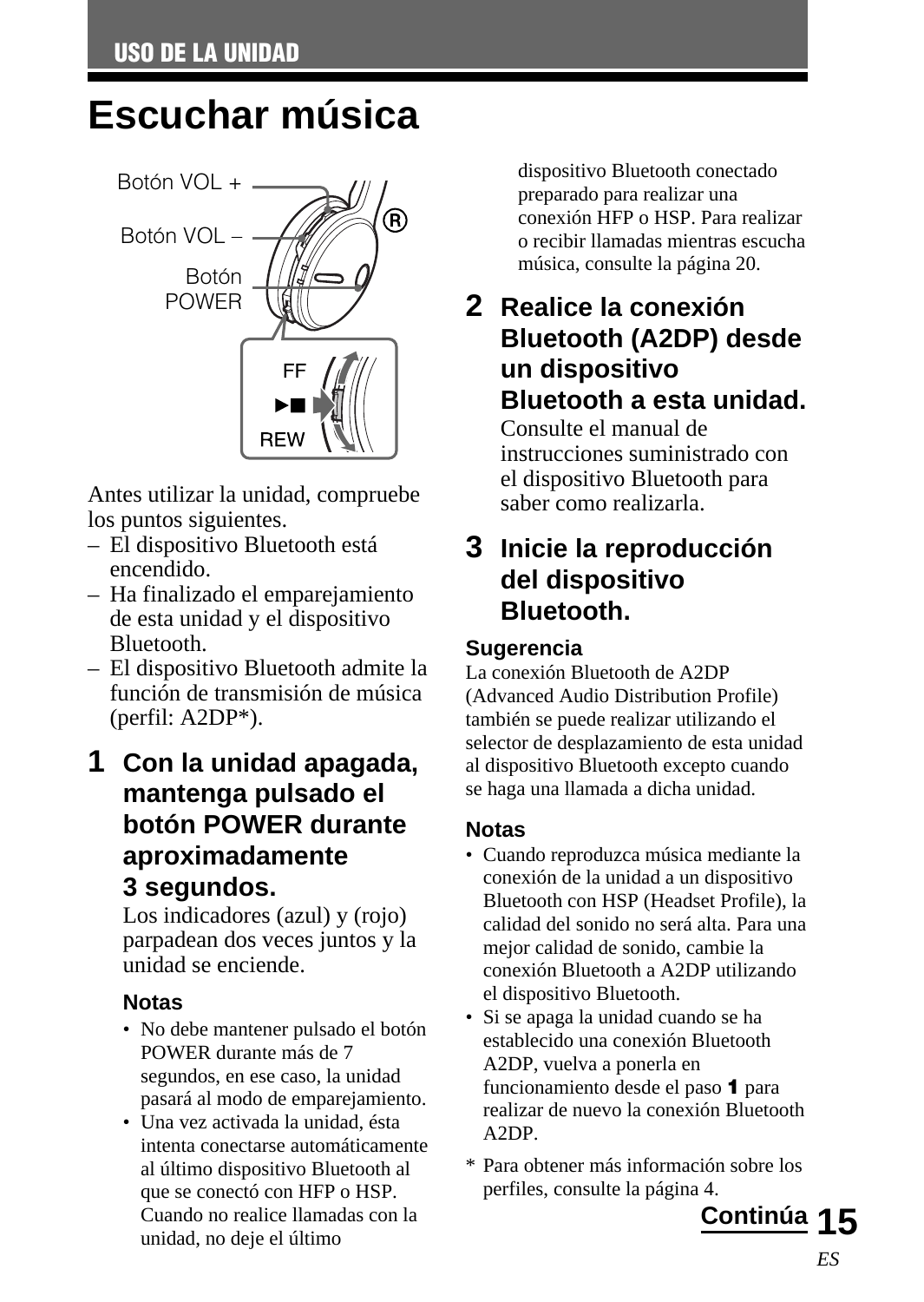### <span id="page-41-0"></span>**Para ajustar el volumen**

Pulse el botón VOL + o – mientras esté escuchando música.

#### **Sugerencias**

- En función del dispositivo que conecte, es posible que también deba ajustar el volumen en dicho dispositivo.
- El volumen para realizar llamadas y escuchar música se puede ajustar de forma independiente. Aunque modifique el volumen mientras realiza una llamada, el volumen de la reproducción de música no variará.

### **Para detener el uso**

- **1 Para finalizar la conexión Bluetooth haga funcionar el dispositivo Bluetooth.**
- **2 Mantenga pulsado el botón POWER durante unos 3 segundos.**

Los indicadores (azul) y (rojo) se iluminan a la vez y la unidad se apaga.

#### **Sugerencia**

Cuando finalice la reproducción de música, es posible que la conexión Bluetooth finalice automáticamente, según el dispositivo Bluetooth que se utilice.

### **Control de audio del dispositivo – AVRCP**

Si el dispositivo de audio Bluetooth conectado con esta unidad admite AVRCP (Audio Video Remote Control Profile), podrá controlarlo mediante los botones de la unidad.

Consulte el manual de instrucciones suministrado con el dispositivo Bluetooth para saber como realizarla.

#### **Nota**

La utilización del dispositivo Bluetooth que desea conectar variará dependiendo de las especificaciones.

#### **Estado: En modo de detención o de pausa**

|                 | Pulsar | <b>Mantener</b><br>pulsado |
|-----------------|--------|----------------------------|
|                 | . 1)   | $\circled{2}$              |
| <b>FF / REW</b> | 3)     | 4)                         |

- $\odot$  Inicia la reproducción\*<sup>1</sup>
- 2 Parada
- 3 Saltar a la siguiente/a la anterior
- 4 Avance/rebobinado rápido\*2

#### **Estado: En modo de reproducción**

|                 | Pulsar | <b>Mantener</b><br>pulsado |
|-----------------|--------|----------------------------|
|                 | (5)    | 6                          |
| <b>FF / REW</b> | 7)     | 8)                         |

- $(5)$  Pausa $*1$
- 6 Parada
- 7 Saltar a la siguiente/a la anterior
- 8 Avance/rebobinado rápido\*2
- \*1 Es posible que necesite pulsar el botón dos veces según el dispositivo Bluetooth.
- \*2 Es posible que algunos dispositivos Bluetooth no funcionen.

#### **Nota**

No es posible ajustar el volumen del dispositivo Bluetooth con los botones de volumen de la unidad.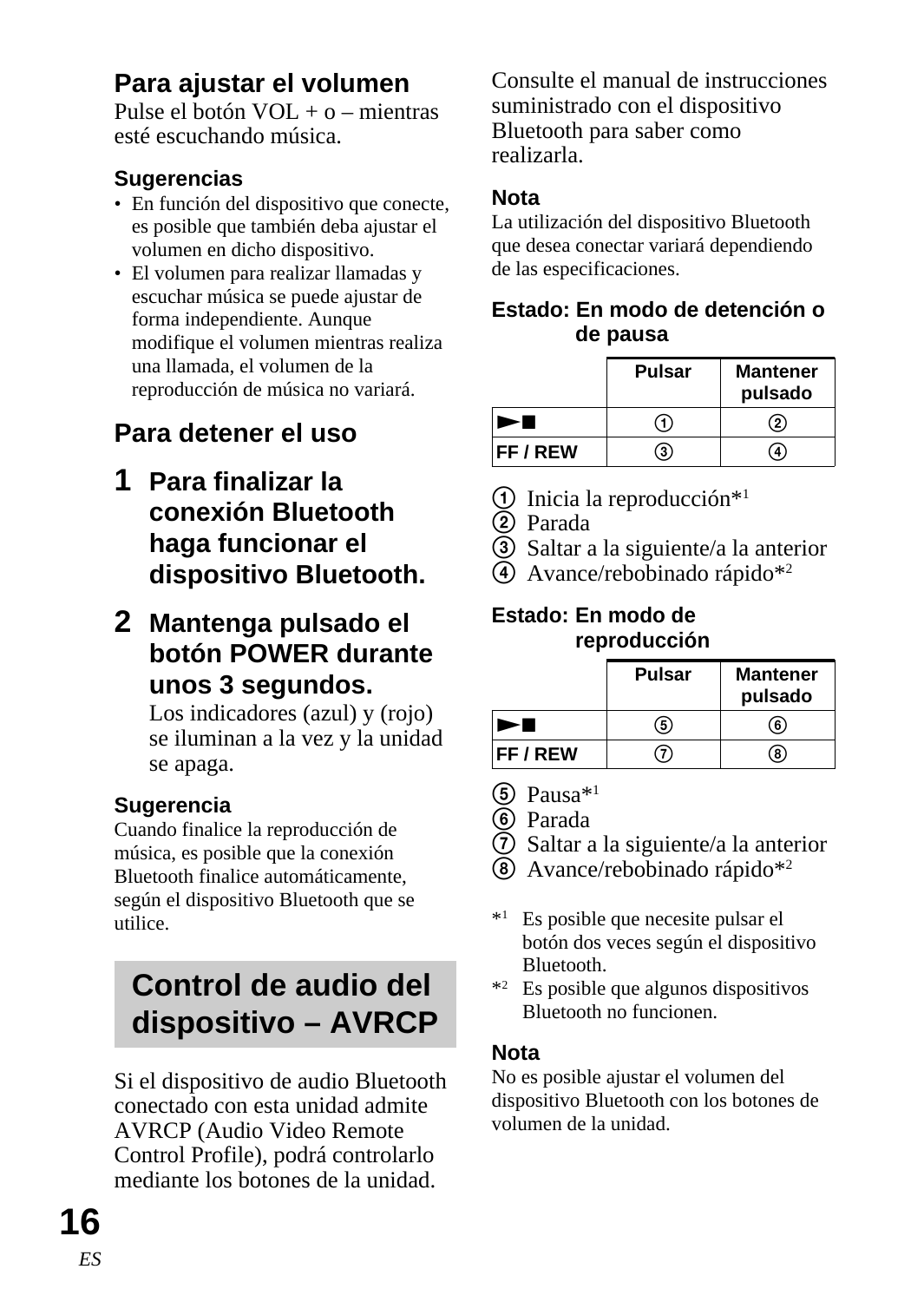## <span id="page-42-0"></span>**Realización de llamadas**



Antes de utilizar la unidad, compruebe los puntos siguientes.

- La función Bluetooth está activada en el teléfono móvil.
- Ha finalizado el emparejamiento de esta unidad y el teléfono móvil Bluetooth.
- **1 Con la unidad apagada, mantenga pulsado el botón POWER durante aproximadamente 3 segundos.**

Los indicadores (azul) y (rojo) parpadean juntos dos veces, la unidad se enciende y, a continuación, ésta intenta conectarse automáticamente al último teléfono móvil Bluetooth que se ha usado.

#### **Nota**

No debe mantener pulsado el botón POWER durante más de 7 segundos, en ese caso, la unidad pasará al modo de emparejamiento.

#### **Sugerencia**

Esta unidad dejará de intentar establecer conexión con el teléfono móvil Bluetooth transcurrido 1 minuto. En ese caso, pulse el botón multifunción para intentar conectar de nuevo.

#### **Si la unidad no se conecta a un teléfono móvil Bluetooth automáticamente**

Puede realizar una conexión utilizando el teléfono móvil Bluetooth o esta unidad para conectarse al último dispositivo Bluetooth al que se ha conectado.

#### A **Para usar el teléfono móvil Bluetooth para realizar la conexión**

**1 Realice la conexión Bluetooth (HFP o HSP\*) desde el teléfono móvil Bluetooth a esta unidad.**

Para obtener más información sobre el procedimiento a seguir, consulte el manual suministrado con el teléfono móvil Bluetooth. La lista de dispositivos reconocidos aparecerá en la pantalla del teléfono móvil Bluetooth. Esta unidad aparece como "DR-BT22". Cuando utilice las funciones HFP (Hands-free Profile) y HSP (Headset Profile) del teléfono móvil Bluetooth, ajústelo en HFP.

#### **Nota**

Si desea conectarse con un teléfono móvil Bluetooth distinto del que se conectó la última vez, siga el procedimiento anterior.

\* Para obtener más información sobre los perfiles, consulte la página 4.

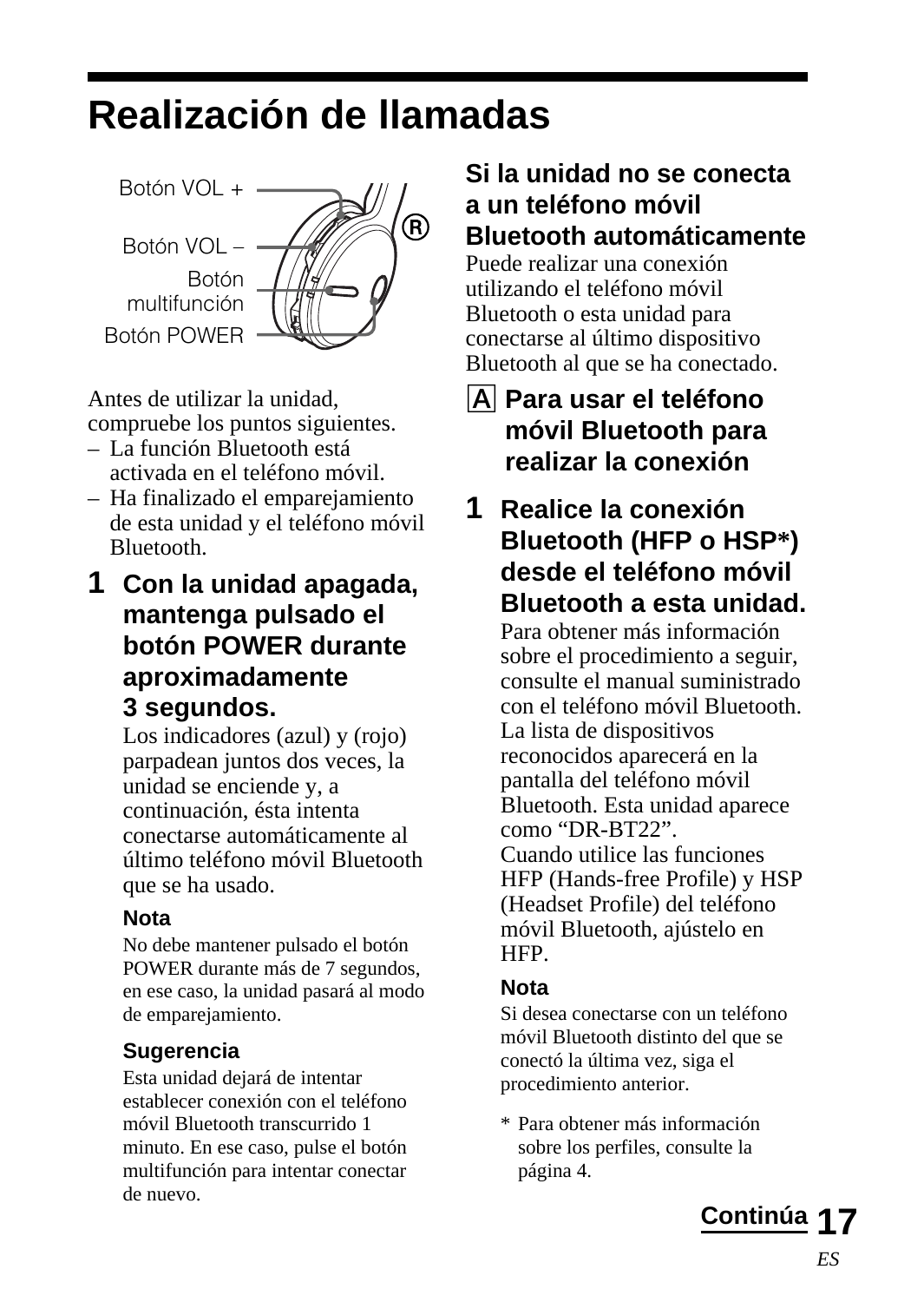- **B** Para usar esta unidad **para realizar una conexión con el último dispositivo Bluetooth al que se ha conectado**
- **1 Pulse el botón multifunción de la unidad.**

Los indicadores (azul) y (rojo) empiezan a parpadear a la vez y la unidad realiza la conexión durante unos 5 segundos.

#### **Nota**

No es posible establecer una conexión con el botón multifunción mientras se escucha música en esta unidad.

### **Para llamar**

**1 Utilice los botones del teléfono móvil para realizar llamadas.**

Si la unidad no emite ningún tono de llamada, mantenga pulsado el botón multifunción durante unos 2 segundos.

#### **Sugerencia**

Puede realizar llamadas de la manera siguiente, dependiendo del teléfono móvil Bluetooth que utilice. Para obtener más información sobre el funcionamiento, consulte el manual suministrado con el teléfono móvil Bluetooth.

- Cuando se realicen comunicaciones, podrá llamar utilizando la función de marcación por voz si pulsa el botón multifunción.
- Para llamar al último número marcado, pulse el botón multifunción durante unos 2 segundos.

### **Para recibir una llamada**

Al recibir una llamada entrante, oirá un tono de llamada de la unidad.

### **1 Pulse el botón multifunción de la unidad.**

El tono de llamada varía de las formas siguientes, dependiendo del teléfono móvil.

- tono de llamada ajustado en la unidad
- tono de llamada ajustado en el teléfono móvil
- tono de llamada ajustado en el teléfono móvil sólo para la conexión Bluetooth

#### **Nota**

Si pulsó el botón del teléfono móvil Bluetooth para recibir una llamada, tenga en cuenta que es probable que algunos teléfonos tengan activada la prioridad para utilizar el teléfono. En este caso, ajústelo para hablar con la unidad manteniendo pulsado el botón multifunción durante unos 2 segundos o bien realice el ajuste desde el teléfono móvil Bluetooth. Para obtener más información, consulte el manual suministrado con el teléfono móvil Bluetooth.

### **Para ajustar el volumen**

Pulse los botones  $VOL + 0 -$ 

#### **Sugerencias**

- No puede ajustar el volumen cuando no se realicen comunicaciones.
- El volumen para realizar llamadas y escuchar música se puede ajustar de forma independiente. Aunque modifique el volumen mientras reproduce música, el volumen de la llamada no variará.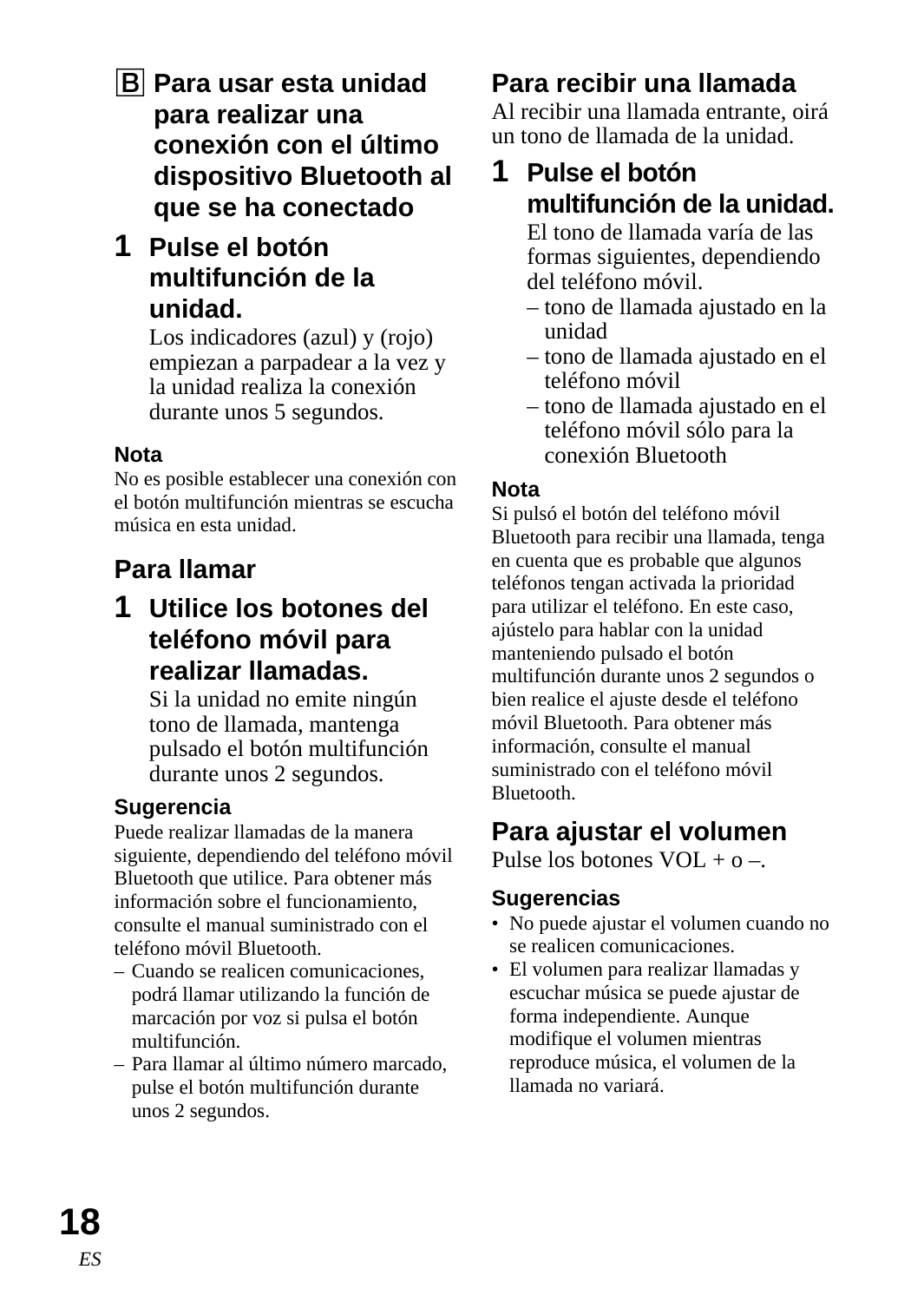### <span id="page-44-0"></span>**Para finalizar una llamada**

Para finalizar una llamada puede presionar el botón multifunción de la unidad.

#### **Para detener el uso**

- **1 Termine las comunicaciones Bluetooth en el teléfono móvil.**
- **2 Para apagar la alimentación de la unidad, mantenga pulsado el botón POWER durante unos 3 segundos.**

Los indicadores (azul) y (rojo) se iluminan a la vez y la unidad se apaga.

### **Control del teléfono móvil Bluetooth – HFP y HSP**

El uso de los botones de esta unidad varía dependiendo del teléfono móvil que utilice.

Para efectuar el emparejamiento con un teléfono móvil Bluetooth se utiliza el perfil HFP (Hands-free Profile) o HSP (Headset Profile). Consulte el manual de instrucciones suministrado junto con el teléfono móvil para obtener información sobre los perfiles Bluetooth admitidos y cómo funcionan.

#### **HFP (Hands-free Profile)**

| Estado                            | Botón multifunción                   |                                                |
|-----------------------------------|--------------------------------------|------------------------------------------------|
|                                   | Pulsar                               | Mantener<br>pulsado                            |
| En espera                         | Inicia la<br>marcación<br>por voz*1  | Repite la<br>marcación del<br>último<br>número |
| Activa la<br>marcación por<br>voz | Cancela la<br>marcación<br>por voz*1 |                                                |
| Llamada<br>saliente               | Fin de la<br>llamada<br>saliente     |                                                |
| Llamada<br>entrante               | Responde a la<br>llamada             | Rechaza la<br>llamada                          |
| Durante la<br>llamada             | Finaliza la<br>llamada               | Cambio de<br>dispositivo de<br>llamada         |

#### **HSP (Headset Profile)**

| Estado                | Botón multifunción                 |                                                                                                      |
|-----------------------|------------------------------------|------------------------------------------------------------------------------------------------------|
|                       | Pulsar                             | Mantener<br>pulsado                                                                                  |
| En espera             |                                    | Marcación*1                                                                                          |
| Llamada<br>saliente   | Fin de la<br>llamada<br>saliente*1 | Fin de la<br>llamada<br>saliente o<br>cambio del<br>dispositivo de<br>llamada a los<br>auriculares*2 |
| Llamada<br>entrante   | Responde a la<br>llamada           |                                                                                                      |
| Durante la<br>llamada | Finaliza la<br>llamada*3           | Cambio del<br>dispositivo de<br>llamada a los<br>auriculares                                         |

\*1 Es posible que algunas funciones no se admitan dependiendo del teléfono móvil Bluetooth. Consulte las instrucciones de uso suministradas con su teléfono móvil.

- \*2 Puede variar en función del teléfono móvil Bluetooth utilizado.
- \*3 Es posible que algunas funciones no se admitan cuando se realice una llamada mediante el teléfono móvil Bluetooth.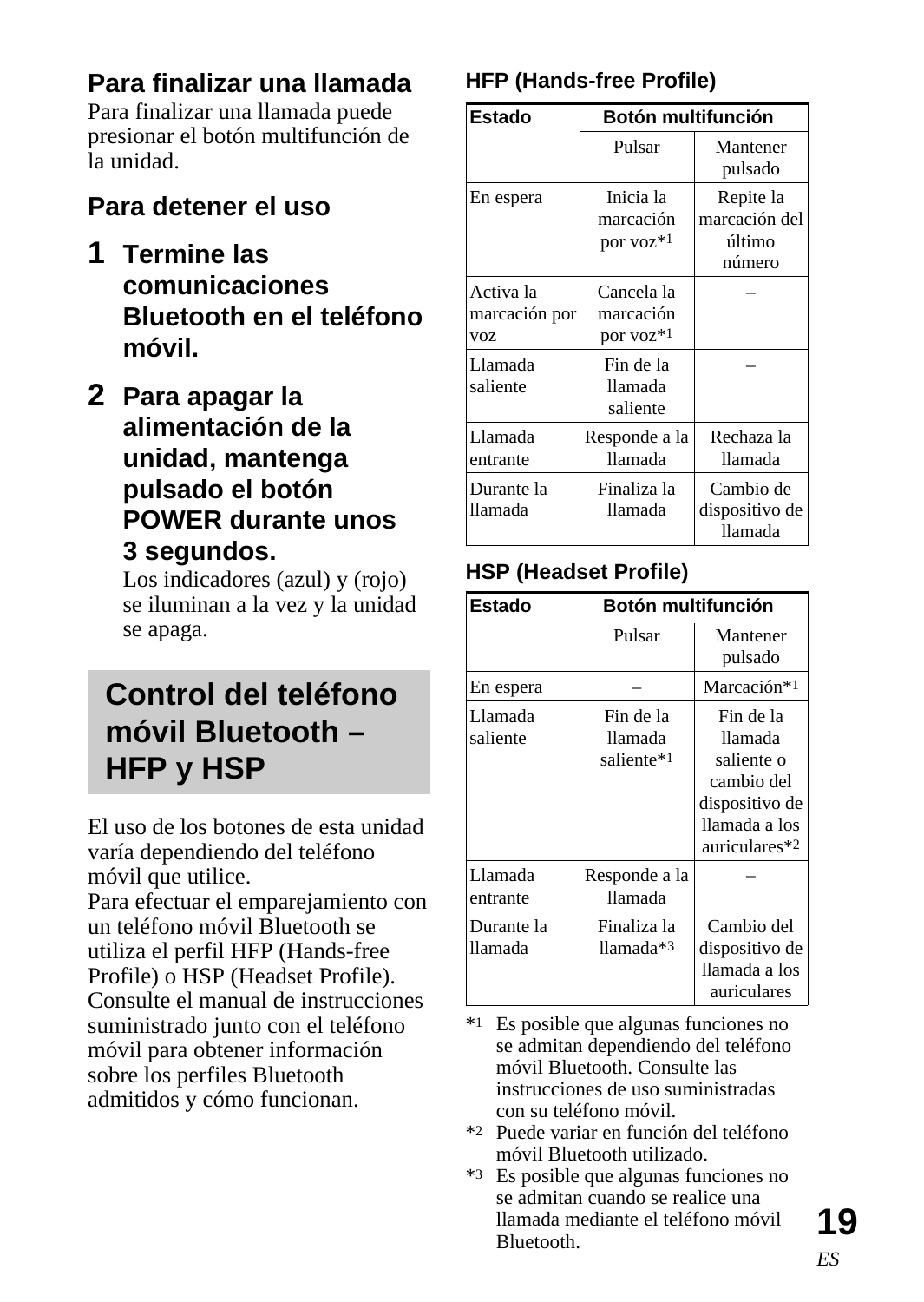## <span id="page-45-0"></span>**Realización de llamadas durante la reproducción de música**

La conexión Bluetooth con HFP o HSP, así como con A2DP, es necesaria para realizar una llamada mientras reproduce música.

Por ejemplo, para realizar una llamada con un teléfono móvil Bluetooth mientras escucha música en un reproductor de música compatible con Bluetooth, esta unidad debe estar conectada al teléfono móvil con HFP o HSP.

**Para realizar una conexión Bluetooth entre esta unidad y el dispositivo que utiliza, siga el procedimiento que se describe a continuación.**

- **1 Realice una conexión Bluetooth entre esta unidad y el teléfono móvil que utiliza con HFP o HSP a través de los procedimientos que se describen en "Realización de llamadas" (consulte la página 17).**
- **2 Utilice el dispositivo Bluetooth (reproductor de música o teléfono móvil) que utiliza para reproducir música para realizar una conexión Bluetooth con esta unidad mediante A2DP.**

**Para realizar una llamada mientras escucha música**

**1 Pulse el botón multifunción durante la reproducción de música (página 19) o utilice el teléfono móvil Bluetooth para hacer una llamada.**

Si la unidad no emite ningún tono de llamada, mantenga pulsado el botón multifunción durante unos 2 segundos.

### **Para recibir una llamada mientras escucha música**

Al recibir una llamada entrante, la música se detendrá y se oirá un tono de llamada de la unidad.

### **1 Pulse el botón multifunción de la unidad y hable.**

Cuando termine la llamada, pulse el botón multifunción. La unidad vuelve a reproducir la música.

### **Si no se oye el tono de llamada al recibir una llamada entrante**

- **1 Detenga la reproducción de música.**
- **2 Cuando suene el tono, pulse el botón multifunción de la unidad y hable.**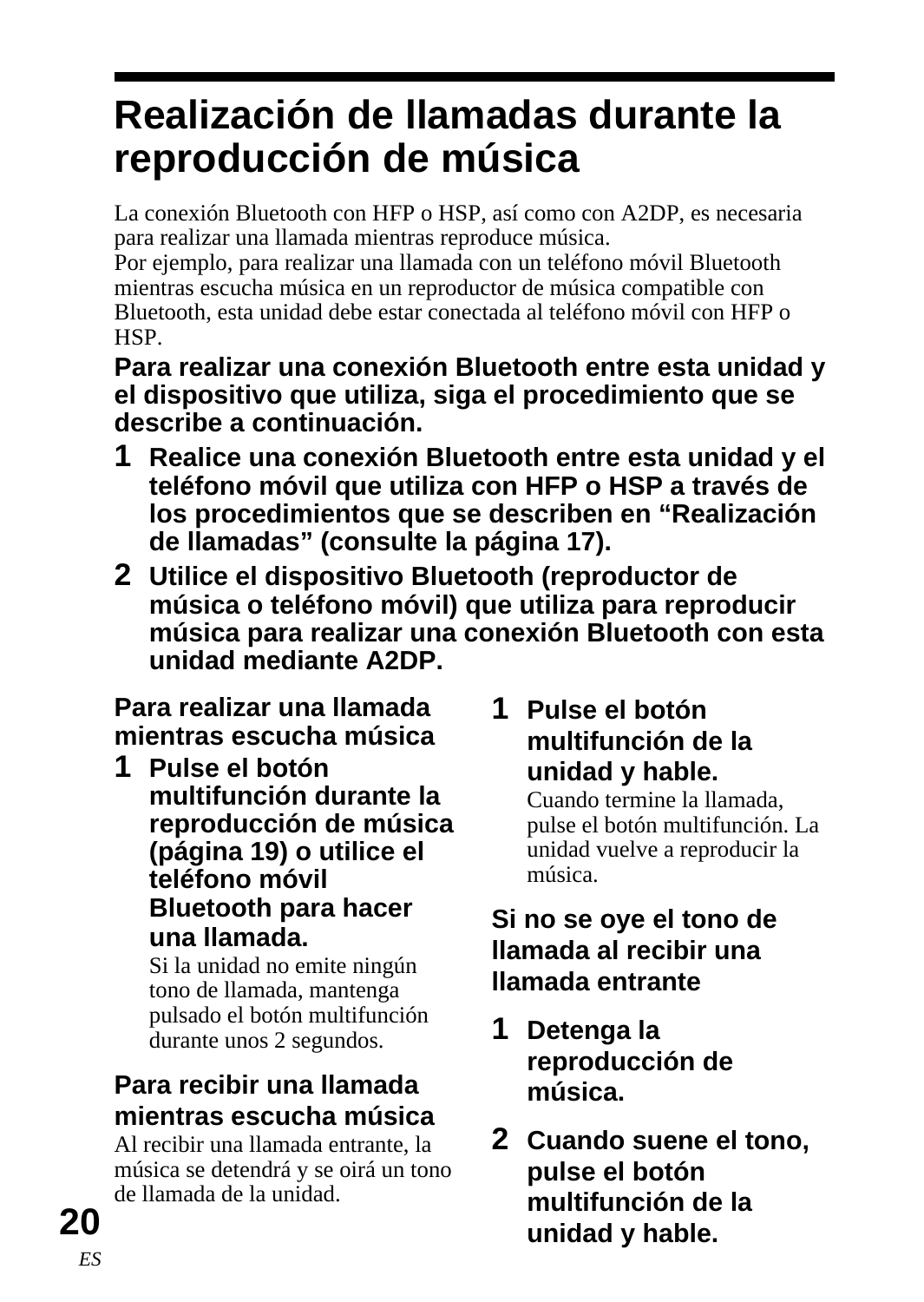## <span id="page-46-0"></span>**Desecho de la unidad**

Esta unidad incorpora una batería recargable de iones de litio en la unidad izquierda.

Para una mejor conservación del medio ambiente, asegúrese de retirar la batería recargable incorporada antes de deshacerse de la unidad y proceda al desecho de dicha batería de la forma adecuada.

**1 Retire la almohadilla de la oreja de la unidad izquierda y, a continuación, separe la unidad.**

La unidad se fija con ganchos (3 lugares). Inserte un objeto en el orificio, por ejemplo un destornillador plano, para levantar la unidad y separarla, como se muestra en la ilustración.



**2 Retire el tornillo con el que se fija la tapa.**



### **3 Abra la tapa y retire la placa base interna.**

- 1 La tapa puede extraerse manualmente.
- 2 La placa base está ajustada con ganchos (2 lugares).

Presione los ganchos en la dirección que indica la flecha tal y como se muestra en la ilustración para retirar la placa base.

3 Levante la placa base y retírela.



### **4 Separe el conector y extraiga la batería recargable.**

La batería recargable está ajustada con cinta adhesiva. Inserte un objeto, por ejemplo un destornillador plano, y levante la batería para extraerla.



**21**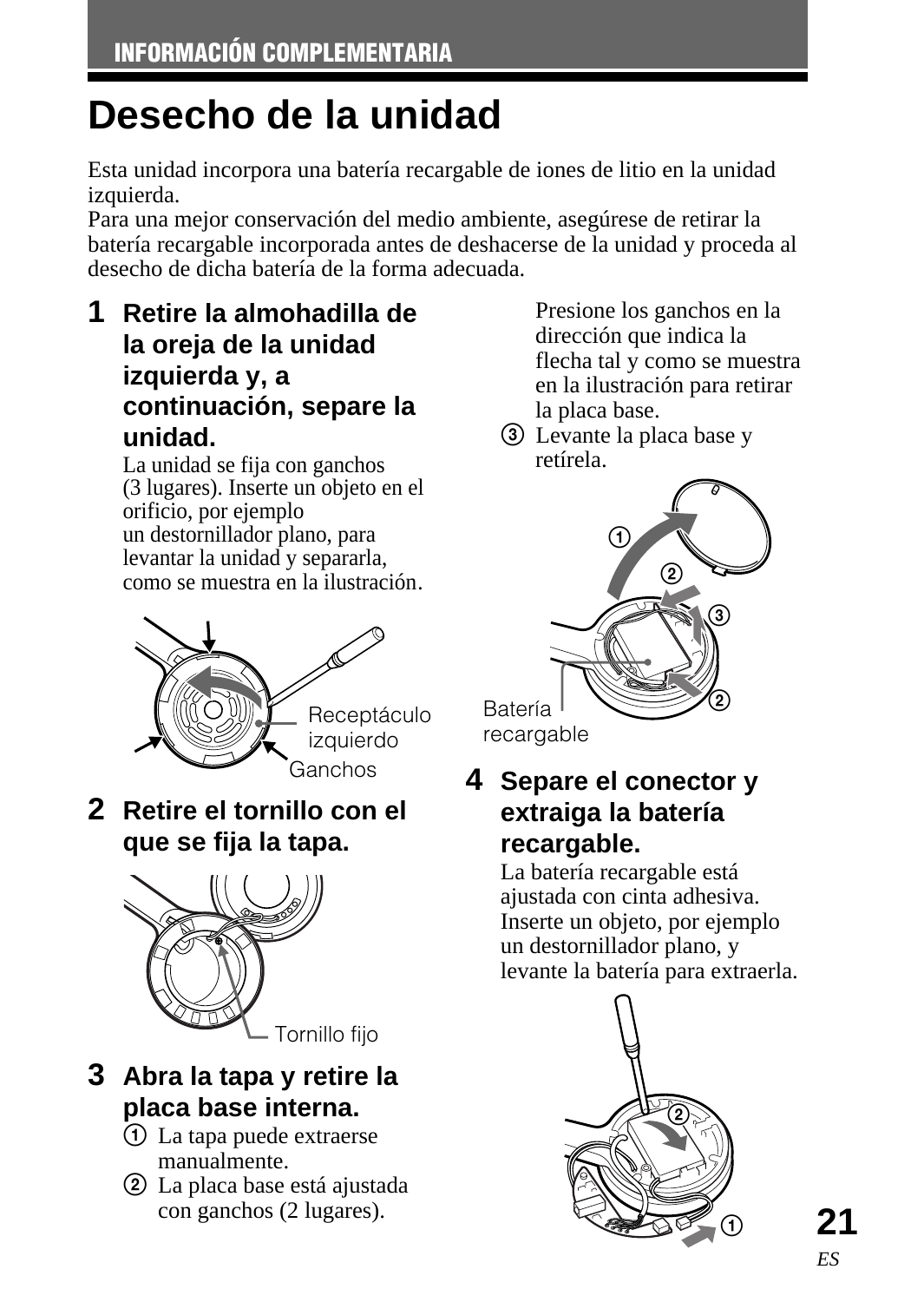## <span id="page-47-0"></span>**Precauciones**

#### **Comunicación Bluetooth**

- La tecnología inalámbrica Bluetooth funciona en un rango de aproximadamente 10 metros. El rango máximo de comunicación puede variar en función de los obstáculos (personas, objetos metálicos, paredes, etc.) o del entorno electromagnético.
- La antena de esta unidad está incorporada en la unidad derecha como se muestra con la línea de puntos. La sensibilidad de la comunicación Bluetooth mejorará al colocar el dispositivo Bluetooth conectado en la oreja derecha.

La distancia de comunicación se reduce cuando existen obstáculos entre la antena del dispositivo conectado y esta unidad.



- Las condiciones siguientes pueden afectar la sensibilidad de la comunicación Bluetooth.
	- La existencia de obstáculos como, por ejemplo, una persona, un objeto metálico o una pared entre esta unidad y el dispositivo Bluetooth.
	- El uso de dispositivos que utilicen una frecuencia de 2,4 GHz como, por ejemplo, un dispositivo LAN inalámbrico, un teléfono inalámbrico o un microondas cerca de la unidad.
- Como los dispositivos Bluetooth y las LAN inalámbricas (IEEE802.11b/g) utilizan la misma frecuencia, pueden producirse interferencias de microondas que provoquen el deterioro de la velocidad de la comunicación, la aparición de ruido o una conexión no válida si la unidad se utiliza cerca de un dispositivo LAN inalámbrico. En este caso, realice el procedimiento siguiente.
- Utilice esta unidad a una distancia mínima de 10 m del dispositivo LAN inalámbrico.
- Si utiliza esta unidad a menos de 10 m de un dispositivo LAN inalámbrico, apague el dispositivo LAN inalámbrico.
- Instale esta unidad y el dispositivo Bluetooth a la distancia más corta posible entre sí.
- Las microondas que emite un dispositivo Bluetooth pueden afectar el funcionamiento de dispositivos médicos electrónicos. Apague esta unidad y los demás dispositivos Bluetooth en los lugares siguientes,
	- ya que podrían provocar un accidente: – donde exista gas inflamable, en un
	- hospital, tren, avión o gasolinera – cerca de puertas automáticas o
	- alarmas de incendios
- Esta unidad admite capacidades de seguridad que cumplen con el estándar Bluetooth para proporcionar una conexión segura al utilizar la tecnología inalámbrica Bluetooth, pero es posible que la seguridad no sea suficiente según el ajuste. Tenga cuidado al realizar una comunicación con la tecnología inalámbrica Bluetooth.
- No se aceptan responsabilidades por la pérdida de información que pudiera producirse durante una comunicación Bluetooth.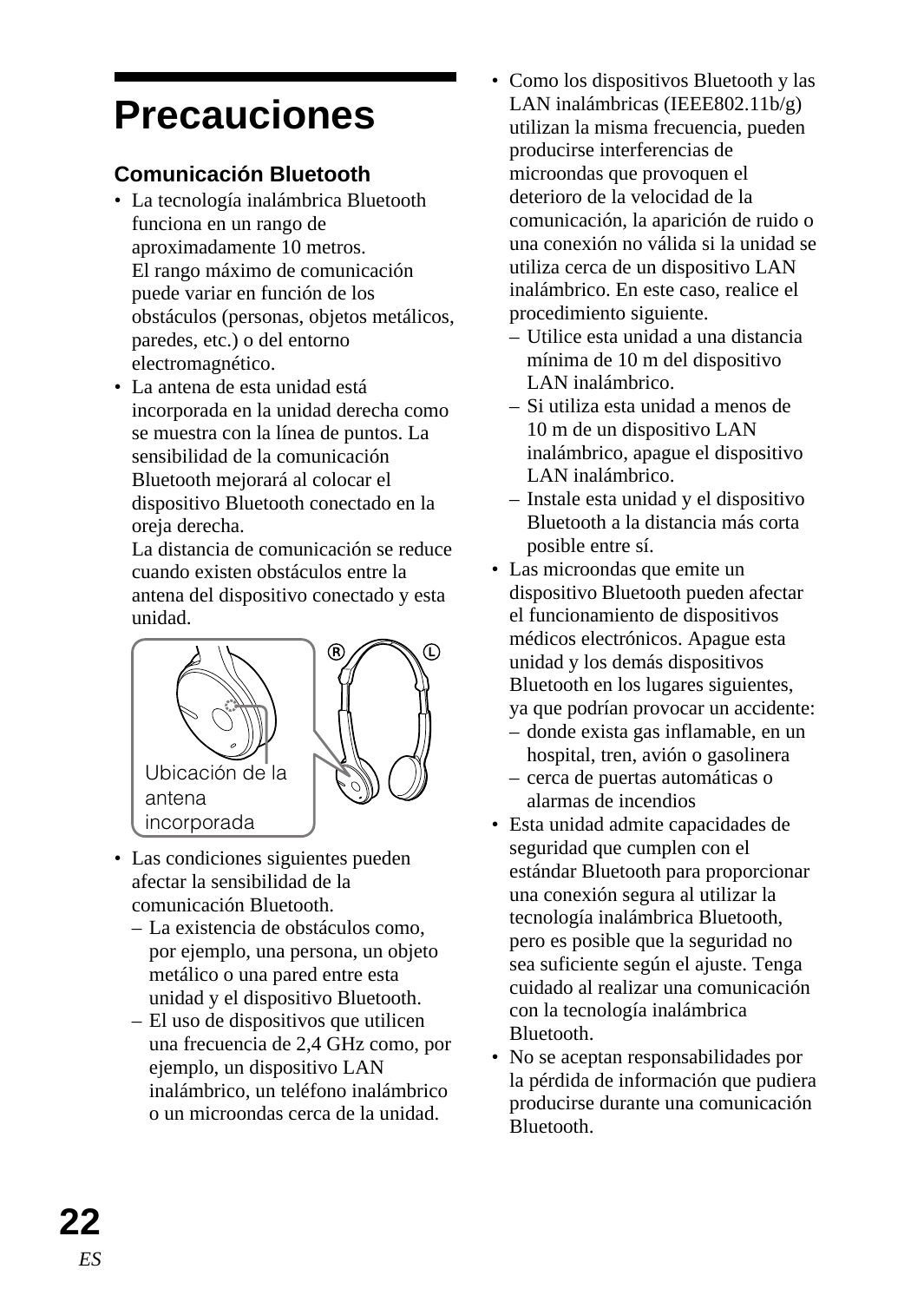- No se puede garantizar la conexión con todos los dispositivos Bluetooth.
	- Un dispositivo que disponga de la función Bluetooth debe cumplir el estándar Bluetooth especificado por Bluetooth SIG y estar autenticado.
	- Incluso en el caso de que el dispositivo conectado cumpla el estándar Bluetooth mencionado anteriormente, es posible que algunos dispositivos no puedan conectarse o funcionar correctamente, según las características o las especificaciones del dispositivo.
	- Mientras esté hablando con el manos libre del teléfono, puede producirse ruido, según el dispositivo o el entorno de comunicación.
- En función del dispositivo que vaya conectarse, es posible que transcurra cierto tiempo antes de que se inicie la comunicación.

#### **Adaptador de alimentación de ca**

#### **suministrado**

• Utilice solamente el adaptador de alimentación de ca suministrado con esta unidad. No utilice ningún otro adaptador de alimentación de ca, ya que puede causar un mal funcionamiento de la unidad.



Polaridad de la clavija

• Si no va a utilizar la unidad durante un período prolongado de tiempo, desconecte el adaptador de alimentación de ca de la toma de ca. Para retirar el adaptador de alimentación de ca de la toma de corriente de pared, tire del adaptador, nunca del cable.

#### **Otros**

- No coloque esta unidad en lugares expuestos a humedad, polvo, hollín, vapor o luz solar directa, ni la deje en un automóvil en espera ante una señal de tráfico. Se pueden producir fallos de funcionamiento.
- Tenga cuidado de no pillarse los dedos al plegar los auriculares.
- Es posible que el dispositivo Bluetooth no funcione en teléfonos móviles dependiendo del estado de las ondas de radio y del lugar donde se utilice el equipo.
- Si no se siente cómodo después de utilizar el dispositivo Bluetooth, deje de utilizarlo inmediatamente. Si el problema persiste, consulte con el distribuidor Sony más cercano.
- Si usa la unidad a un volumen alto, puede sufrir daños en los oídos. Por razones de seguridad vial, no la utilice mientras conduce o va en bicicleta.
- No coloque ningún peso ni ejerza presión sobre la unidad, ya que ésta podría deformarse durante períodos de almacenamiento prolongado.
- Las almohadillas son consumibles. Pueden deteriorarse debido a un almacenamiento o uso prolongado. Cámbielas por otras nuevas cuando se estropeen.
- Si desea realizar alguna consulta o solucionar algún problema relativo a la unidad que no se trate en este manual, póngase en contacto con el distribuidor Sony más cercano a su domicilio.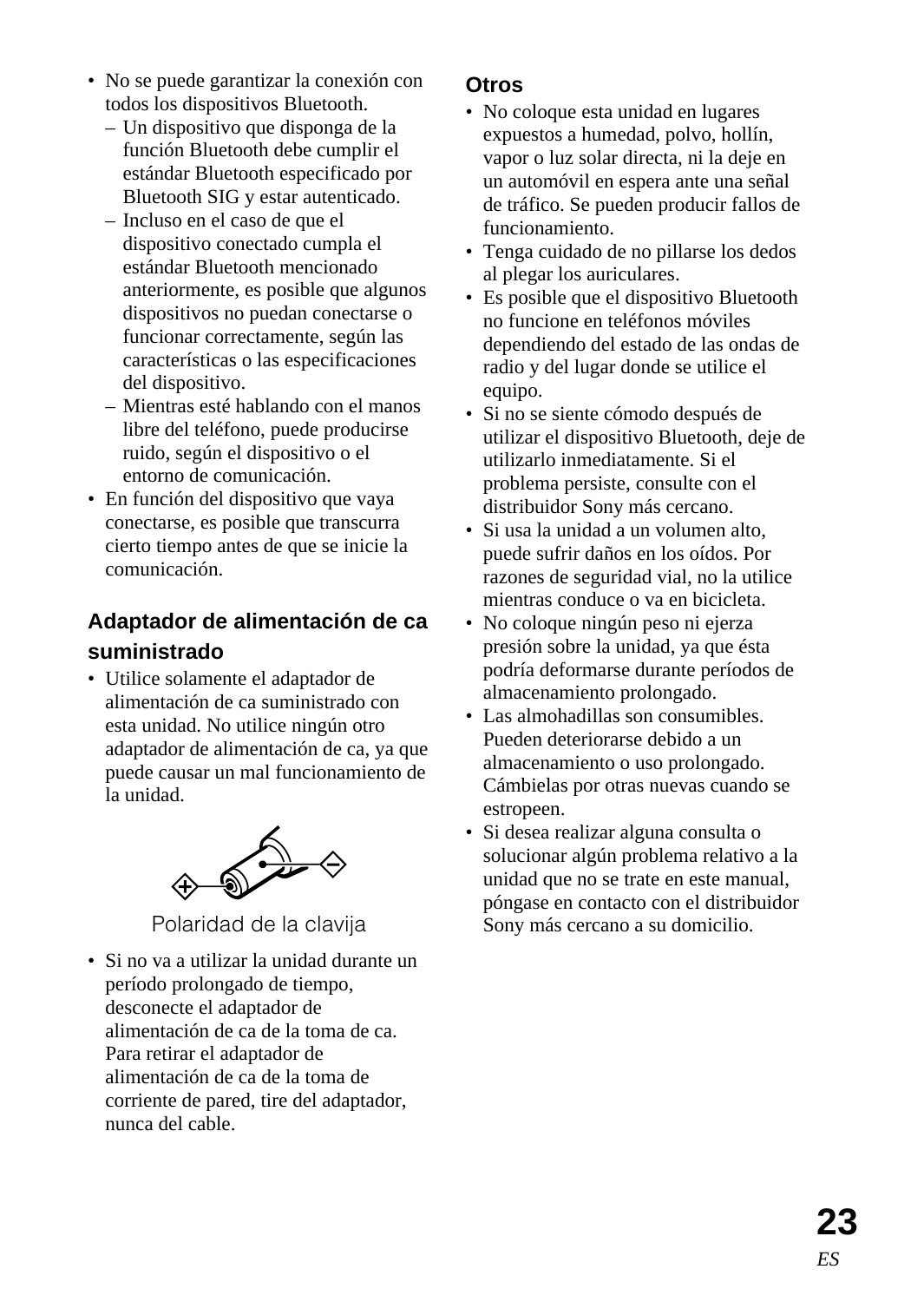## <span id="page-49-0"></span>**Solución de problemas**

Si tiene dificultades para utilizar esta unidad, sírvase de la siguiente lista de comprobaciones y consulte la información de ayuda del producto en nuestro sitio Web.

Si el problema persiste, consulte con el distribuidor Sony más cercano.

### **Común**

### **La unidad no está encendida**

- **→** Cargue la batería de la unidad.
- $\rightarrow$  La unidad no está encendida mientras se carga. Desenchufe la unidad del adaptador de corriente de ca y, a continuación, encienda la unidad.

### **No se puede llevar a cabo el emparejamiento**

 $\rightarrow$  Acerque esta unidad y el dispositivo **Bluetooth** 

### **No se ha realizado la conexión Bluetooth**

- $\rightarrow$  Compruebe que la unidad está encendida.
- $\rightarrow$  Compruebe que el dispositivo Bluetooth que desea conectar está encendido y que la función Bluetooth está activada.
- $\rightarrow$  Es posible que la unidad no memorice la conexión con el dispositivo Bluetooth. Realice la conexión Bluetooth del dispositivo Bluetooth a la unidad inmediatamente después de finalizar el emparejamiento.
- $\rightarrow$  Esta unidad o el dispositivo Bluetooth que desea conectar está en modo en espera.
- $\rightarrow$  Ha finalizado la conexión Bluetooth. Realice la conexión Bluetooth de nuevo (cuando escuche música: consulte la página 15 y cuando realice llamadas: consulte la página 17).

### **El sonido aparece distorsionado**

**→** Asegúrese de que la unidad no está recibiendo interferencias de una red LAN inalábrica, de algún otro dispositivo inalámbrico de 2,4 GHz ni de un microondas.

#### **La distancia de correspondencia es demasiado corta. (Se producen saltos del sonido.)**

 $\rightarrow$  Si hay cerca un dispositivo que genera radiación electromagnética como, por ejemplo, una LAN inalámbrica, otro dispositivo Bluetooth o un microondas, aleje la unidad de estas fuentes.

#### **La unidad no funciona correctamente.**

Reinicie la unidad. La información de los pares no se borra con esta operación.

Inserte un pequeño pasador, etc., en el orificio con cierto ángulo y empuje hasta escuchar un chasquido.

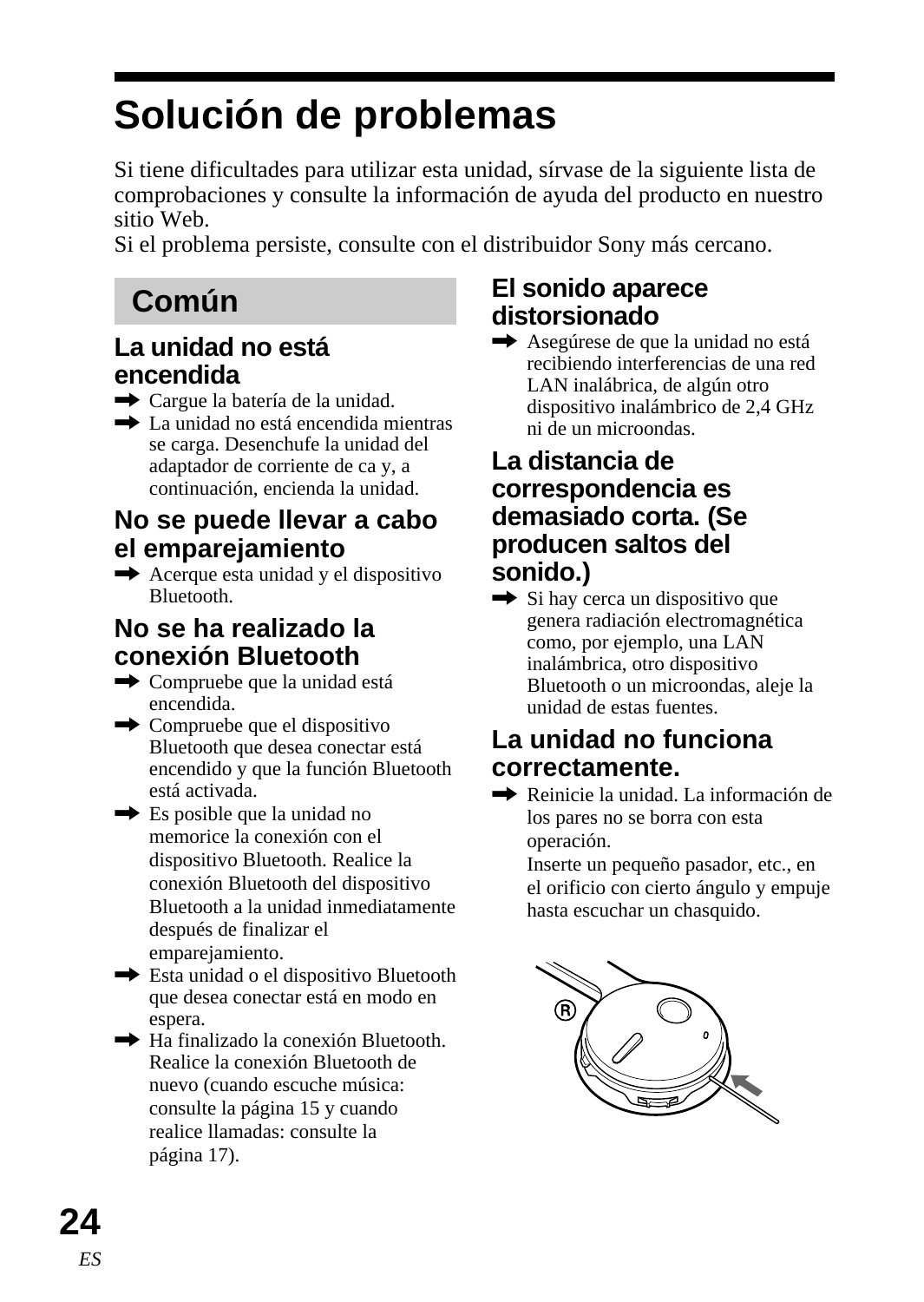### **Al escuchar música**

#### **No hay sonido**

- $\rightarrow$  Compruebe que tanto la unidad como el dispositivo Bluetooth están encendidos.
- $\rightarrow$  No se ha establecido la conexión Bluetooth A2DP entre la unidad y el dispositivo Bluetooth. Realice una conexión Bluetooth A2DP (página 15).
- $\rightarrow$  Compruebe que se reproduce música en el dispositivo Bluetooth.
- **→** Compruebe que el volumen de la unidad no está demasiado bajo.
- **→** Si es necesario, suba el volumen del dispositivo conectado.
- **→** Vuelva a emparejar la unidad y el dispositivo Bluetooth (página 11).

### **El nivel del sonido es bajo**

- $\rightarrow$  Suba el volumen de la unidad.
- **→** Si es necesario, suba el volumen del dispositivo conectado.

### **Sonido de baja calidad**

 $\rightarrow$  Cambie la conexión Bluetooth a A2DP (Advanced Audio Distribution Profile) cuando se ajuste HSP (Headset Profile).

#### **No es posible realizar una conexión Bluetooth desde un dispositivo Bluetooth a esta unidad.**

- $\rightarrow$  El dispositivo Bluetooth no dispone de protección de contenido SCMS-T\*. Mantenga pulsado el botón POWER y  $\blacktriangleright$   $\blacksquare$  durante unos 7 segundos para desactivar la protección SCMS-T mientras la unidad está apagada. El indicador
	- (azul) parpadeará una vez.

\* El sistema de protección de contenido SCMS-T es uno de los métodos de protección de contenidos transmitidos mediante la tecnología inalámbrica Bluetooth. Esta unidad está preparada para recibir contenido protegido por este sistema. Mantenga pulsado el botón  $POWER y \rightarrow a$  otra vez durante unos 7 segundos para activar de nuevo el sistema de protección de contenido SCMS-T en la unidad. El indicador (azul) parpadeará dos veces.

### **Se producen saltos frecuentes en el sonido durante la reproducción.**

- **→** Es posible que la recepción de la unidad se haya vuelto inestable debido a que los ajustes de la velocidad de bits de la música transmitida no corresponden a los del dispositivo Bluetooth y el entorno en que se utiliza la unidad. \*1 Finalice la conexión Bluetooth A2DP mediante el dispositivo Bluetooth. Con la unidad encendida, mantenga pulsado  $\blacktriangleright$   $\blacksquare$  durante aproximadamente 7 segundos para reducir la velocidad de bits. \*2
	- \*1 La velocidad de bits es un valor numérico que expresa el volumen de transmisión de datos por segundo. Como norma general, cuanto más alta sea la velocidad de bits, mejor será la calidad del sonido. Esta unidad está preparada para recibir música con una alta velocidad de bits; no obstante, es posible que se produzcan saltos en el sonido en función del entorno en que se utilice.

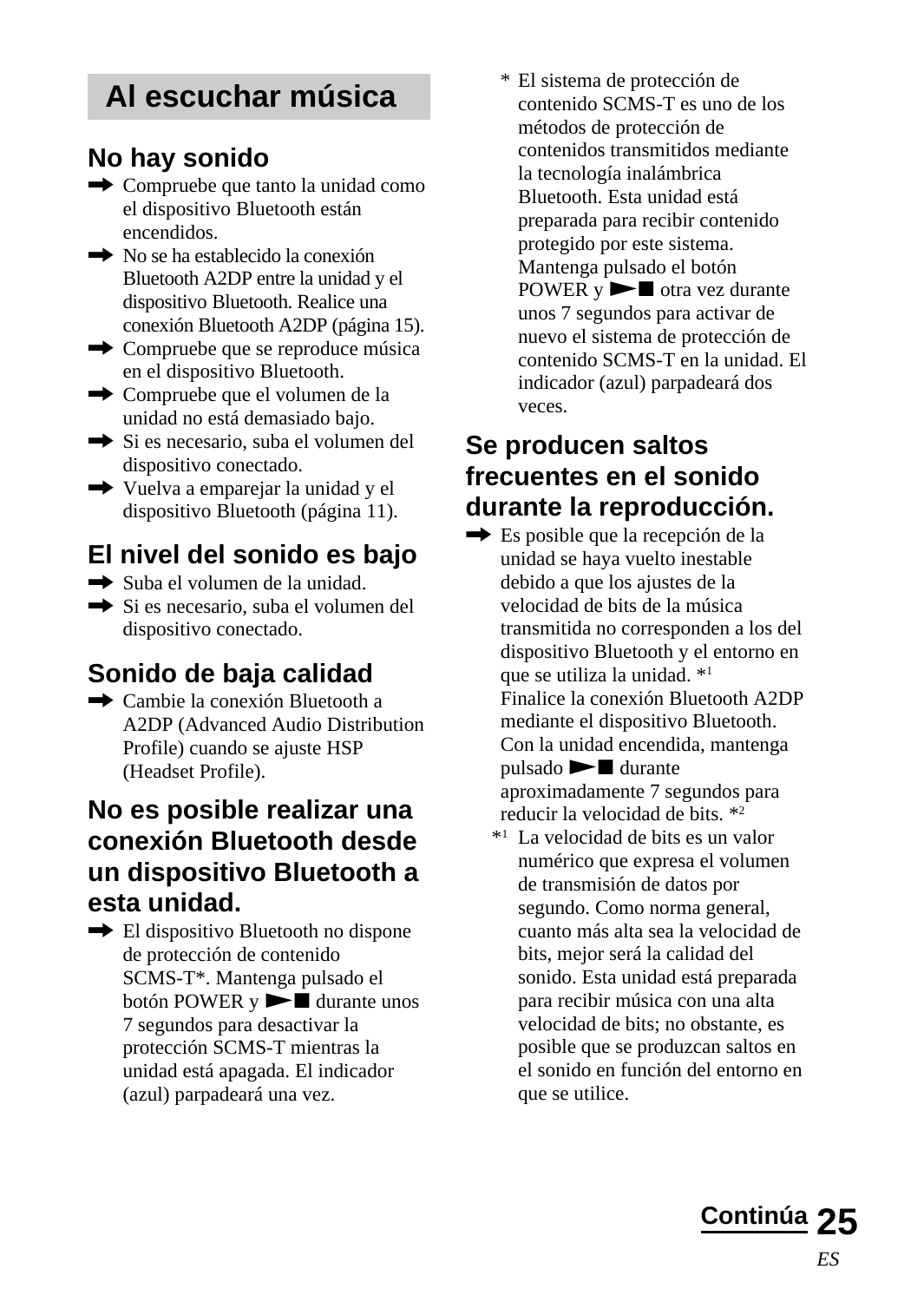<span id="page-51-0"></span>\*2 Cuando se completa el ajuste de velocidad de bits, el indicador (azul) parpadea una vez. En función del entorno en que se utilice la unidad, es posible que las operaciones anteriores no reduzcan los saltos en el sonido. Para restablecer los ajustes originales, mantenga pulsado  $\blacktriangleright$   $\blacksquare$  de nuevo durante unos 7 segundos. El indicador (azul) parpadeará dos veces.

### **Al realizar llamadas**

#### **No se escucha la voz del destinatario de la llamada.**

- $\rightarrow$  Compruebe que tanto la unidad como el teléfono móvil Bluetooth están encendidos.
- $\rightarrow$  Compruebe la conexión de la unidad con el teléfono móvil Bluetooth. Vuelva a realizar una conexión Bluetooth (HFP o HSP) (página 17).
- **→** Compruebe que la salida del teléfono móvil Bluetooth está ajusta para esta unidad.
- **→** Compruebe que el volumen de la unidad no está demasiado bajo.
- $\rightarrow$  Si es necesario, aumente el volumen del teléfono móvil Bluetooth conectado.
- $\rightarrow$  Si escucha música en la unidad. detenga la reproducción, pulse el botón multifunción y hable.

### **El sonido del destinatario de la llamada es bajo**

- $\rightarrow$  Suba el volumen de la unidad.
- Si es necesario, aumente el volumen del teléfono móvil Bluetooth conectado.

## **Inicialización de la unidad**

Puede restablecer la unidad a la configuración predeterminada (así como el volumen) y eliminar la información de emparejamiento.

- **1 Si la unidad está encendida, mantenga pulsado el botón POWER durante unos 3 segundos para apagarla.**
- **2 Mantenga pulsados los botones POWER y multifunción a la vez durante unos 7 segundos.**

Los indicadores (azul) y (rojo) parpadearán juntos cuatro veces y la unidad se restablecerá a los ajustes predeterminados. Toda la información de emparejamiento se elimina.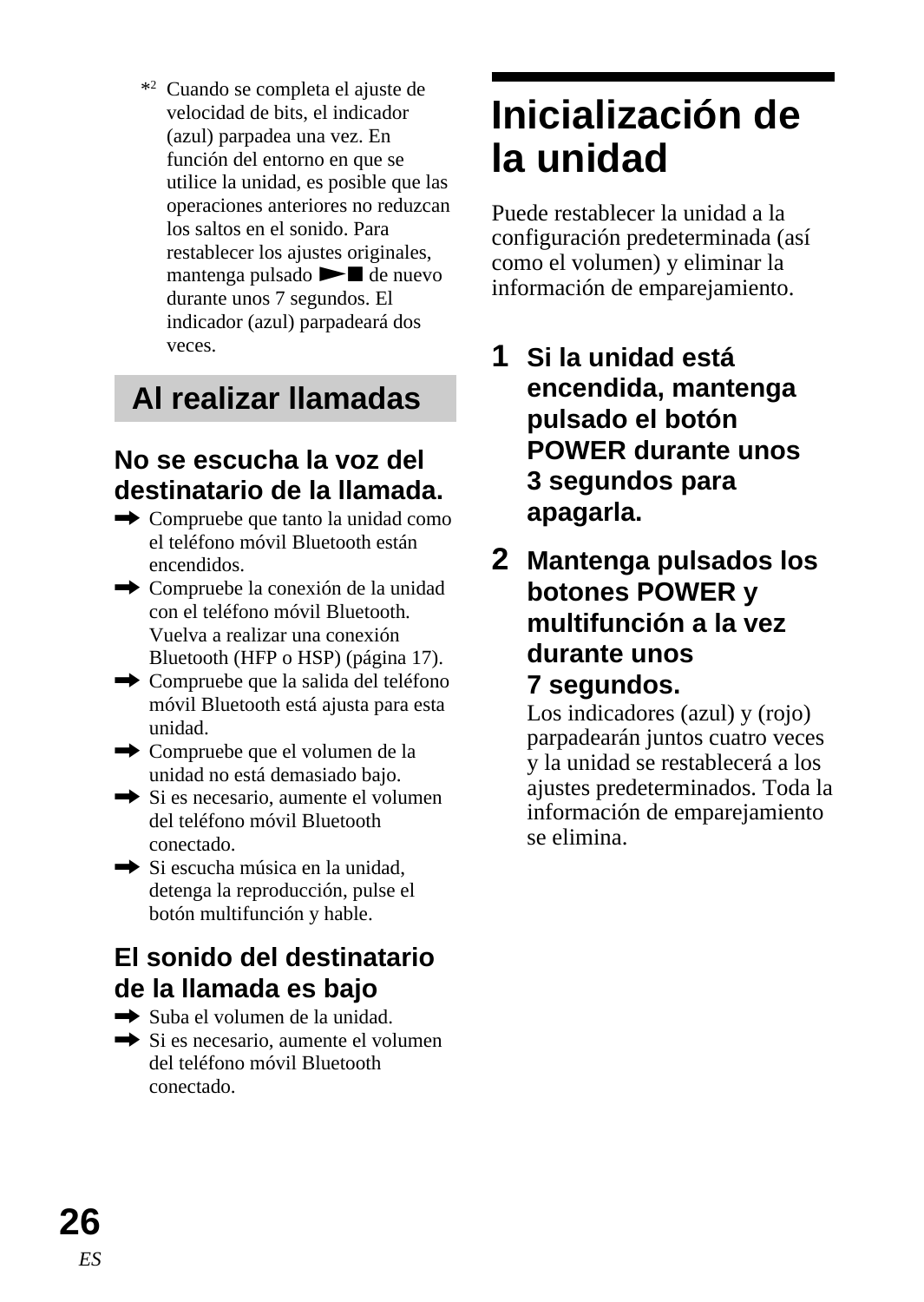## <span id="page-52-0"></span>**Especificaciones**

### **Generales**

#### **Sistema de comunicación**

Especificación Bluetooth versión 2.0

#### **Salida**

Clase de potencia 2 de especificación Bluetooth

**Rango de comunicación máximo** Línea de vista de aprox. 10 m\*1

#### **Banda de frecuencia**

Banda de 2,4 GHz (2,4000 GHz – 2,4835 GHz)

**Método de modulación** FHSS

#### **Perfiles Bluetooth compatibles**\*2

A2DP (Advanced Audio Distribution Profile) AVRCP (Audio Video Remote Control Profile) HSP (Headset Profile) HFP (Hands-free Profile)

#### **Códecs admitidos**\*3

SBC\*4 , MP3

**Sistema de protección de contenido admitido** SCMS-T

#### **Intervalo de transmisión (A2DP)**

20 – 20.000 Hz (frecuencia de muestreo de 44,1 kHz)

#### **Accesorio suministrado**

Adaptador de corriente de ca (1) Manual de instrucciones (este documento) (1)

\*1 El rango real variará en función de factores como, por ejemplo, los obstáculos que puedan interponerse entre los dispositivos, los campos magnéticos que puedan existir en torno a hornos microondas, la electricidad estática, interferencias, las condiciones de las ondas radioeléctricas, la sensibilidad de recepción o el rendimiento de la antena,

del sistema operativo, de la aplicación de software, etc.

- \*2 Los perfiles estándar Bluetooth indican la finalidad de la comunicación Bluetooth entre dispositivos.
- \*3 Códec: formato de conversión y compresión de señales de audio
- \*4 Códec de banda secundaria

### **Auriculares**

#### **Fuente de alimentación**

cc de 3,7 V: batería recargable de iones de litio incorporada

#### **Masa**

Aprox. 78 g

#### **Receptor**

**Tipo** Abierto, dinámico

**Unidad auricular** 30 mm, tipo cúpula

**Gama de frecuencias de reproducción**  $14 - 24.000$  Hz

#### **Micrófono**

**Tipo**

Condensador de electreto omnidireccional

**Gama de frecuencia efectiva**  $100 - 4.000$  Hz

El diseño y las especificaciones están sujetos a cambios sin previo aviso.